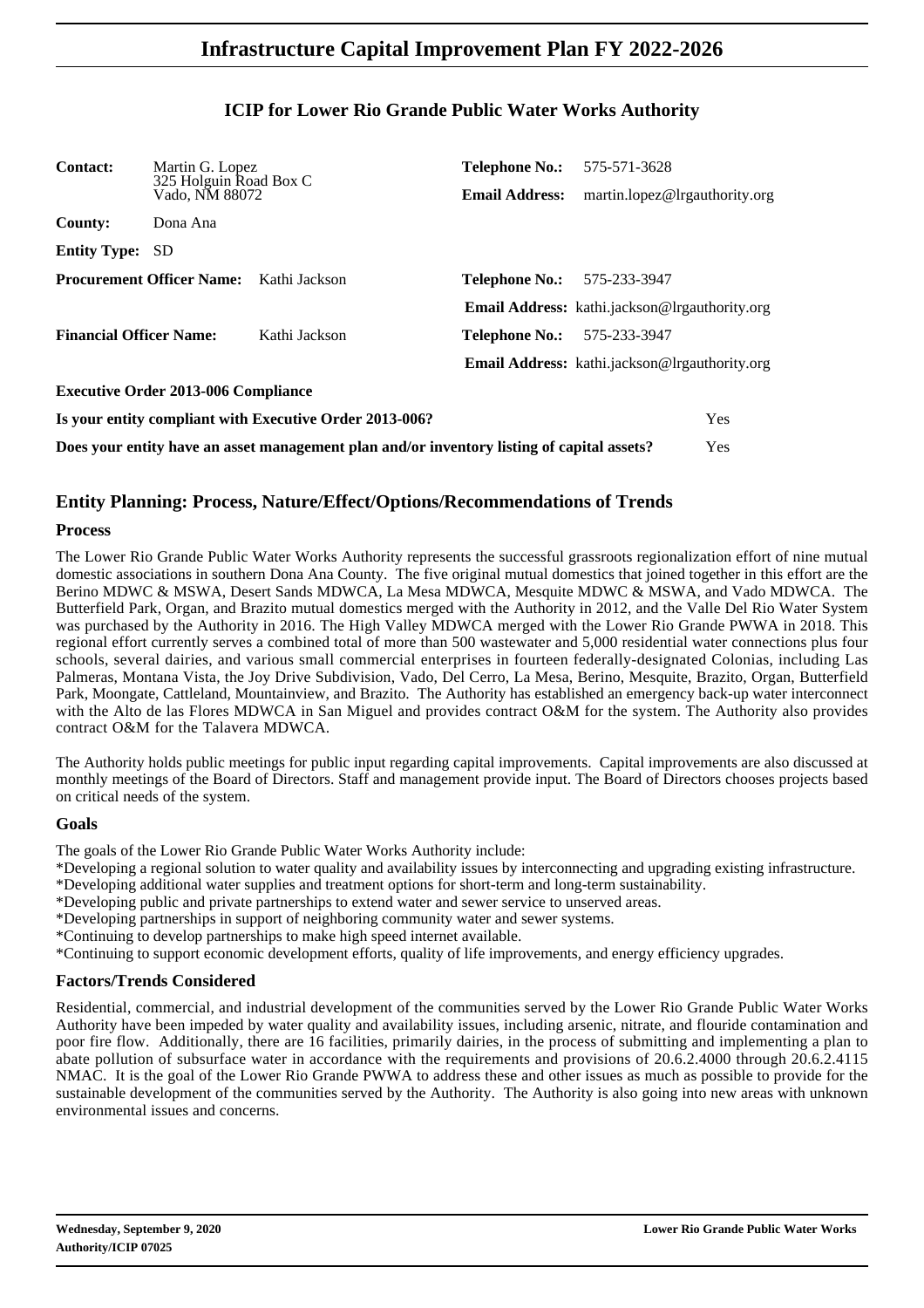### **Lower Rio Grande Public Water Works AuthorityProject Summary**

|       |                |                                                       |                                        |                  |                |                                       |                |                |                  | Total                | Amount        |         |
|-------|----------------|-------------------------------------------------------|----------------------------------------|------------------|----------------|---------------------------------------|----------------|----------------|------------------|----------------------|---------------|---------|
|       |                |                                                       |                                        | <b>Funded</b>    |                |                                       |                |                |                  | Project              | Not Yet       |         |
| ID    |                | <b>Year Rank Project Title</b>                        | Category                               | to date          | 2022           | 2023                                  | 2024           | 2025           | 2026             | Cost                 | <b>Funded</b> | Phases? |
|       | 22905 2022 001 | Water System Rehabilitation &<br>Improvements         | Water - Water Supply                   |                  |                | 435,632 2,315,941 3,479,347 3,275,671 |                | $\Omega$       | $\mathbf{0}$     | 9,506,591 9,070,959  |               | Yes     |
|       | 30435 2022 002 | <b>Central Operations Facility</b>                    | Facilities - Administrative Facilities | 3,285,619        | 834,661        | $\mathbf{0}$                          | $\mathbf{0}$   | $\overline{0}$ | $\theta$         | 4,120,280            | 834,661       | No      |
| 21301 | 2022 003       | <b>Authority Brazito Sewer Project</b>                | Water - Wastewater                     | 22,993,860       | 4,812,137      | $\boldsymbol{0}$                      | $\overline{0}$ | $\overline{0}$ | $\boldsymbol{0}$ | 27,805,996 4,812,137 |               | No      |
| 24026 | 2022 004       | System-Wide Information Technology<br>Standardization | Equipment - Other                      | 67,000           | 1,080,000      | 150,000                               | 100,000        | 250,000        | $\boldsymbol{0}$ | 1,647,000            | 1,580,000     | Yes     |
| 19248 | 2022 005       | Authority Interconnect Looping Project                | Water - Water Supply                   | $\mathbf{0}$     | 100,000        | $\overline{0}$                        | $\overline{0}$ | $\overline{0}$ | $\boldsymbol{0}$ | 100,000              | 100,000       | No      |
| 25937 | 2022 006       | 40 Year Water Plan Update                             | Water - Water Supply                   | $\mathbf{0}$     | 75,000         | $\overline{0}$                        | $\overline{0}$ | $\overline{0}$ | $\boldsymbol{0}$ | 75,000               | 75,000        | No      |
| 25920 | 2022 007       | <b>Water Rights Purchase</b>                          | Water - Water Rights                   | 0                | 1,800,000      | $\mathbf{0}$                          | $\overline{0}$ | $\overline{0}$ | $\overline{0}$   | 1,800,000            | 1,800,000     | Yes     |
|       | 25096 2022 008 | <b>Heavy Equipment Purchase</b>                       | Equipment - Other                      | 220,000          | 571,000        | 100,000                               | 100,000        | 100,000        | 100,000          | 1,191,000            | 971,000       | Yes     |
| 30449 | 2022 009       | Contaminant Removal Facilities and<br>Equipment       | Water - Water Supply                   | $\boldsymbol{0}$ | 600,000        | 600,000                               | 600,000        | $\overline{0}$ | $\overline{0}$   | 1,800,000            | 1,800,000     | Yes     |
| 21300 | 2023 001       | Water Supply and Treatment Plant                      | Water - Water Supply                   | 961,684          |                | 0, 5,000,000                          | 500,000        | $\overline{0}$ | $\theta$         | 6,461,684 5,500,000  |               | No      |
|       | 34438 2023 002 | Close Wetlands                                        | Water - Wastewater                     | 250,000          | $\overline{0}$ | 150,000                               | $\overline{0}$ | $\mathbf{0}$   | $\overline{0}$   | 400,000              | 150,000       | No      |
| 22906 | 2023 003       | Light Equipment Purchase                              | Equipment - Other                      | 160,145          | $\overline{0}$ | 160,000                               | 90,000         | 90,000         | 80,000           | 580,145              | 420,000       | Yes     |
|       | 27612 2025 001 | Green Projects                                        | Other - Other                          | $\mathbf{0}$     | $\overline{0}$ | $\mathbf{0}$                          | $\overline{0}$ | 100,000        | $\overline{0}$   | 100,000              | 100,000       | No      |
|       | 34436 2025 002 | Water Audit                                           | Water - Water Supply                   | $\overline{0}$   | $\overline{0}$ | $\overline{0}$                        | $\overline{0}$ | 50,000         | $\boldsymbol{0}$ | 50,000               | 50,000        | No      |
| 30447 |                | 2025 003 Water Master Plan                            | Water - Water Supply                   | 110,000          | $\overline{0}$ | $\mathbf{0}$                          | $\overline{0}$ | 50,000         | $\overline{0}$   | 160,000              | 50,000        | No      |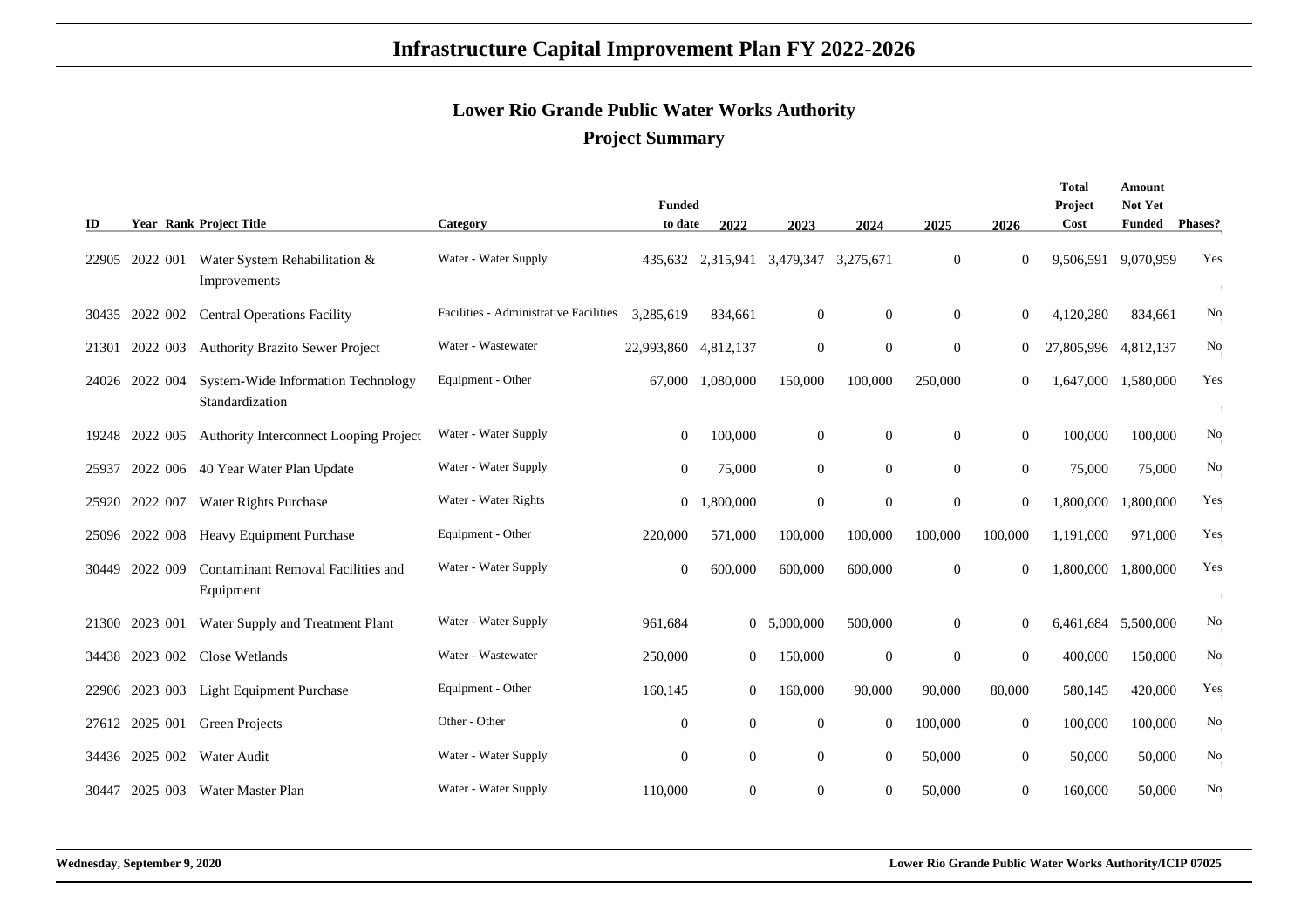| Number of projects: |                        |            |           |                |                |         |                            |                              |
|---------------------|------------------------|------------|-----------|----------------|----------------|---------|----------------------------|------------------------------|
|                     | <b>Funded to date:</b> | Year 1:    | Year $2:$ | <b>Year 3:</b> | <b>Year 4:</b> | Year 5: | <b>Total Project Cost:</b> | <b>Total Not Yet Funded:</b> |
| <b>Grand Totals</b> | 28,483,940             | 12.188.739 | 9,639,347 | 4,665,671      | 640,000        | 180,000 | 55,797,696                 | 27,313,756                   |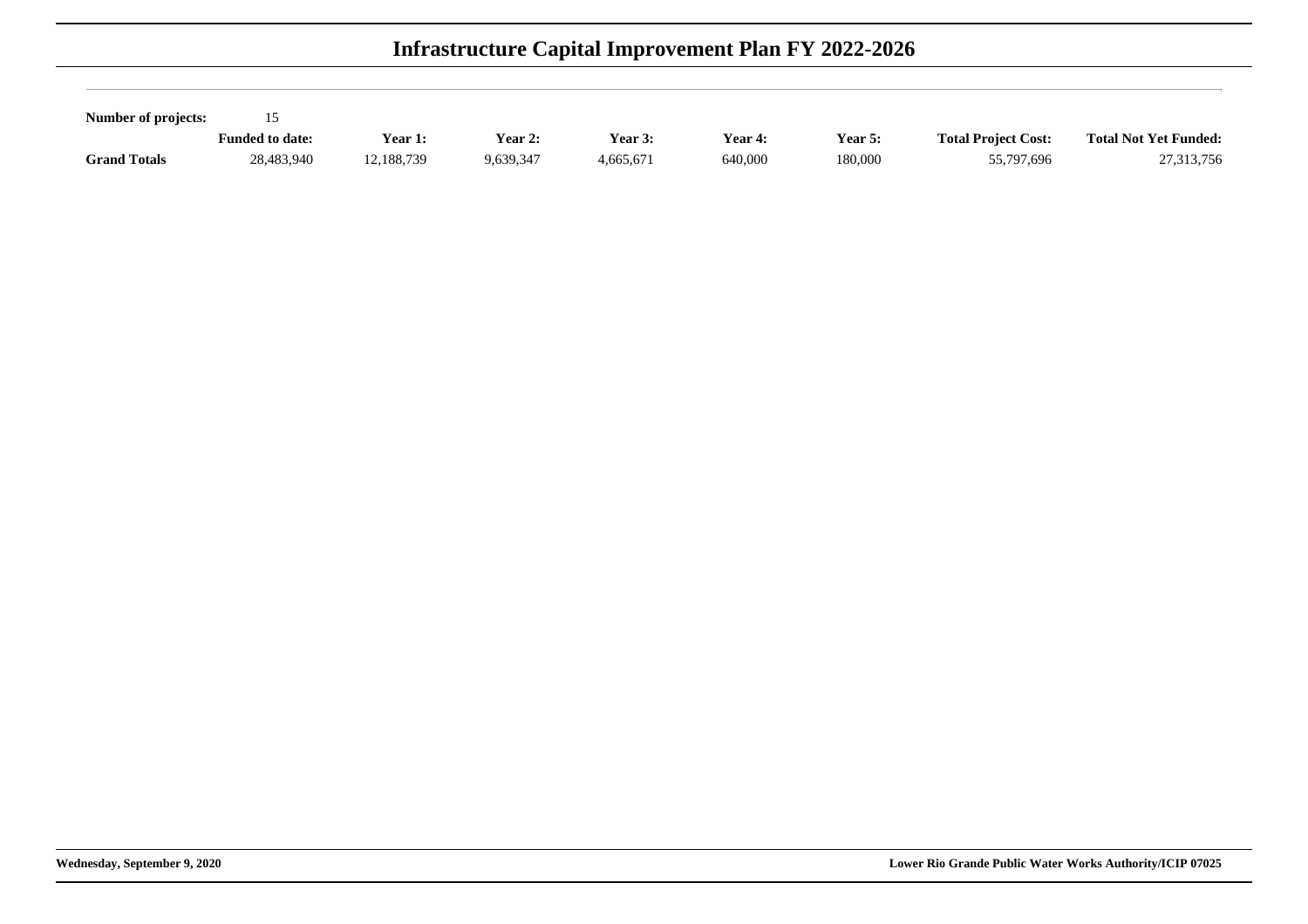| Year/Rank 2022               | 001                                                                         | <b>Priority:</b>                      | High           |                                               |          | <b>ID:22905</b>                                                                                                                                                                                                                                                                                                                                                                                                                                                                                                                                                                                                                                                                                                                                                                                                                                                                                                                                                                                                                                                                                                                                                                                                                                                                                                                                                                                                                                                                                                                                                                                                                                                                                                                                                            |
|------------------------------|-----------------------------------------------------------------------------|---------------------------------------|----------------|-----------------------------------------------|----------|----------------------------------------------------------------------------------------------------------------------------------------------------------------------------------------------------------------------------------------------------------------------------------------------------------------------------------------------------------------------------------------------------------------------------------------------------------------------------------------------------------------------------------------------------------------------------------------------------------------------------------------------------------------------------------------------------------------------------------------------------------------------------------------------------------------------------------------------------------------------------------------------------------------------------------------------------------------------------------------------------------------------------------------------------------------------------------------------------------------------------------------------------------------------------------------------------------------------------------------------------------------------------------------------------------------------------------------------------------------------------------------------------------------------------------------------------------------------------------------------------------------------------------------------------------------------------------------------------------------------------------------------------------------------------------------------------------------------------------------------------------------------------|
| <b>Project Title:</b>        | Water System Rehabilitation & Improvements                                  |                                       | <b>Class:</b>  | Renovate/Repair                               |          | <b>Type/Subtype:</b> Water - Water Supply                                                                                                                                                                                                                                                                                                                                                                                                                                                                                                                                                                                                                                                                                                                                                                                                                                                                                                                                                                                                                                                                                                                                                                                                                                                                                                                                                                                                                                                                                                                                                                                                                                                                                                                                  |
| <b>Contact Name:</b>         | <b>Karen Nichols</b>                                                        |                                       |                | 915-203-2057<br><b>Contact Phone:</b>         |          | <b>Contact E-mail:</b> karen.nichols@lrgauthority.org                                                                                                                                                                                                                                                                                                                                                                                                                                                                                                                                                                                                                                                                                                                                                                                                                                                                                                                                                                                                                                                                                                                                                                                                                                                                                                                                                                                                                                                                                                                                                                                                                                                                                                                      |
| Total project cost:          | 9,506,591                                                                   |                                       |                | <b>Proposed project start date:</b> July 2021 |          |                                                                                                                                                                                                                                                                                                                                                                                                                                                                                                                                                                                                                                                                                                                                                                                                                                                                                                                                                                                                                                                                                                                                                                                                                                                                                                                                                                                                                                                                                                                                                                                                                                                                                                                                                                            |
|                              | Project Location: 325 Holguin Road Vado NM 88072                            |                                       | Latitude:      | 320705.25N                                    |          | <b>Longitude:</b> 1063946.02W                                                                                                                                                                                                                                                                                                                                                                                                                                                                                                                                                                                                                                                                                                                                                                                                                                                                                                                                                                                                                                                                                                                                                                                                                                                                                                                                                                                                                                                                                                                                                                                                                                                                                                                                              |
| <b>Legislative Language:</b> |                                                                             |                                       |                |                                               |          | To plan, design, construct, purchase and equip water system rehabilitation and improvements for the Lower Rio Grande Public Water Works Authority in Dona Ana County.                                                                                                                                                                                                                                                                                                                                                                                                                                                                                                                                                                                                                                                                                                                                                                                                                                                                                                                                                                                                                                                                                                                                                                                                                                                                                                                                                                                                                                                                                                                                                                                                      |
| <b>Scope of Work:</b>        | phase two of the project.                                                   |                                       |                |                                               |          | This project will plan, design, and construct water system rehabilitation and system-wide improvements including rehab or replacement of aging and inadequate water system components<br>including wells, booster pumping stations, tanks and other facilities, pipeline connections, looping, line extensions, replacing and upgrading existing water line, bores, and improvements at the<br>neighborhood level, purchasing and installing valves, hydrants, equipment, and appurtenances to include security to sites and facilities. Year one incl permit acquisition, PERs amendments to<br>include Brazito and the East Mesa, and extending service to unserved areas, design, and construction for water line extensions to unserved areas, drying beds to the arsenic treatment facilities,<br>and pump control valves. Year two incl removing old tank and booster pump, rehab and improvement of wells, well houses, booster stations, power and control system upgrades and<br>distribution line upgrades. Year three incl tank rehab, valve and control optimization, well and well house rehab, distribution line upgrades, and more power and control system upgrades.<br>Phase IV incl consolidating water rights for specific wells and relocating them, tank rehab, power and control system upgrades, and distribution line upgrades. A PER was completed by an<br>engineer for some elements including some well and tank rehab. The PER will need to be amended for future phases. This project includes the East Mesa Water System Improvements project.<br>The first phase of the East Mesa project has been designed and we are seeking construction funding. The second phase of the East Mesa project will include amending the PER and designing |
|                              | <b>Secured and Potential Funding Budget:</b>                                |                                       |                |                                               |          |                                                                                                                                                                                                                                                                                                                                                                                                                                                                                                                                                                                                                                                                                                                                                                                                                                                                                                                                                                                                                                                                                                                                                                                                                                                                                                                                                                                                                                                                                                                                                                                                                                                                                                                                                                            |
|                              |                                                                             |                                       |                |                                               |          | State Grant Funding should only be requested when all other funding sources have been exhausted if entity is providing matching funds, i.e. Federal, Local Taxes, Fees, NM Finance                                                                                                                                                                                                                                                                                                                                                                                                                                                                                                                                                                                                                                                                                                                                                                                                                                                                                                                                                                                                                                                                                                                                                                                                                                                                                                                                                                                                                                                                                                                                                                                         |
|                              | Please complete table below with all secured and potential funding sources. |                                       |                |                                               |          | Authority Loans (NMFA), Tribal Infrastructure Fund (TIF), Water Trust Board (WTB), Public School Facility Authority (PSFA), Colonia's Infrastructure Board (CIB), etc.                                                                                                                                                                                                                                                                                                                                                                                                                                                                                                                                                                                                                                                                                                                                                                                                                                                                                                                                                                                                                                                                                                                                                                                                                                                                                                                                                                                                                                                                                                                                                                                                     |
| <b>Funding</b>               |                                                                             | <b>Funding</b><br><b>Applied For?</b> | Amount         | <b>Amt Expended</b>                           | Date(s)  |                                                                                                                                                                                                                                                                                                                                                                                                                                                                                                                                                                                                                                                                                                                                                                                                                                                                                                                                                                                                                                                                                                                                                                                                                                                                                                                                                                                                                                                                                                                                                                                                                                                                                                                                                                            |
| Source(s)                    |                                                                             | <b>Yes or No</b><br>Amount            | <b>Secured</b> | to Date                                       | Received | <b>Comment</b>                                                                                                                                                                                                                                                                                                                                                                                                                                                                                                                                                                                                                                                                                                                                                                                                                                                                                                                                                                                                                                                                                                                                                                                                                                                                                                                                                                                                                                                                                                                                                                                                                                                                                                                                                             |
| $\bf CAP$                    |                                                                             | 50,000<br>Yes                         | 50,000         | 50,000                                        | 2018     | Design                                                                                                                                                                                                                                                                                                                                                                                                                                                                                                                                                                                                                                                                                                                                                                                                                                                                                                                                                                                                                                                                                                                                                                                                                                                                                                                                                                                                                                                                                                                                                                                                                                                                                                                                                                     |
| <b>NMFA</b>                  |                                                                             | 50,000<br>Yes                         | 50,000         | 50,000                                        | 2018     | <b>Planning</b>                                                                                                                                                                                                                                                                                                                                                                                                                                                                                                                                                                                                                                                                                                                                                                                                                                                                                                                                                                                                                                                                                                                                                                                                                                                                                                                                                                                                                                                                                                                                                                                                                                                                                                                                                            |
| <b>NMFA</b>                  |                                                                             | 247,152<br>Yes                        | 247,152        | 208,251                                       | 2019     | <b>Design</b>                                                                                                                                                                                                                                                                                                                                                                                                                                                                                                                                                                                                                                                                                                                                                                                                                                                                                                                                                                                                                                                                                                                                                                                                                                                                                                                                                                                                                                                                                                                                                                                                                                                                                                                                                              |
| <b>NMFA</b>                  |                                                                             | 88,480<br>Yes                         | 88,480         | 88,480                                        | 2019     | Construction                                                                                                                                                                                                                                                                                                                                                                                                                                                                                                                                                                                                                                                                                                                                                                                                                                                                                                                                                                                                                                                                                                                                                                                                                                                                                                                                                                                                                                                                                                                                                                                                                                                                                                                                                               |
| <b>CDBG</b>                  |                                                                             | 750,000<br>N <sub>o</sub>             | $\mathbf{0}$   | $\overline{0}$                                |          |                                                                                                                                                                                                                                                                                                                                                                                                                                                                                                                                                                                                                                                                                                                                                                                                                                                                                                                                                                                                                                                                                                                                                                                                                                                                                                                                                                                                                                                                                                                                                                                                                                                                                                                                                                            |
| $\mathbf{CAP}$               | 2,315,941                                                                   | N <sub>o</sub>                        | $\Omega$       | $\overline{0}$                                |          |                                                                                                                                                                                                                                                                                                                                                                                                                                                                                                                                                                                                                                                                                                                                                                                                                                                                                                                                                                                                                                                                                                                                                                                                                                                                                                                                                                                                                                                                                                                                                                                                                                                                                                                                                                            |
| <b>NMFA</b>                  | 2,315,941                                                                   | N <sub>o</sub>                        | $\theta$       | $\Omega$                                      |          |                                                                                                                                                                                                                                                                                                                                                                                                                                                                                                                                                                                                                                                                                                                                                                                                                                                                                                                                                                                                                                                                                                                                                                                                                                                                                                                                                                                                                                                                                                                                                                                                                                                                                                                                                                            |
| <b>FGRANT</b>                | 6,755,018                                                                   | N <sub>o</sub>                        | $\Omega$       | $\Omega$                                      |          |                                                                                                                                                                                                                                                                                                                                                                                                                                                                                                                                                                                                                                                                                                                                                                                                                                                                                                                                                                                                                                                                                                                                                                                                                                                                                                                                                                                                                                                                                                                                                                                                                                                                                                                                                                            |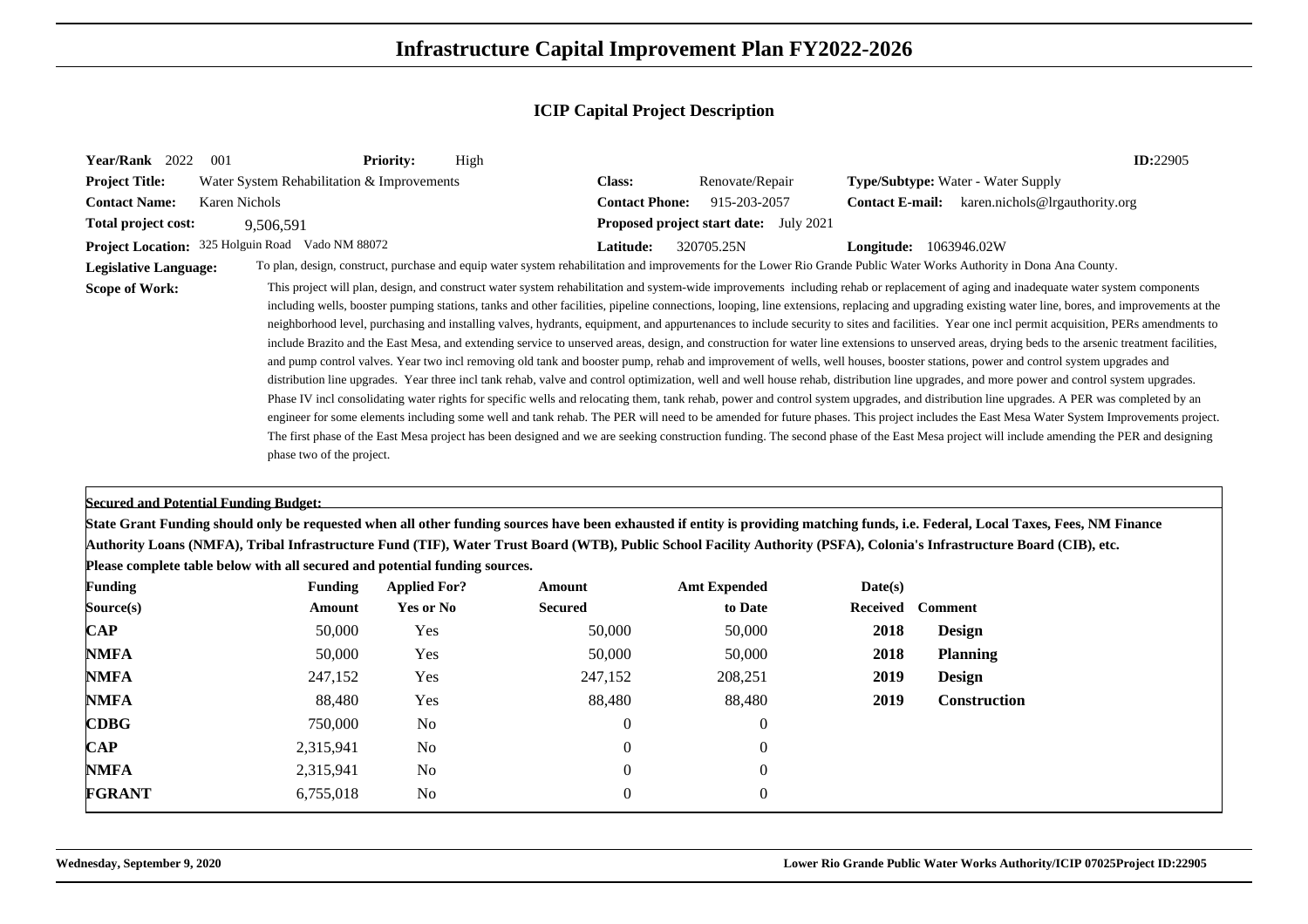| $\sim$<br><u>WALA</u> | $\sim$ $\sim$ $\sim$ | 225<br>$\sim$<br>.<br>∸ | the contract of the contract of the<br>396.731 |  |
|-----------------------|----------------------|-------------------------|------------------------------------------------|--|
|                       | $\frac{1}{2}$        |                         |                                                |  |

| Project Budget - Complete the Budget below. Only include unfunded or unsecured funds under each project year. Note: Funded to Date column must equal the amounts listed above here. |                              |                                       |           |           |           |              |          |                           |  |  |
|-------------------------------------------------------------------------------------------------------------------------------------------------------------------------------------|------------------------------|---------------------------------------|-----------|-----------|-----------|--------------|----------|---------------------------|--|--|
|                                                                                                                                                                                     |                              | <b>Estimated Costs Not Yet Funded</b> |           |           |           |              |          |                           |  |  |
|                                                                                                                                                                                     | <b>Completed</b>             | <b>Funded to Date</b>                 | 2022      | 2023      | 2024      | 2025         | 2026     | <b>Total Project Cost</b> |  |  |
| <b>Water Rights</b>                                                                                                                                                                 | N/A                          | $\Omega$                              | $\Omega$  | 0         | 0         | $\mathbf{0}$ | $\bf{0}$ |                           |  |  |
| <b>Easements and Rights of Way</b>                                                                                                                                                  | No                           |                                       | 32,258    | 10,756    | 26,891    | 0            | $\bf{0}$ | 69,905                    |  |  |
| Acquisition                                                                                                                                                                         | N/A                          |                                       | $\Omega$  | 0         |           | $\mathbf{0}$ | 0        |                           |  |  |
| <b>Archaeological Studies</b>                                                                                                                                                       | No                           |                                       | 0         |           |           |              | 0        |                           |  |  |
| <b>Environmental Studies</b>                                                                                                                                                        | No                           |                                       | 0         |           |           | $\mathbf{0}$ | 0        |                           |  |  |
| <b>Planning</b>                                                                                                                                                                     | Yes                          | 100,000                               | 50,000    |           |           |              | $\bf{0}$ | 150,000                   |  |  |
| Design (Engr./Arch.)                                                                                                                                                                | $\rm No$                     | 247,152                               | 201,152   | 297,834   | 433,780   | 0            | $\bf{0}$ | 1,179,918                 |  |  |
| Construction                                                                                                                                                                        | No                           | 88,480                                | 1,882,531 | 3,170,757 | 2,815,000 | 0            | $\bf{0}$ | 7,956,768                 |  |  |
| <b>Furnishing/Equipment</b>                                                                                                                                                         | No                           | $\theta$                              | 150,000   | 0         |           | $\bf{0}$     | $\bf{0}$ | 150,000                   |  |  |
| <b>TOTALS</b>                                                                                                                                                                       |                              | 435,632                               | 2,315,941 | 3,479,347 | 3,275,671 | $\bf{0}$     | $\bf{0}$ | 9,506,591                 |  |  |
|                                                                                                                                                                                     | <b>Amount Not Yet Funded</b> | 9.070.959                             |           |           |           |              |          |                           |  |  |

**PHASING BUDGET**

 **Can this project be phased?**Yes

**Phasing: Stand Alone:** No**Multi-Phased:** Yes

**A project single phase approach is used for projects that can be completed with one process because it is manageable, affordable, and will not require any foreseeable additional resources oractivities to be fully operational when complete.**

**A project multi-phased approach is used for breaking down very large projects into manageable standalone parts that are independently functional and easier to fund.**

| <b>Phase</b> | Amount    | Plan           | <b>Design</b> | <b>Construct</b> | <b>Furnish/Equip</b> | Other (Wtr Rights,<br>Easements, Acq) | # Mos to Complete |
|--------------|-----------|----------------|---------------|------------------|----------------------|---------------------------------------|-------------------|
|              | 2,315,941 | N <sub>0</sub> | <b>Yes</b>    | Y es             | Yes                  | <b>Yes</b>                            | $\overline{1}$    |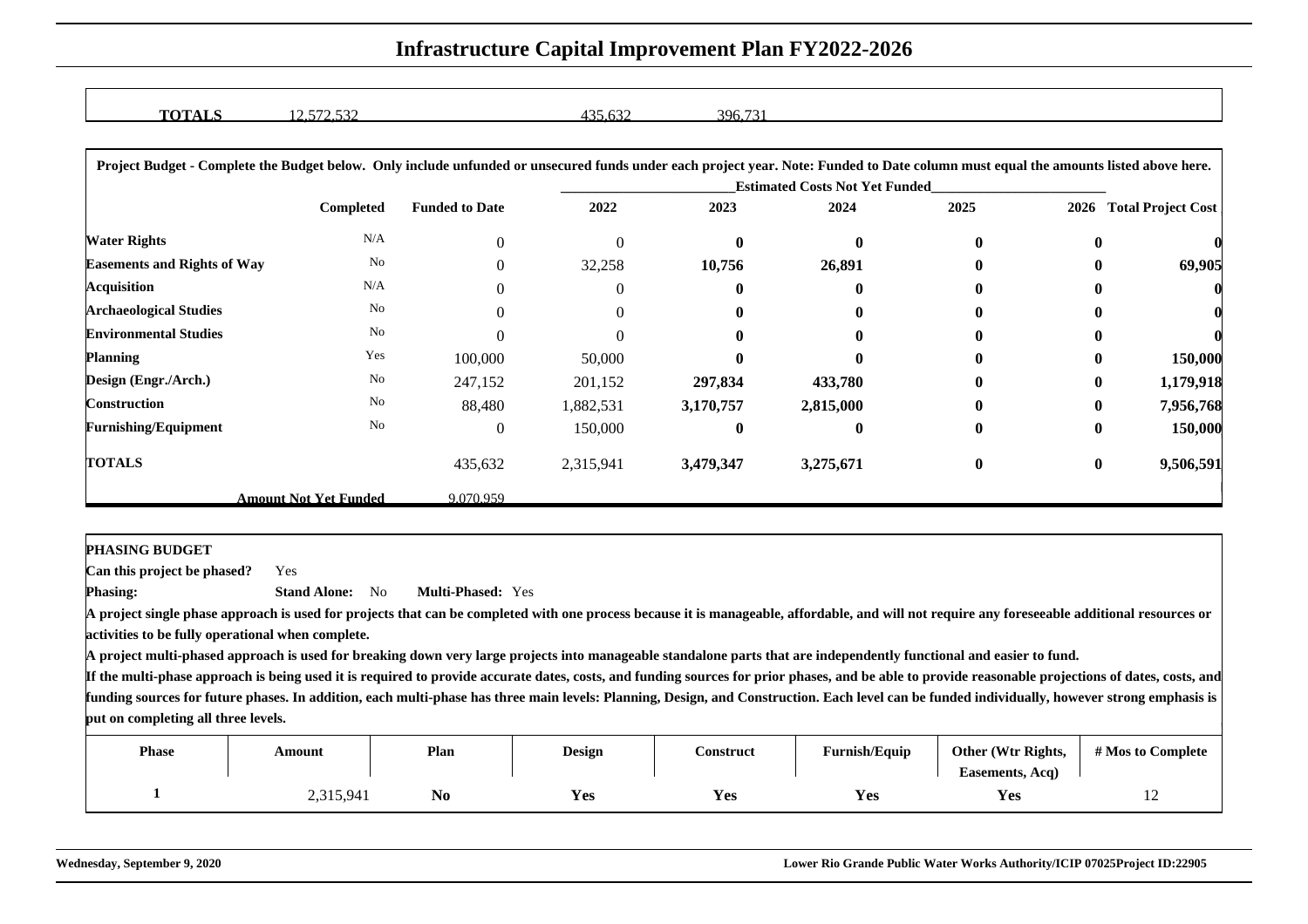|              | 3,479,347 | N <sub>0</sub> | Yes            | Yes            | N <sub>0</sub> | Yes            | 12 |
|--------------|-----------|----------------|----------------|----------------|----------------|----------------|----|
| ູ            | 3,275,671 | N <sub>0</sub> | Yes            | Yes            | N <sub>0</sub> | Yes            | 12 |
| 4            |           | N <sub>0</sub> | N <sub>0</sub> | N <sub>0</sub> | N <sub>0</sub> | N <sub>0</sub> |    |
| ◡            |           | N <sub>0</sub> | N <sub>0</sub> | N <sub>0</sub> | N <sub>0</sub> | N <sub>0</sub> |    |
| <b>TOTAL</b> | 9.070.959 |                |                |                |                |                |    |

| Has your local government/agency budgeted for operating expenses for the project when it is completed?<br>Wes |                   |        |        |                   |        |              |  |  |  |
|---------------------------------------------------------------------------------------------------------------|-------------------|--------|--------|-------------------|--------|--------------|--|--|--|
| If no, please explain why:                                                                                    |                   |        |        |                   |        |              |  |  |  |
| <b>ANNUAL OPERATING BUDGET</b>                                                                                | YEAR <sub>1</sub> | YEAR 2 | YEAR 3 | YEAR <sub>4</sub> | YEAR 5 | <b>TOTAL</b> |  |  |  |
| <b>Annual Operating Expenses plus Debt Service</b>                                                            | 3.000             | 3,000  | 3,000  | 3,000             | 3,000  | 15,000       |  |  |  |
| <b>Annual Operating Revenues</b>                                                                              | 3.000             | .000   | 3.000- | 3.000             | 3.000  | 5.000        |  |  |  |

**Does the project lower operating costs?**

Yes

System upgrades will reduce future operation and maintenance costs.

**If yes, please explain and provide estimates of operating savingsEntities who will assume the following responsibilites for this project:**

|                                     | <u> Fiscal Agent:</u> | Own:          | Operate:      | Own Land: | <b>Own Asset:</b> | <b>Maintain:</b> |
|-------------------------------------|-----------------------|---------------|---------------|-----------|-------------------|------------------|
|                                     | RGPWWA                | <b>RGPWWA</b> | <b>RGPWWA</b> | RGPWWA    | <b>RGPWWA</b>     | <b>RGPWWA</b>    |
| Lease/operating agreement in place? | No                    | 'No           |               | NO        | WΟ                | No               |

#### **More detailed information on project.**

**(a) How many years is the requested project expected to be in use before needing Renovate/Repair or Replacement?**16 years or more

| (b) Has the project had public input and buy-in? | Yes |
|--------------------------------------------------|-----|
|--------------------------------------------------|-----|

**(c) Is the project necessary to address population or client growth and if so, will it provide services to that population or clientele?**Yes

#### **(d) Regionalism - Does the project directly benefit an entity other than itself?**

**If yes, please list the other entity.**The Lower Rio Grande Public Water Works Authority represents the successful grassroots regionalization effort of ten water providers in southern Dona

Yes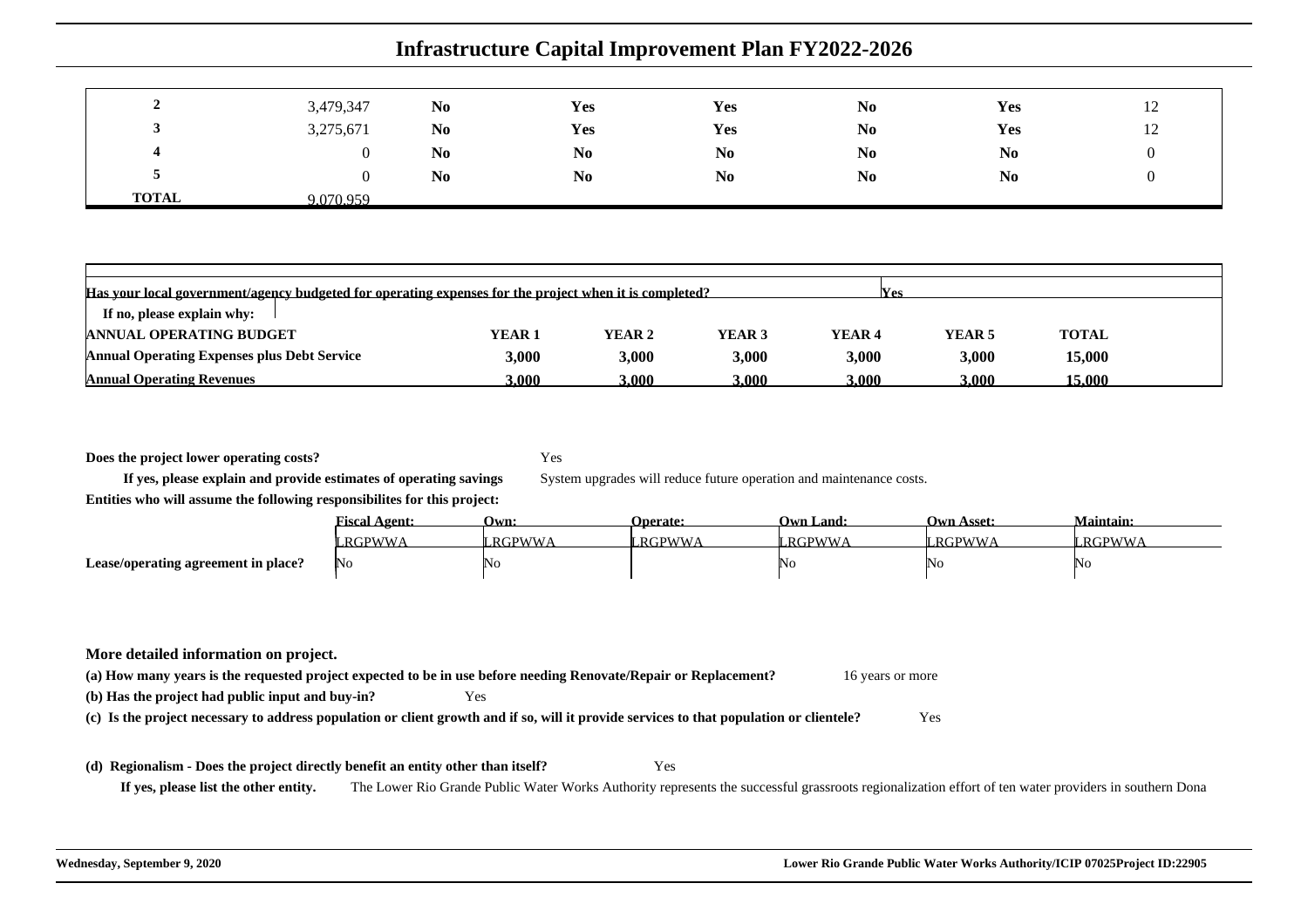Ana County.

|                         | (e) Are there oversight mechanisms built in that would ensure timely construction and completion of the project on budget?                                                    | Yes                                                          |    |
|-------------------------|-------------------------------------------------------------------------------------------------------------------------------------------------------------------------------|--------------------------------------------------------------|----|
| Please explain.         | The project manager will be in charge of oversight for the project.                                                                                                           |                                                              |    |
|                         | (f) Other than the temporary construction jobs associated with the project, does the project maintain or advance the region's economy?                                        | Yes                                                          |    |
| If yes, please explain. | The availability of water is a prerequisite for economic growth and development.                                                                                              |                                                              |    |
|                         | $(g)$ Does the project benefit all citizens within a recognized region, district or political subdivision?                                                                    | Yes                                                          |    |
|                         | If yes, please explain and provide the number of people that will benefit from the project.                                                                                   | 14,882 residents will benefit from an improved water system. |    |
|                         | (h) Does the project eliminate a risk or hazard to public health and/or safety that immediately endangers occupants of the premises such that corrective action is urgent and |                                                              | No |
|                         | unavoidable? Emergencies must be documented by a Subject Matter Expert.                                                                                                       |                                                              |    |
|                         |                                                                                                                                                                               |                                                              |    |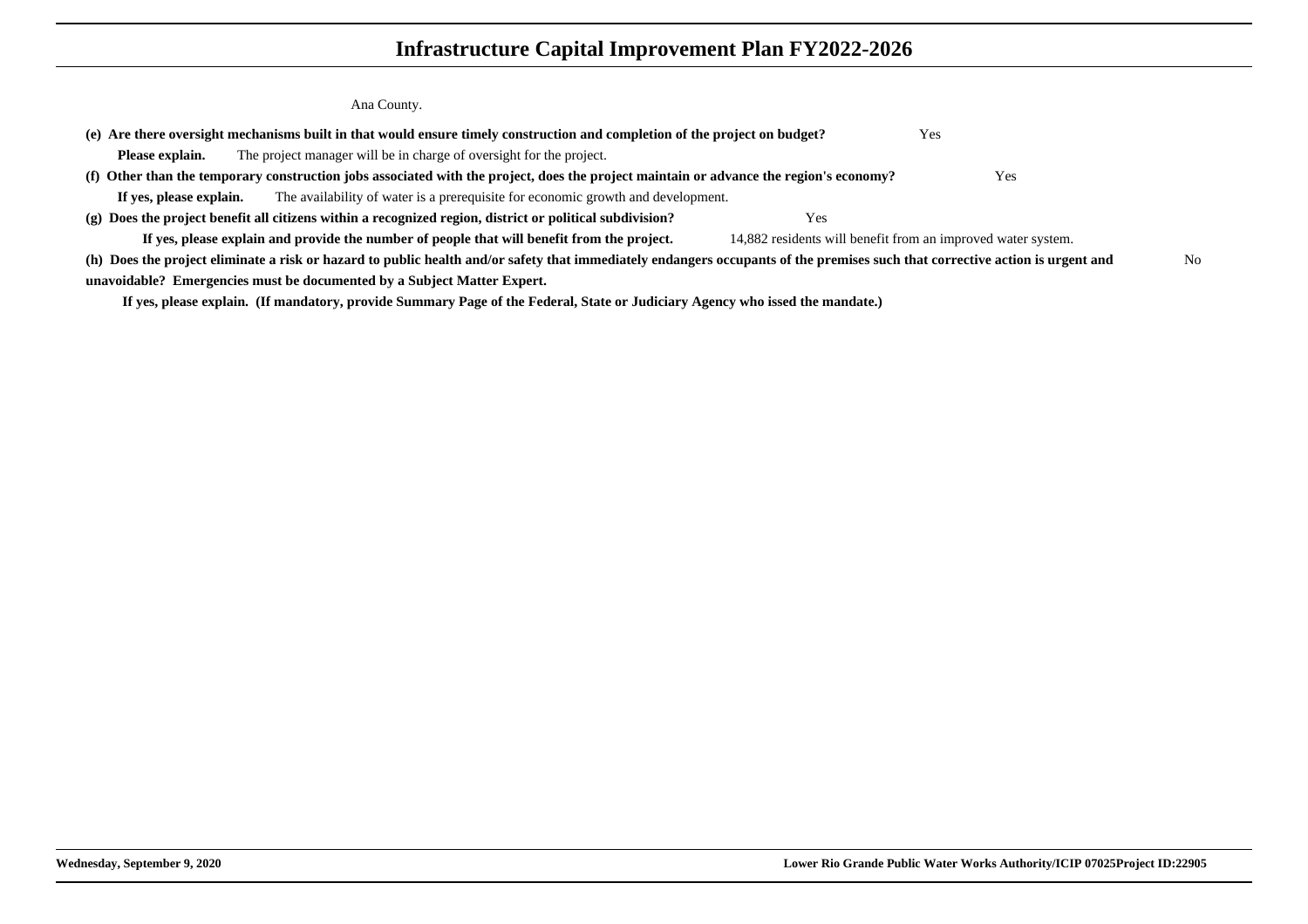| Year/Rank 2022<br>002                                                       |                                    | <b>Priority:</b><br>High                                         |                                                                                                                                                                        |                                               |                            | ID:30435                                                                                                                                                                                                                                                                                                                                                                                   |
|-----------------------------------------------------------------------------|------------------------------------|------------------------------------------------------------------|------------------------------------------------------------------------------------------------------------------------------------------------------------------------|-----------------------------------------------|----------------------------|--------------------------------------------------------------------------------------------------------------------------------------------------------------------------------------------------------------------------------------------------------------------------------------------------------------------------------------------------------------------------------------------|
| <b>Project Title:</b>                                                       | <b>Central Operations Facility</b> |                                                                  | <b>Class:</b>                                                                                                                                                          | <b>New</b>                                    |                            | Type/Subtype: Facilities - Administrative Facilities                                                                                                                                                                                                                                                                                                                                       |
| <b>Contact Name:</b>                                                        | <b>Karen Nichols</b>               |                                                                  | <b>Contact Phone:</b>                                                                                                                                                  | 915-203-2057                                  |                            | <b>Contact E-mail:</b> karen.nichols@lrgauthority.org                                                                                                                                                                                                                                                                                                                                      |
| Total project cost:                                                         | 4,120,280                          |                                                                  |                                                                                                                                                                        | <b>Proposed project start date:</b> July 2021 |                            |                                                                                                                                                                                                                                                                                                                                                                                            |
| Project Location: 325 Holguin Rd. Vado NM 88072                             |                                    |                                                                  | Latitude:                                                                                                                                                              | 320721.87N                                    | Longitude: 1063931.32W     |                                                                                                                                                                                                                                                                                                                                                                                            |
| <b>Legislative Language:</b>                                                |                                    | Public Water Works Authority in Dona Ana County.                 |                                                                                                                                                                        |                                               |                            | To conduct environmental and archaeological studies, plan, design, construct, furnish, and equip a central operations facility, including a driveway with turn lanes, for the Lower Rio Grande                                                                                                                                                                                             |
| <b>Scope of Work:</b>                                                       |                                    | complete. The project is pending authorization to bid from NMED. |                                                                                                                                                                        |                                               |                            | To plan, design, construct, furnish and equip a central operations facility, including landscaping, walkways, and site security, furnishings, information technology and communications<br>equipment and related software, lab equipment, audio visual equipment, parking, solar parking shade structures, a driveway with turn lanes, and office and storage buildings. Project design is |
| <b>Secured and Potential Funding Budget:</b>                                |                                    |                                                                  |                                                                                                                                                                        |                                               |                            |                                                                                                                                                                                                                                                                                                                                                                                            |
|                                                                             |                                    |                                                                  |                                                                                                                                                                        |                                               |                            | State Grant Funding should only be requested when all other funding sources have been exhausted if entity is providing matching funds, i.e. Federal, Local Taxes, Fees, NM Finance                                                                                                                                                                                                         |
|                                                                             |                                    |                                                                  | Authority Loans (NMFA), Tribal Infrastructure Fund (TIF), Water Trust Board (WTB), Public School Facility Authority (PSFA), Colonia's Infrastructure Board (CIB), etc. |                                               |                            |                                                                                                                                                                                                                                                                                                                                                                                            |
| Please complete table below with all secured and potential funding sources. |                                    |                                                                  |                                                                                                                                                                        |                                               |                            |                                                                                                                                                                                                                                                                                                                                                                                            |
| <b>Funding</b>                                                              | <b>Funding</b>                     | <b>Applied For?</b>                                              | Amount                                                                                                                                                                 | <b>Amt Expended</b>                           | Date(s)                    |                                                                                                                                                                                                                                                                                                                                                                                            |
| Source(s)                                                                   | Amount                             | <b>Yes or No</b>                                                 | <b>Secured</b>                                                                                                                                                         | to Date                                       | <b>Comment</b><br>Received |                                                                                                                                                                                                                                                                                                                                                                                            |
| <b>CAP</b>                                                                  | 834,661                            | N <sub>0</sub>                                                   | $\theta$                                                                                                                                                               | $\Omega$                                      |                            |                                                                                                                                                                                                                                                                                                                                                                                            |
| <b>NMFA</b>                                                                 | 834,661                            | N <sub>0</sub>                                                   |                                                                                                                                                                        |                                               |                            |                                                                                                                                                                                                                                                                                                                                                                                            |
| <b>FGRANT</b>                                                               | 834,661                            | N <sub>0</sub>                                                   |                                                                                                                                                                        |                                               |                            |                                                                                                                                                                                                                                                                                                                                                                                            |
| <b>FLOAN</b>                                                                | 834,661                            | No                                                               |                                                                                                                                                                        |                                               |                            |                                                                                                                                                                                                                                                                                                                                                                                            |
| <b>NMFAL</b>                                                                | 834,661                            | No                                                               |                                                                                                                                                                        |                                               |                            |                                                                                                                                                                                                                                                                                                                                                                                            |
| <b>SLOAN</b>                                                                | 3,285,619                          | Yes                                                              | 3,285,619                                                                                                                                                              | 23,589                                        | 2018                       |                                                                                                                                                                                                                                                                                                                                                                                            |
|                                                                             | 0                                  | N <sub>0</sub>                                                   |                                                                                                                                                                        | $\theta$                                      |                            |                                                                                                                                                                                                                                                                                                                                                                                            |
|                                                                             | 0                                  | No                                                               |                                                                                                                                                                        | $\Omega$                                      |                            |                                                                                                                                                                                                                                                                                                                                                                                            |
| <b>TOTALS</b>                                                               | 7.458.924                          |                                                                  | 3.285.619                                                                                                                                                              | 23.589                                        |                            |                                                                                                                                                                                                                                                                                                                                                                                            |

| Project Budget - Complete the Budget below. Only include unfunded or unsecured funds under each project year. Note: Funded to Date column must equal the amounts listed above here. |                       |      |      |      |      |                         |  |  |  |  |
|-------------------------------------------------------------------------------------------------------------------------------------------------------------------------------------|-----------------------|------|------|------|------|-------------------------|--|--|--|--|
| <b>Estimated Costs Not Yet Funded</b>                                                                                                                                               |                       |      |      |      |      |                         |  |  |  |  |
| <b>Completed</b>                                                                                                                                                                    | <b>Funded to Date</b> | 2022 | 2023 | 2024 | 2025 | 2026 Total Project Cost |  |  |  |  |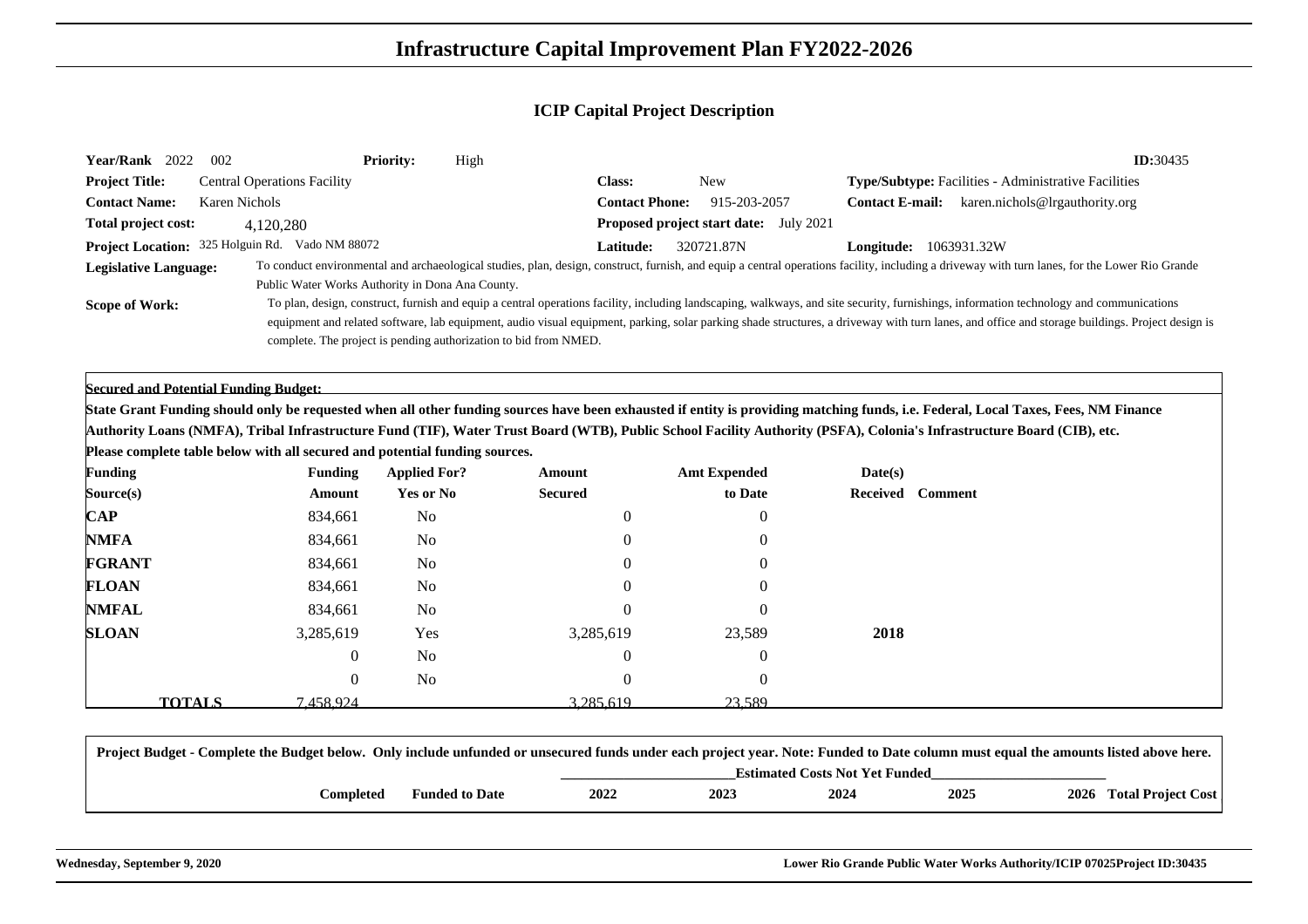| <b>Water Rights</b>                | N/A                          |           | 0       | $\mathbf{0}$ | $\mathbf{0}$ | $\bf{0}$     | $\bf{0}$     |           |
|------------------------------------|------------------------------|-----------|---------|--------------|--------------|--------------|--------------|-----------|
| <b>Easements and Rights of Way</b> | N/A                          |           | 0       | $\bf{0}$     | $\mathbf{0}$ | $\mathbf{0}$ | $\mathbf{0}$ |           |
| <b>Acquisition</b>                 | N/A                          |           | 0       | $\mathbf{0}$ | $\mathbf{0}$ | $\bf{0}$     | $\bf{0}$     |           |
| <b>Archaeological Studies</b>      | No                           | 15,000    | 0       | $\bf{0}$     | $\mathbf{0}$ | $\bf{0}$     | $\bf{0}$     | 15,000    |
| <b>Environmental Studies</b>       | No                           | 15,000    | 0       | $\mathbf{0}$ | 0            | $\bf{0}$     | $\bf{0}$     | 15,000    |
| <b>Planning</b>                    | No                           | 50,000    | 0       | $\bf{0}$     | $\mathbf{0}$ | $\bf{0}$     | $\bf{0}$     | 50,000    |
| Design (Engr./Arch.)               | No                           | 100,000   | 0       | $\mathbf{0}$ | $\mathbf{0}$ | $\mathbf{0}$ | $\bf{0}$     | 100,000   |
| <b>Construction</b>                | No                           | 2,920,000 | 234,661 | $\mathbf{0}$ | $\mathbf{0}$ | $\mathbf{0}$ | $\bf{0}$     | 3,154,661 |
| <b>Furnishing/Equipment</b>        | No                           | 185,619   | 600,000 | $\bf{0}$     | $\bf{0}$     | $\bf{0}$     | $\bf{0}$     | 785,619   |
| <b>TOTALS</b>                      |                              | 3,285,619 | 834,661 | $\bf{0}$     | $\bf{0}$     | $\bf{0}$     | $\bf{0}$     | 4,120,280 |
|                                    | <b>Amount Not Yet Funded</b> | 834.661   |         |              |              |              |              |           |

**PHASING BUDGET**

**Phasing:**

 **Can this project be phased?**No

> **Stand Alone:** Yes**Multi-Phased:** No

 **A project single phase approach is used for projects that can be completed with one process because it is manageable, affordable, and will not require any foreseeable additional resources oractivities to be fully operational when complete.**

**A project multi-phased approach is used for breaking down very large projects into manageable standalone parts that are independently functional and easier to fund.**

| <b>Phase</b> | Amount   | Plan           | <b>Design</b>  | Construct      | Furnish/Equip  | Other (Wtr Rights,<br>Easements, Acq) | # Mos to Complete |
|--------------|----------|----------------|----------------|----------------|----------------|---------------------------------------|-------------------|
|              | $\theta$ | N <sub>0</sub> | N <sub>0</sub> | N <sub>0</sub> | N <sub>0</sub> | N <sub>0</sub>                        | 0                 |
|              | $\Omega$ | N <sub>0</sub> | N <sub>0</sub> | N <sub>0</sub> | N <sub>0</sub> | N <sub>0</sub>                        | 0                 |
|              | $\theta$ | N <sub>0</sub> | N <sub>0</sub> | N <sub>0</sub> | N <sub>0</sub> | N <sub>0</sub>                        | O                 |
|              | $\Omega$ | N <sub>0</sub> | N <sub>0</sub> | N <sub>0</sub> | N <sub>0</sub> | N <sub>0</sub>                        | 0                 |
|              | $\Omega$ | N <sub>0</sub> | N <sub>0</sub> | N <sub>0</sub> | N <sub>0</sub> | N <sub>0</sub>                        |                   |
| <b>TOTAL</b> |          |                |                |                |                |                                       |                   |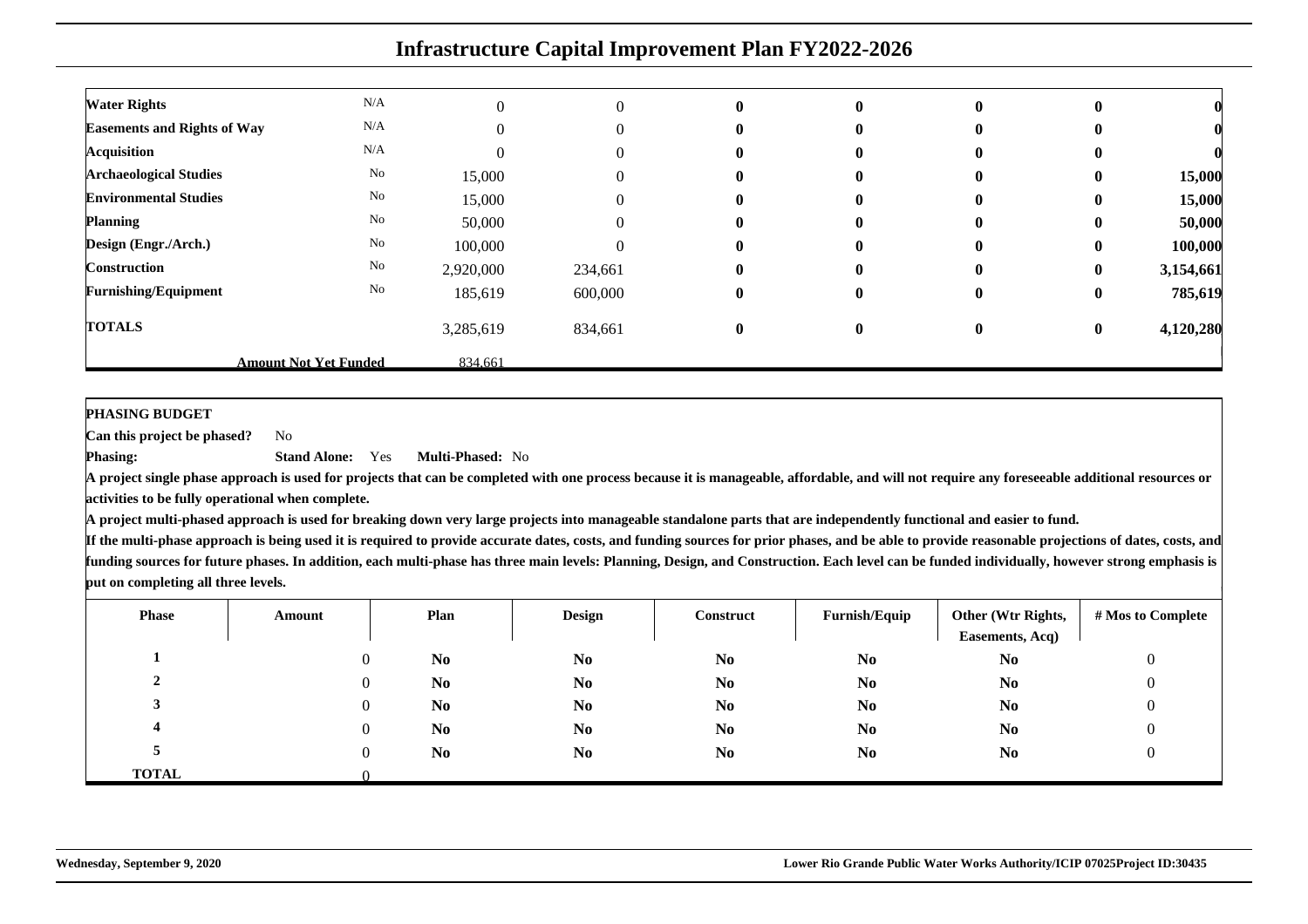| Has your local government/agency budgeted for operating expenses for the project when it is completed?<br><b>Yes</b> |        |        |        |                   |                   |         |  |  |  |  |  |  |
|----------------------------------------------------------------------------------------------------------------------|--------|--------|--------|-------------------|-------------------|---------|--|--|--|--|--|--|
| If no, please explain why:                                                                                           |        |        |        |                   |                   |         |  |  |  |  |  |  |
| <b>ANNUAL OPERATING BUDGET</b>                                                                                       | YEAR 1 | YEAR 2 | YEAR 3 | YEAR <sub>4</sub> | YEAR <sub>5</sub> | TOTAL   |  |  |  |  |  |  |
| <b>Annual Operating Expenses plus Debt Service</b>                                                                   | 20,000 | 20,000 | 20.000 | 20,000            | 20,000            | 100,000 |  |  |  |  |  |  |
| <b>Annual Operating Revenues</b>                                                                                     | 20.000 | 20.000 | 20.000 | 20,000            | 20,000            | 100.000 |  |  |  |  |  |  |

**Does the project lower operating costs?**

Yes

Administrative and warehouse functions will be consolidations of other small facilities.

**Entities who will assume the following responsibilites for this project:**

**If yes, please explain and provide estimates of operating savings**

|                                     | <b>Fiscal Agent:</b> | Own:     | <b>Operate:</b> | Own Land: | <b>Own Asset:</b> | <b>Maintain:</b> |
|-------------------------------------|----------------------|----------|-----------------|-----------|-------------------|------------------|
|                                     | <b>RGPWWA</b>        | * RGPWWA | <b>RGPWWA</b>   | RGPWWA    | RGPWWA            | RGPWWA           |
| Lease/operating agreement in place? | No                   | 'No      |                 | NU        | 'IN G             | NO               |

#### **More detailed information on project.**

| (a) How many years is the requested project expected to be in use before needing Renovate/Repair or Replacement?<br>16 years or more            |  |  |  |  |  |  |  |
|-------------------------------------------------------------------------------------------------------------------------------------------------|--|--|--|--|--|--|--|
| (b) Has the project had public input and buy-in?<br>Yes                                                                                         |  |  |  |  |  |  |  |
| Yes<br>(c) Is the project necessary to address population or client growth and if so, will it provide services to that population or clientele? |  |  |  |  |  |  |  |

#### **(d) Regionalism - Does the project directly benefit an entity other than itself?**Yes

**If yes, please list the other entity.** The Lower Rio Grande Public Water Works Authority represents the successful grassroots regionalization effort of ten water providers in southern DonaAna County.**(e) Are there oversight mechanisms built in that would ensure timely construction and completion of the project on budget?** Yes **Please explain.** The project manager will be in charge of oversight for the project. **(f) Other than the temporary construction jobs associated with the project, does the project maintain or advance the region's economy?** Yes **If yes, please explain.** Water availability is a prerequisite for economic growth and development. **(g) Does the project benefit all citizens within a recognized region, district or political subdivision?** Yes **If yes, please explain and provide the number of people that will benefit from the project.**14,882 residents will benefit from an improved water system.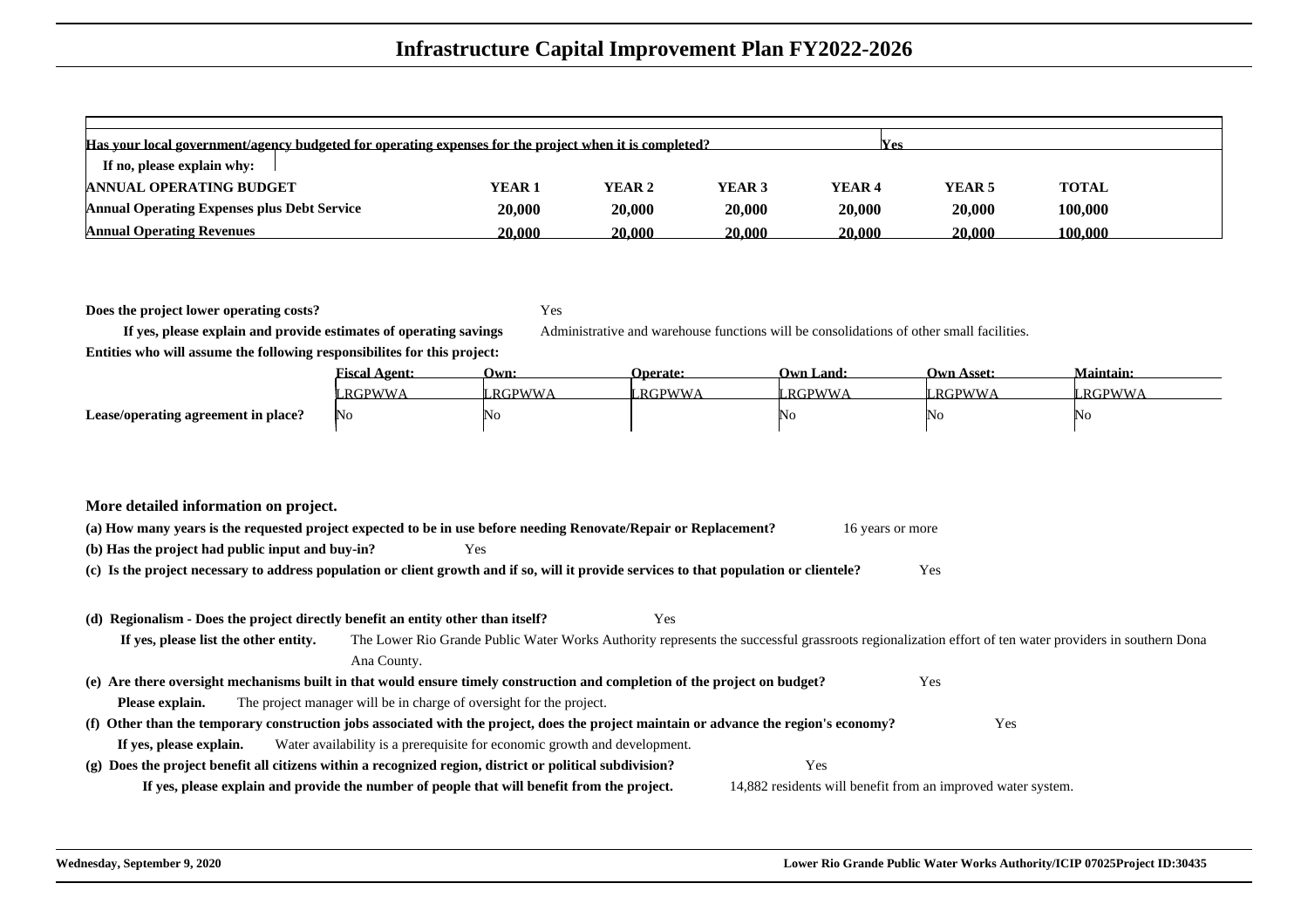**(h) Does the project eliminate a risk or hazard to public health and/or safety that immediately endangers occupants of the premises such that corrective action is urgent andunavoidable? Emergencies must be documented by a Subject Matter Expert.**No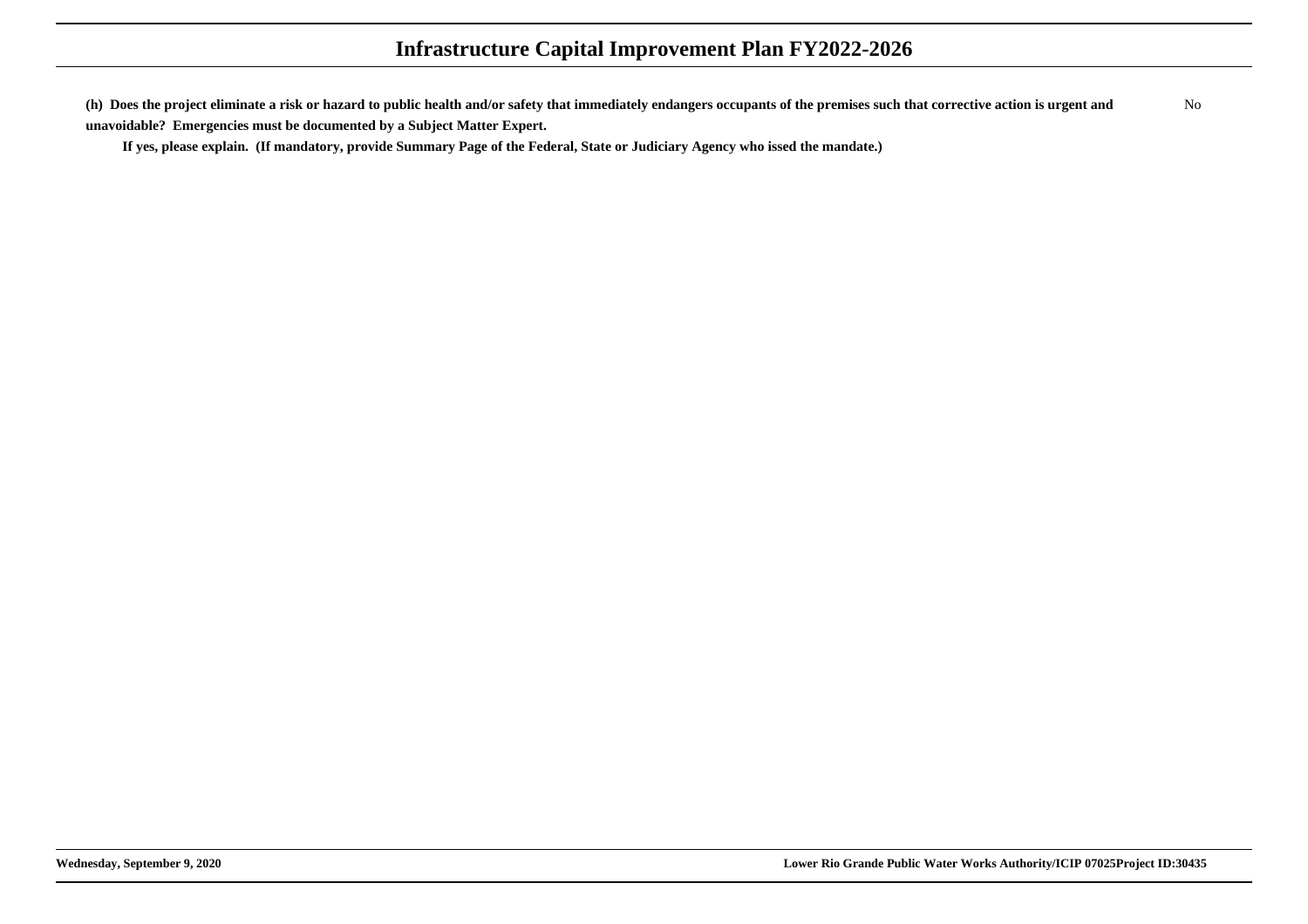| Year/Rank 2022               | 003                                                                         | <b>Priority:</b><br>High |                       |                                               |                               | ID:21301                                                                                                                                                                                                                                                                                                                                                                                                                                                                                                                                                                                                                                                                                                                                                            |
|------------------------------|-----------------------------------------------------------------------------|--------------------------|-----------------------|-----------------------------------------------|-------------------------------|---------------------------------------------------------------------------------------------------------------------------------------------------------------------------------------------------------------------------------------------------------------------------------------------------------------------------------------------------------------------------------------------------------------------------------------------------------------------------------------------------------------------------------------------------------------------------------------------------------------------------------------------------------------------------------------------------------------------------------------------------------------------|
| <b>Project Title:</b>        | <b>Authority Brazito Sewer Project</b>                                      |                          | <b>Class:</b>         | <b>New</b>                                    |                               | <b>Type/Subtype:</b> Water - Wastewater                                                                                                                                                                                                                                                                                                                                                                                                                                                                                                                                                                                                                                                                                                                             |
| <b>Contact Name:</b>         | <b>Karen Nichols</b>                                                        |                          | <b>Contact Phone:</b> | 915-203-2057                                  |                               | <b>Contact E-mail:</b> karen.nichols@lrgauthority.org                                                                                                                                                                                                                                                                                                                                                                                                                                                                                                                                                                                                                                                                                                               |
| Total project cost:          | 27,805,996                                                                  |                          |                       | <b>Proposed project start date:</b> July 2021 |                               |                                                                                                                                                                                                                                                                                                                                                                                                                                                                                                                                                                                                                                                                                                                                                                     |
|                              | Project Location: 885 Three Hawks Rd Mesilla Park NM 88047                  |                          | Latitude:             | 321141.92N                                    | <b>Longitude:</b> 1064205.59W |                                                                                                                                                                                                                                                                                                                                                                                                                                                                                                                                                                                                                                                                                                                                                                     |
| <b>Legislative Language:</b> | Works Authority in Dona Ana County.                                         |                          |                       |                                               |                               | To acquire land, easements, and rights of way, and plan, design, construct, purchase and equip the Mesquite-Brazito sewer collection system extension for the Lower Rio Grande Public Water                                                                                                                                                                                                                                                                                                                                                                                                                                                                                                                                                                         |
| <b>Scope of Work:</b>        | needed.                                                                     |                          |                       |                                               |                               | This project will acquire land, easements, and rights of way, plan, design, and construct a sewer collection system extension. This project will extend the sewer collection system from<br>Mesquite to Brazito. This is a regional effort that began with a partnership between the Mesquite MDWCA, Brazito MDWCA, and Dona Ana County to extend sewer service from Mesquite<br>to Brazito. The Colonia Community of Brazito has over 500 dwellings, all of which are on individual septic tanks and leach fields. This project will also extend sewer service to two<br>neighborhoods in Mesquite that do not currently have sewer service. A PER has been completed. Project one is completed. Project two has been designed. Additional construction funding is |
|                              | <b>Secured and Potential Funding Budget:</b>                                |                          |                       |                                               |                               | State Grant Funding should only be requested when all other funding sources have been exhausted if entity is providing matching funds, i.e. Federal, Local Taxes, Fees, NM Finance                                                                                                                                                                                                                                                                                                                                                                                                                                                                                                                                                                                  |
|                              |                                                                             |                          |                       |                                               |                               | Authority Loans (NMFA), Tribal Infrastructure Fund (TIF), Water Trust Board (WTB), Public School Facility Authority (PSFA), Colonia's Infrastructure Board (CIB), etc.                                                                                                                                                                                                                                                                                                                                                                                                                                                                                                                                                                                              |
|                              | Please complete table below with all secured and potential funding sources. |                          |                       |                                               |                               |                                                                                                                                                                                                                                                                                                                                                                                                                                                                                                                                                                                                                                                                                                                                                                     |
| <b>Funding</b>               | <b>Funding</b>                                                              | <b>Applied For?</b>      | Amount                | <b>Amt Expended</b>                           | Date(s)                       |                                                                                                                                                                                                                                                                                                                                                                                                                                                                                                                                                                                                                                                                                                                                                                     |
| Source(s)                    | Amount                                                                      | Yes or No                | <b>Secured</b>        | to Date                                       | Received                      | <b>Comment</b>                                                                                                                                                                                                                                                                                                                                                                                                                                                                                                                                                                                                                                                                                                                                                      |
| $\mathbf{CAP}$               | 169,257                                                                     | Yes                      | 169,257               | 169,257                                       | 07 08 14                      |                                                                                                                                                                                                                                                                                                                                                                                                                                                                                                                                                                                                                                                                                                                                                                     |
| <b>FLOAN</b>                 | 8,027,134                                                                   | Yes                      | 8,027,134             | 8,027,134                                     | 2014                          |                                                                                                                                                                                                                                                                                                                                                                                                                                                                                                                                                                                                                                                                                                                                                                     |
| <b>NMFA</b>                  | 578,108                                                                     | Yes                      | 578,108               | 42,817                                        | 2013 2014                     |                                                                                                                                                                                                                                                                                                                                                                                                                                                                                                                                                                                                                                                                                                                                                                     |
| <b>LFUNDS</b>                | 361                                                                         | Yes                      | 361                   | 361                                           | 2013                          |                                                                                                                                                                                                                                                                                                                                                                                                                                                                                                                                                                                                                                                                                                                                                                     |
| $\bf CAP$                    | 4,812,137                                                                   | N <sub>0</sub>           | $\theta$              | $\theta$                                      |                               |                                                                                                                                                                                                                                                                                                                                                                                                                                                                                                                                                                                                                                                                                                                                                                     |
| <b>CDBG</b>                  | 750,000                                                                     | N <sub>0</sub>           | $\Omega$              | $\theta$                                      |                               |                                                                                                                                                                                                                                                                                                                                                                                                                                                                                                                                                                                                                                                                                                                                                                     |
| <b>FGRANT</b>                | 8,030,000                                                                   | Yes                      | 8,030,000             | $\Omega$                                      | 2018                          |                                                                                                                                                                                                                                                                                                                                                                                                                                                                                                                                                                                                                                                                                                                                                                     |

**Project Budget - Complete the Budget below. Only include unfunded or unsecured funds under each project year. Note: Funded to Date column must equal the amounts listed above here.**

0

0 2018

**TOTALS**

**FLOAN**

**N** 6,189,000 Yes 6,189,000

 $\mathbf{S}$  28,555,996 22,993,860 8,239,569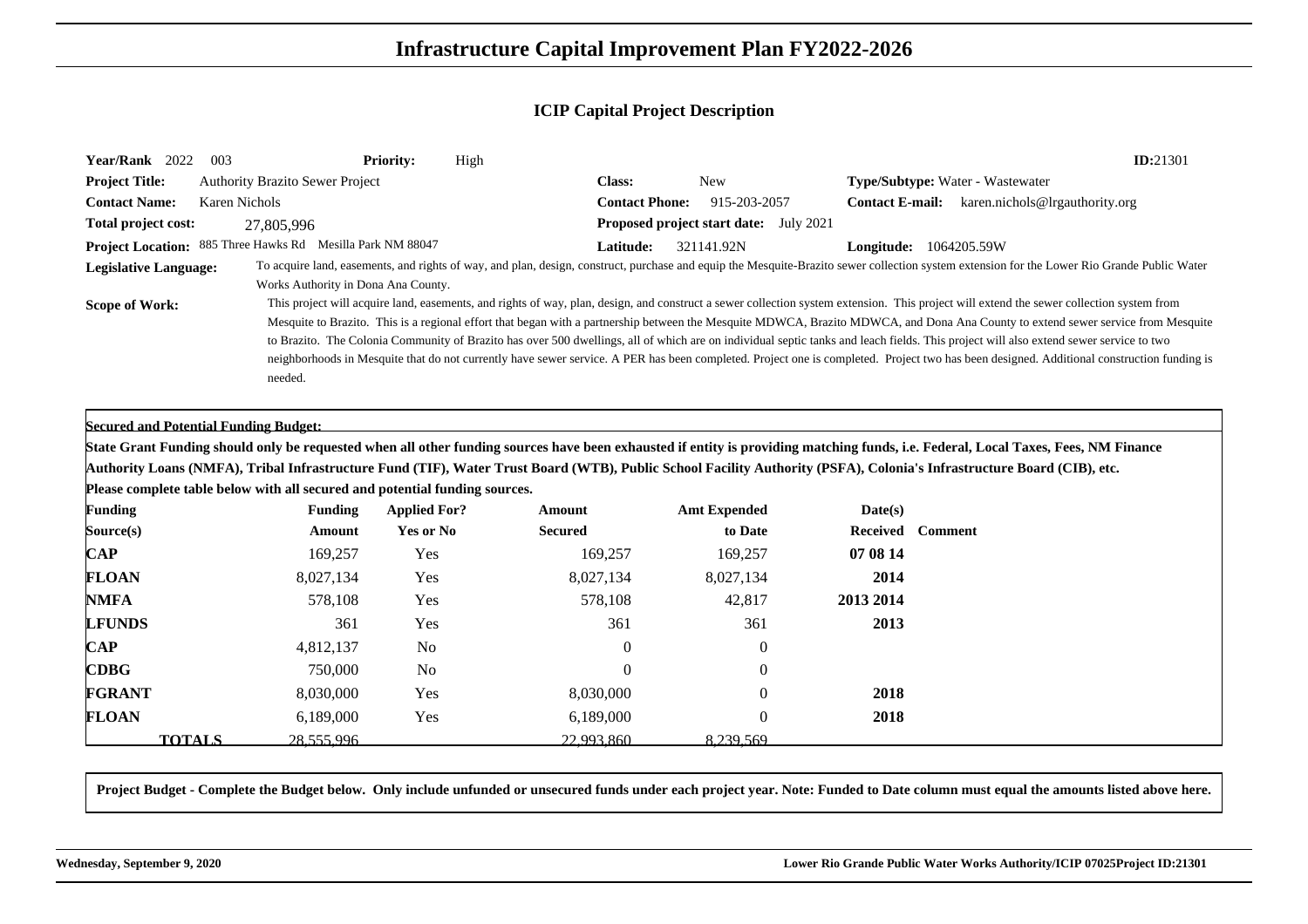|                                    |                              |                       |                |              | <b>Estimated Costs Not Yet Funded</b> |          |          |                           |
|------------------------------------|------------------------------|-----------------------|----------------|--------------|---------------------------------------|----------|----------|---------------------------|
|                                    | Completed                    | <b>Funded to Date</b> | 2022           | 2023         | 2024                                  | 2025     | 2026     | <b>Total Project Cost</b> |
| <b>Water Rights</b>                | N/A                          | $\theta$              | $\overline{0}$ | $\bf{0}$     | $\bf{0}$                              | $\bf{0}$ | $\bf{0}$ |                           |
| <b>Easements and Rights of Way</b> | $\rm No$                     | 150,000               |                | $\mathbf{0}$ | 0                                     | $\bf{0}$ | $\bf{0}$ | 150,000                   |
| <b>Acquisition</b>                 | $\rm No$                     | 11,000                | $\Omega$       | $\mathbf{0}$ | 0                                     | $\bf{0}$ | $\bf{0}$ | 11,000                    |
| <b>Archaeological Studies</b>      | Yes                          | 21,513                | $\Omega$       | $\mathbf{0}$ | 0                                     | $\bf{0}$ | $\bf{0}$ | 21,513                    |
| <b>Environmental Studies</b>       | Yes                          | 21,513                | 0              | $\mathbf{0}$ | 0                                     | $\bf{0}$ | 0        | 21,513                    |
| <b>Planning</b>                    | No                           | 85,453                | $\Omega$       | $\mathbf{0}$ | $\mathbf{0}$                          | $\bf{0}$ | $\bf{0}$ | 85,453                    |
| Design (Engr./Arch.)               | No                           | 1,759,660             |                | $\bf{0}$     | 0                                     | $\bf{0}$ | $\bf{0}$ | 1,759,660                 |
| <b>Construction</b>                | $\rm No$                     | 20,735,720            | 4,812,137      | $\mathbf{0}$ | $\mathbf{0}$                          | $\bf{0}$ | $\bf{0}$ | 25,547,856                |
| <b>Furnishing/Equipment</b>        | N/A                          | 209,000               | $\theta$       | $\bf{0}$     | $\bf{0}$                              | $\bf{0}$ | $\bf{0}$ | 209,000                   |
| <b>TOTALS</b>                      |                              | 22,993,860            | 4,812,137      | $\bf{0}$     | $\bf{0}$                              | $\bf{0}$ | $\bf{0}$ | 27,805,996                |
|                                    | <b>Amount Not Yet Funded</b> | 4.812.137             |                |              |                                       |          |          |                           |

**PHASING BUDGET**

 **Can this project be phased?**No

**Phasing: Stand Alone:** Yes**Multi-Phased:** No

 **A project single phase approach is used for projects that can be completed with one process because it is manageable, affordable, and will not require any foreseeable additional resources oractivities to be fully operational when complete.**

**A project multi-phased approach is used for breaking down very large projects into manageable standalone parts that are independently functional and easier to fund.**

| <b>Phase</b> | Amount | Plan           | <b>Design</b>  | Construct      | Furnish/Equip  | Other (Wtr Rights,<br>Easements, Acq) | # Mos to Complete |
|--------------|--------|----------------|----------------|----------------|----------------|---------------------------------------|-------------------|
|              |        | N <sub>0</sub> | N <sub>0</sub> | N <sub>0</sub> | N <sub>0</sub> | N <sub>0</sub>                        | U                 |
| ▵            |        | N <sub>0</sub> | N <sub>o</sub> | N <sub>0</sub> | N <sub>0</sub> | N <sub>0</sub>                        |                   |
|              |        | N <sub>0</sub> | N <sub>0</sub> | N <sub>0</sub> | N <sub>0</sub> | N <sub>0</sub>                        |                   |
|              |        | N <sub>0</sub> | N <sub>0</sub> | N <sub>0</sub> | N <sub>0</sub> | N <sub>0</sub>                        |                   |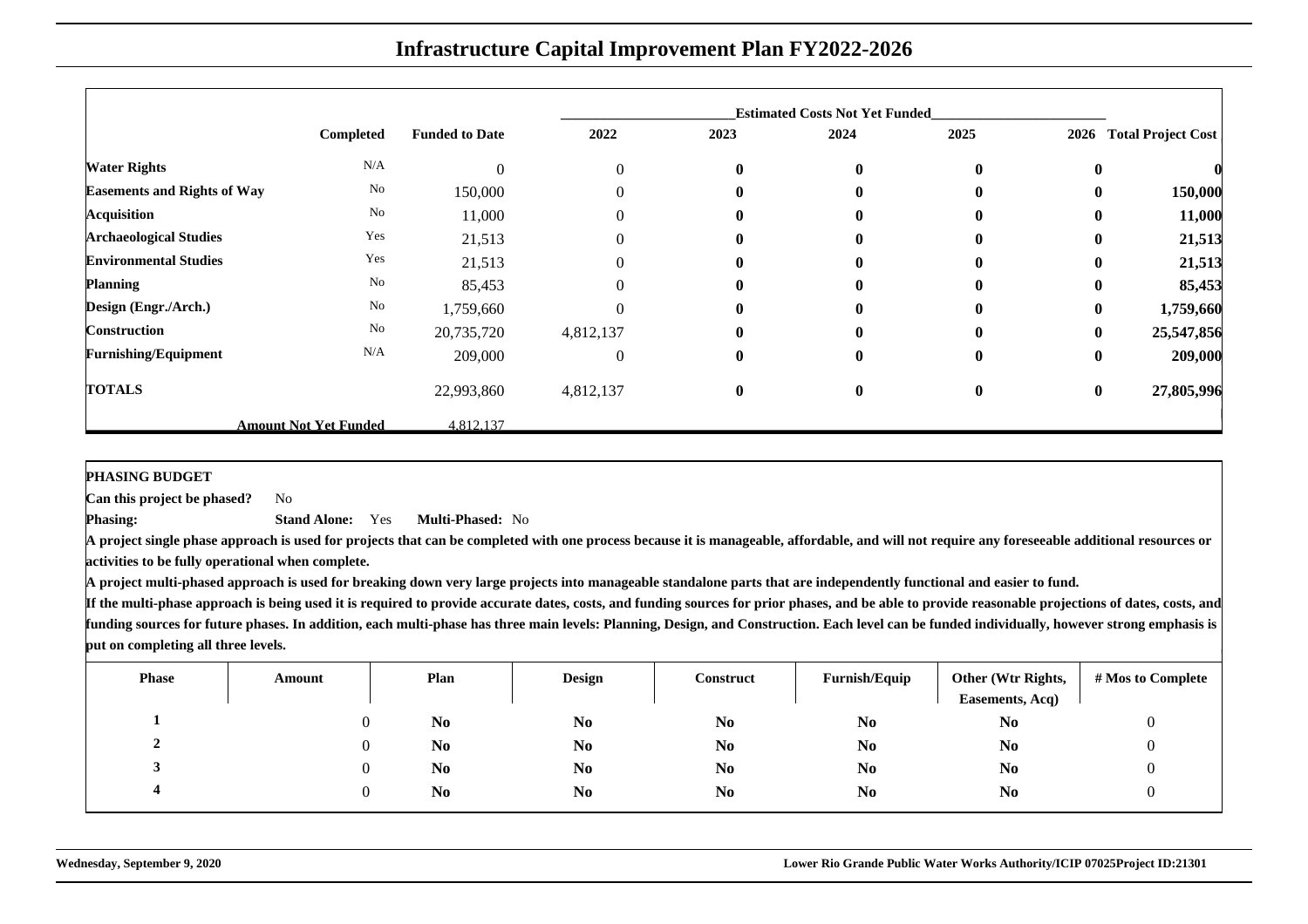|            |  | NO | NO |  |  |
|------------|--|----|----|--|--|
| — <u>—</u> |  |    |    |  |  |

| Has your local government/agency budgeted for operating expenses for the project when it is completed?<br><b>Nes</b> |         |        |                   |        |                   |              |  |  |  |  |
|----------------------------------------------------------------------------------------------------------------------|---------|--------|-------------------|--------|-------------------|--------------|--|--|--|--|
| If no, please explain why:                                                                                           |         |        |                   |        |                   |              |  |  |  |  |
| <b>ANNUAL OPERATING BUDGET</b>                                                                                       | YEAR 1  | YEAR 2 | YEAR <sub>3</sub> | YEAR 4 | YEAR <sub>5</sub> | <b>TOTAL</b> |  |  |  |  |
| <b>Annual Operating Expenses plus Debt Service</b>                                                                   | 16.000  | 17.000 | 18.000            | 18,000 | 21,000            | 90,000       |  |  |  |  |
| <b>Annual Operating Revenues</b>                                                                                     | 18.000- | 20.000 | 22.000            | 22.000 | 25.000            | 107.000      |  |  |  |  |

**Does the project lower operating costs?**<sup>2</sup> No

**If yes, please explain and provide estimates of operating savingsEntities who will assume the following responsibilites for this project:**

|                                     | $\blacksquare$<br><u> †iscal Agent:</u> | Own:   | <b>Operate:</b> | Own Land:     | Jwn Asset:     | Maintain:    |
|-------------------------------------|-----------------------------------------|--------|-----------------|---------------|----------------|--------------|
|                                     | RGPWWA                                  | RGPWWA | RGPWWA          | <b>RGPWWA</b> | $RGPWW \wedge$ | <b>RGPWW</b> |
| Lease/operating agreement in place? | No                                      | 'NG    |                 | ΙNΟ           | ו רו<br>.      |              |

**More detailed information on project.**

|                                                                                  | (a) How many years is the requested project expected to be in use before needing Renovate/Repair or Replacement?                                      | 16 years or more |  |
|----------------------------------------------------------------------------------|-------------------------------------------------------------------------------------------------------------------------------------------------------|------------------|--|
| (b) Has the project had public input and buy-in?                                 | Yes                                                                                                                                                   |                  |  |
|                                                                                  | (c) Is the project necessary to address population or client growth and if so, will it provide services to that population or clientele?              | Yes              |  |
|                                                                                  |                                                                                                                                                       |                  |  |
| (d) Regionalism - Does the project directly benefit an entity other than itself? | Yes                                                                                                                                                   |                  |  |
| If yes, please list the other entity.                                            | The Lower Rio Grande Public Water Works Authority represents the successful grassroots regionalization effort of ten water providers in southern Dona |                  |  |
|                                                                                  | Ana County.                                                                                                                                           |                  |  |
|                                                                                  | (e) Are there oversight mechanisms built in that would ensure timely construction and completion of the project on budget?                            | Yes              |  |
| Please explain.                                                                  | The project manager will be in charge of oversight for the project.                                                                                   |                  |  |
|                                                                                  | (f) Other than the temporary construction jobs associated with the project, does the project maintain or advance the region's economy?                | Yes              |  |
|                                                                                  |                                                                                                                                                       |                  |  |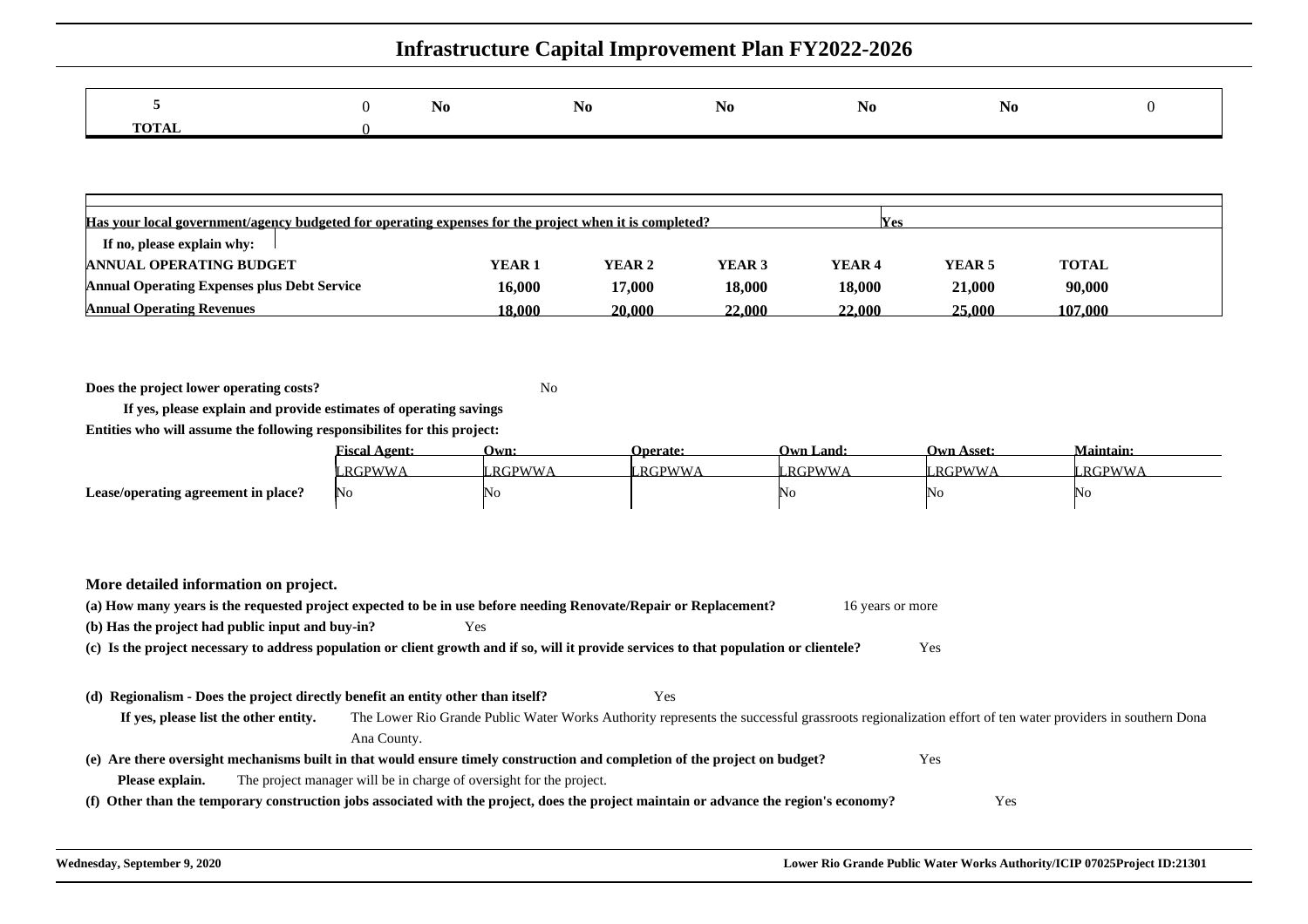**If yes, please explain.**Sewer service is necessary for economic development.

**(g) Does the project benefit all citizens within a recognized region, district or political subdivision?**

**If yes, please explain and provide the number of people that will benefit from the project.**

 Yes 1,000 residents will benefit from wastewater improvements.

**(h) Does the project eliminate a risk or hazard to public health and/or safety that immediately endangers occupants of the premises such that corrective action is urgent andunavoidable? Emergencies must be documented by a Subject Matter Expert.**No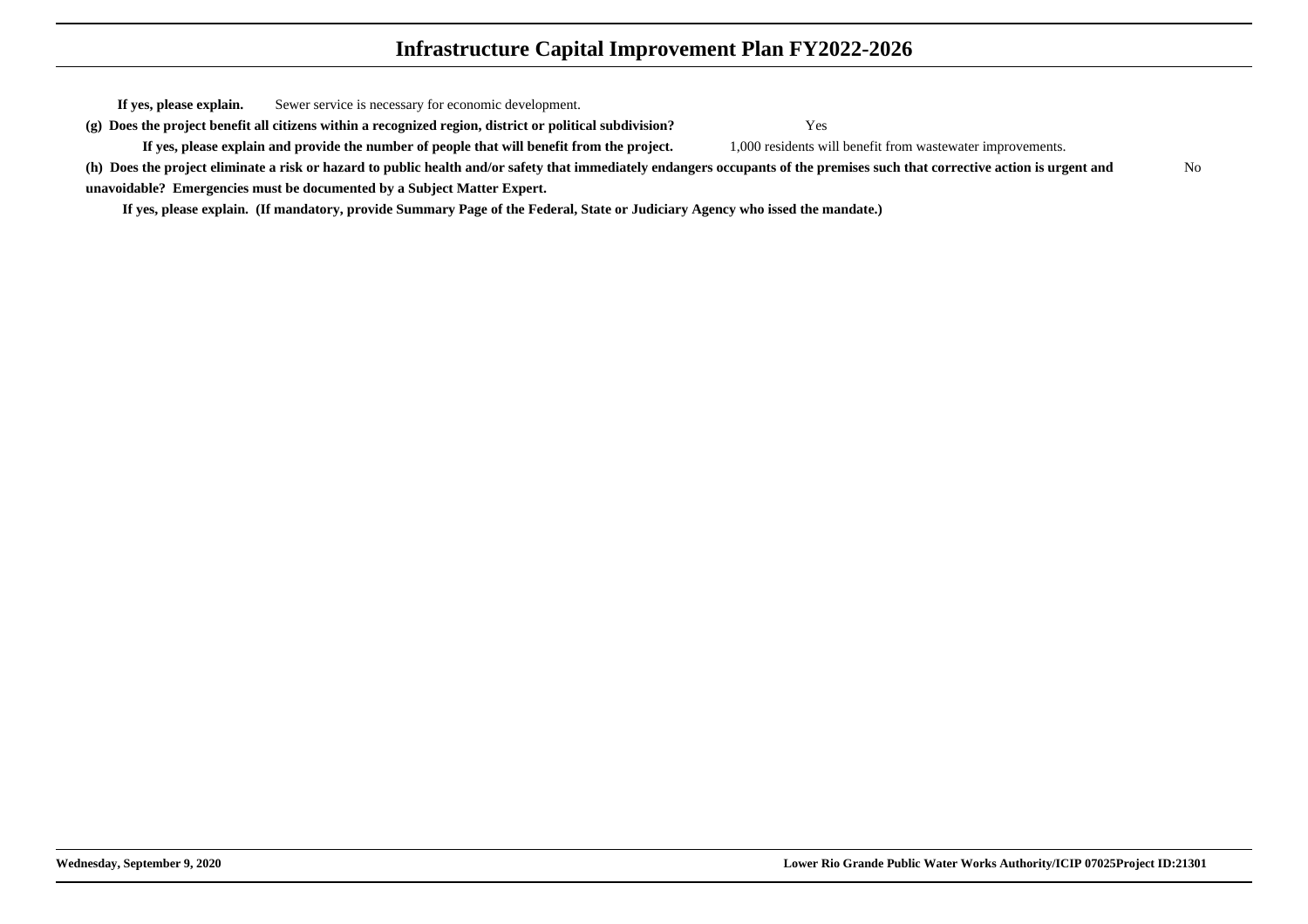| Year/Rank 2022<br>-004                       |                                                                             | <b>Priority:</b><br>High         |                          |                                               |                     | ID:24026                                                                                                                                                                                                                                                                                                                                                                                                                                                                                                                                                                                                                                                                                                                                                                                 |
|----------------------------------------------|-----------------------------------------------------------------------------|----------------------------------|--------------------------|-----------------------------------------------|---------------------|------------------------------------------------------------------------------------------------------------------------------------------------------------------------------------------------------------------------------------------------------------------------------------------------------------------------------------------------------------------------------------------------------------------------------------------------------------------------------------------------------------------------------------------------------------------------------------------------------------------------------------------------------------------------------------------------------------------------------------------------------------------------------------------|
| <b>Project Title:</b>                        | System-Wide Information Technology Standardization                          |                                  | <b>Class:</b>            | <b>New</b>                                    |                     | Type/Subtype: Equipment - Other                                                                                                                                                                                                                                                                                                                                                                                                                                                                                                                                                                                                                                                                                                                                                          |
| <b>Contact Name:</b>                         | <b>Karen Nichols</b>                                                        |                                  | <b>Contact Phone:</b>    | 915-203-2057                                  |                     | Contact E-mail: karen.nichols@lrgauthority.org                                                                                                                                                                                                                                                                                                                                                                                                                                                                                                                                                                                                                                                                                                                                           |
| Total project cost:                          | 1,647,000                                                                   |                                  |                          | <b>Proposed project start date:</b> July 2021 |                     |                                                                                                                                                                                                                                                                                                                                                                                                                                                                                                                                                                                                                                                                                                                                                                                          |
|                                              | Project Location: 325 Holguin Road Vado NM 88072                            |                                  | Latitude:                | 320705.25N                                    |                     | <b>Longitude:</b> 1063946.02W                                                                                                                                                                                                                                                                                                                                                                                                                                                                                                                                                                                                                                                                                                                                                            |
| <b>Legislative Language:</b>                 |                                                                             |                                  |                          |                                               |                     | To plan, design, purchase, install, construct, furnish and equip system-wide information technology for the Lower Rio Grande Public Water Works Authority in Dona Ana County.                                                                                                                                                                                                                                                                                                                                                                                                                                                                                                                                                                                                            |
| <b>Scope of Work:</b>                        | time clock.                                                                 |                                  |                          |                                               |                     | This project will plan, design, purchase, construct/install system-wide standardized information technology to include computer hardware and software, GPS tracking for vehicles, SCADA<br>system (for well/pump/tank control/lift stations), security fences and cameras, radio-read water meters, and associated technology, equipment, licenses, GIS, GPS, computers, printers, office<br>equipment, module to email bills, pressure monitoring equipment, water quality analyzers, automatic shut off for gas equipment, new servers, desktop and laptop computers, and fixtures. This<br>project will install SCADA in Butterfield Park to integrate with the Organ SCADA system. The Authority received capital outlay funding towards meters and has budgeted local funds for the |
| <b>Secured and Potential Funding Budget:</b> |                                                                             |                                  |                          |                                               |                     | State Grant Funding should only be requested when all other funding sources have been exhausted if entity is providing matching funds, i.e. Federal, Local Taxes, Fees, NM Finance                                                                                                                                                                                                                                                                                                                                                                                                                                                                                                                                                                                                       |
|                                              |                                                                             |                                  |                          |                                               |                     | Authority Loans (NMFA), Tribal Infrastructure Fund (TIF), Water Trust Board (WTB), Public School Facility Authority (PSFA), Colonia's Infrastructure Board (CIB), etc.                                                                                                                                                                                                                                                                                                                                                                                                                                                                                                                                                                                                                   |
|                                              | Please complete table below with all secured and potential funding sources. |                                  |                          |                                               |                     |                                                                                                                                                                                                                                                                                                                                                                                                                                                                                                                                                                                                                                                                                                                                                                                          |
| <b>Funding</b><br>Source(s)                  | <b>Funding</b><br>Amount                                                    | <b>Applied For?</b><br>Yes or No | Amount<br><b>Secured</b> | <b>Amt Expended</b><br>to Date                | Date(s)<br>Received | <b>Comment</b>                                                                                                                                                                                                                                                                                                                                                                                                                                                                                                                                                                                                                                                                                                                                                                           |
| <b>LFUNDS</b>                                | 17,000                                                                      | Yes                              | 17,000                   | 17,000                                        | 2019                |                                                                                                                                                                                                                                                                                                                                                                                                                                                                                                                                                                                                                                                                                                                                                                                          |
| $\bf CAP$                                    | 50,000                                                                      | Yes                              | 50,000                   | 50,000                                        | 2019                |                                                                                                                                                                                                                                                                                                                                                                                                                                                                                                                                                                                                                                                                                                                                                                                          |
| <b>CAP</b>                                   | 1,080,000                                                                   | N <sub>0</sub>                   | 0                        | $\theta$                                      |                     |                                                                                                                                                                                                                                                                                                                                                                                                                                                                                                                                                                                                                                                                                                                                                                                          |
| <b>FGRANT</b>                                |                                                                             | N <sub>0</sub>                   |                          | 0                                             |                     |                                                                                                                                                                                                                                                                                                                                                                                                                                                                                                                                                                                                                                                                                                                                                                                          |
|                                              | 1,080,000<br>1,080,000                                                      | N <sub>o</sub>                   |                          |                                               |                     |                                                                                                                                                                                                                                                                                                                                                                                                                                                                                                                                                                                                                                                                                                                                                                                          |
| <b>FLOAN</b>                                 |                                                                             |                                  |                          | 0                                             |                     |                                                                                                                                                                                                                                                                                                                                                                                                                                                                                                                                                                                                                                                                                                                                                                                          |
|                                              |                                                                             |                                  |                          |                                               |                     |                                                                                                                                                                                                                                                                                                                                                                                                                                                                                                                                                                                                                                                                                                                                                                                          |
| <b>SGRANT</b>                                | 1,080,000                                                                   | N <sub>0</sub>                   |                          | $\bigcap$                                     |                     |                                                                                                                                                                                                                                                                                                                                                                                                                                                                                                                                                                                                                                                                                                                                                                                          |
| <b>SLOAN</b><br><b>CDBG</b>                  | 1,080,000<br>750,000                                                        | No<br>N <sub>0</sub>             | $\theta$<br>0            | $\left($<br>0                                 |                     |                                                                                                                                                                                                                                                                                                                                                                                                                                                                                                                                                                                                                                                                                                                                                                                          |

**Project Budget - Complete the Budget below. Only include unfunded or unsecured funds under each project year. Note: Funded to Date column must equal the amounts listed above here.\_\_\_\_\_\_\_\_\_\_\_\_\_\_\_\_\_\_\_\_\_\_\_\_\_Estimated Costs Not Yet Funded\_\_\_\_\_\_\_\_\_\_\_\_\_\_\_\_\_\_\_\_\_\_\_\_\_**

67.000

**S** 6,217,000 67,000 67,000 67,000

**TOTALS**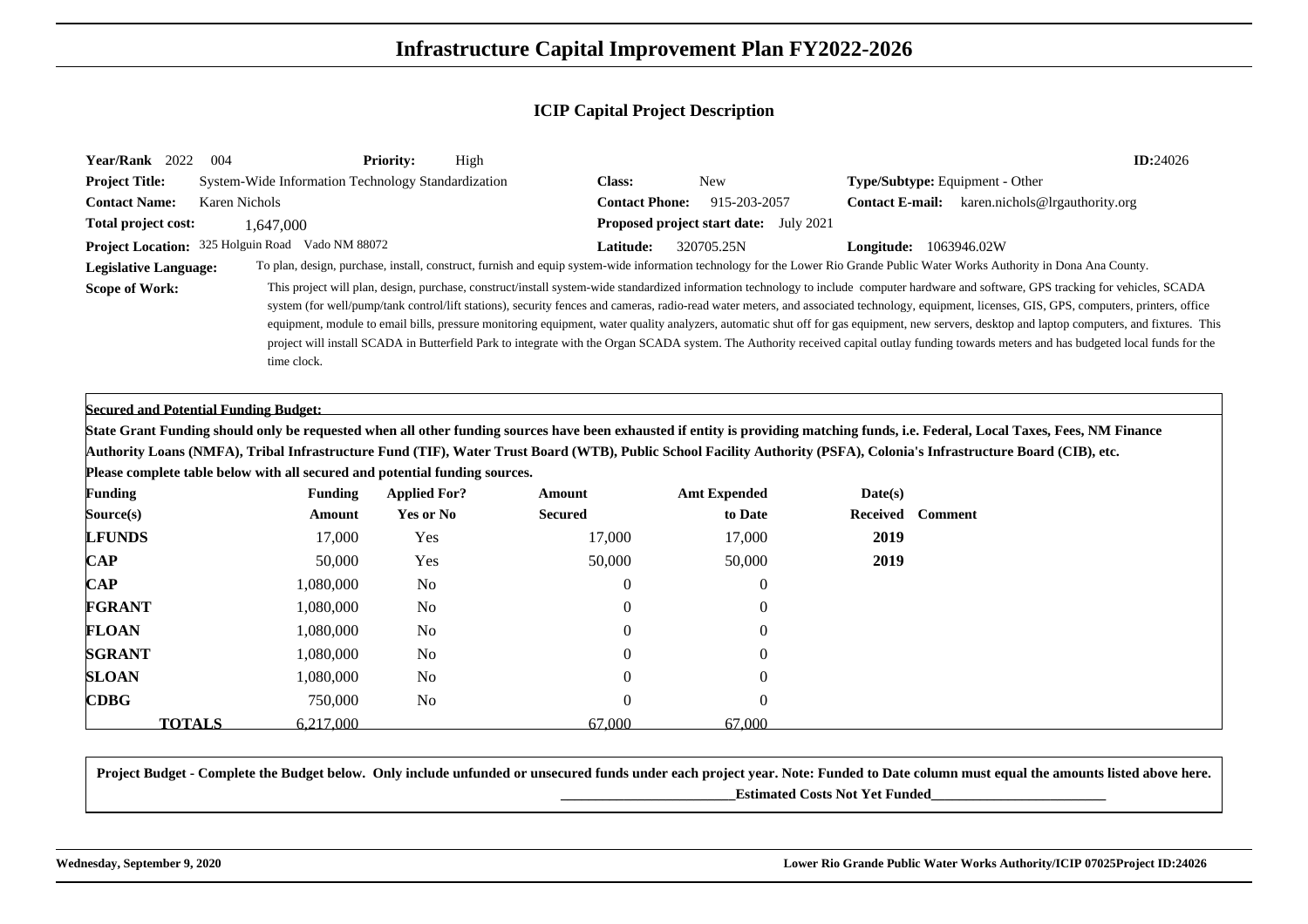|                                    | Completed                    | <b>Funded to Date</b> | 2022             | 2023         | 2024         | 2025     | 2026     | <b>Total Project Cost</b> |
|------------------------------------|------------------------------|-----------------------|------------------|--------------|--------------|----------|----------|---------------------------|
|                                    |                              |                       |                  |              |              |          |          |                           |
| <b>Water Rights</b>                | N/A                          | $\mathbf{0}$          | $\boldsymbol{0}$ | $\bf{0}$     | $\bf{0}$     | $\bf{0}$ | $\bf{0}$ |                           |
| <b>Easements and Rights of Way</b> | N/A                          | $\Omega$              | $\Omega$         | $\mathbf{0}$ | $\mathbf{0}$ | $\bf{0}$ | 0        |                           |
| <b>Acquisition</b>                 | N/A                          | $\theta$              | $\mathbf{0}$     | $\bf{0}$     | $\mathbf{0}$ | $\bf{0}$ | 0        |                           |
| <b>Archaeological Studies</b>      | N/A                          | $\theta$              | $\Omega$         | $\mathbf{0}$ | $\mathbf{0}$ | $\bf{0}$ | 0        |                           |
| <b>Environmental Studies</b>       | N/A                          | $\theta$              | $\Omega$         | $\bf{0}$     | $\mathbf{0}$ | $\bf{0}$ | $\bf{0}$ |                           |
| <b>Planning</b>                    | No                           | $\theta$              | 20,000           | $\mathbf{0}$ | $\mathbf{0}$ | $\bf{0}$ | $\bf{0}$ | 20,000                    |
| Design (Engr./Arch.)               | No                           | $\Omega$              | 60,000           | $\mathbf{0}$ | $\mathbf{0}$ | $\bf{0}$ | $\bf{0}$ | 60,000                    |
| <b>Construction</b>                | No                           | $\bigcap$             | 400,000          | $\mathbf{0}$ | $\mathbf{0}$ | $\bf{0}$ | $\bf{0}$ | 400,000                   |
| <b>Furnishing/Equipment</b>        | No                           | 67,000                | 600,000          | 150,000      | 100,000      | 250,000  | $\bf{0}$ | 1,167,000                 |
| <b>TOTALS</b>                      |                              | 67,000                | 1,080,000        | 150,000      | 100,000      | 250,000  | $\bf{0}$ | 1,647,000                 |
|                                    | <b>Amount Not Yet Funded</b> | .580.000              |                  |              |              |          |          |                           |

**PHASING BUDGET**

 **Can this project be phased?**Yes

**Phasing:**

 **Stand Alone:** No**Multi-Phased:** Yes

**A project single phase approach is used for projects that can be completed with one process because it is manageable, affordable, and will not require any foreseeable additional resources oractivities to be fully operational when complete.**

**A project multi-phased approach is used for breaking down very large projects into manageable standalone parts that are independently functional and easier to fund.**

| <b>Phase</b> | Amount    | Plan           | <b>Design</b>  | Construct      | <b>Furnish/Equip</b> | Other (Wtr Rights,<br>Easements, Acq) | # Mos to Complete |
|--------------|-----------|----------------|----------------|----------------|----------------------|---------------------------------------|-------------------|
|              | 1,080,000 | Yes            | Yes            | Yes            | Yes                  | N <sub>0</sub>                        | 12                |
|              | 150,000   | N <sub>0</sub> | N <sub>0</sub> | N <sub>0</sub> | Yes                  | N <sub>0</sub>                        | O                 |
|              | 100,000   | N <sub>0</sub> | N <sub>0</sub> | N <sub>0</sub> | <b>Yes</b>           | N <sub>0</sub>                        | O                 |
|              | 250,000   | N <sub>0</sub> | N <sub>0</sub> | N <sub>0</sub> | Yes                  | N <sub>0</sub>                        | O                 |
|              |           | No             | N <sub>0</sub> | N <sub>0</sub> | N <sub>0</sub>       | N <sub>0</sub>                        | 0                 |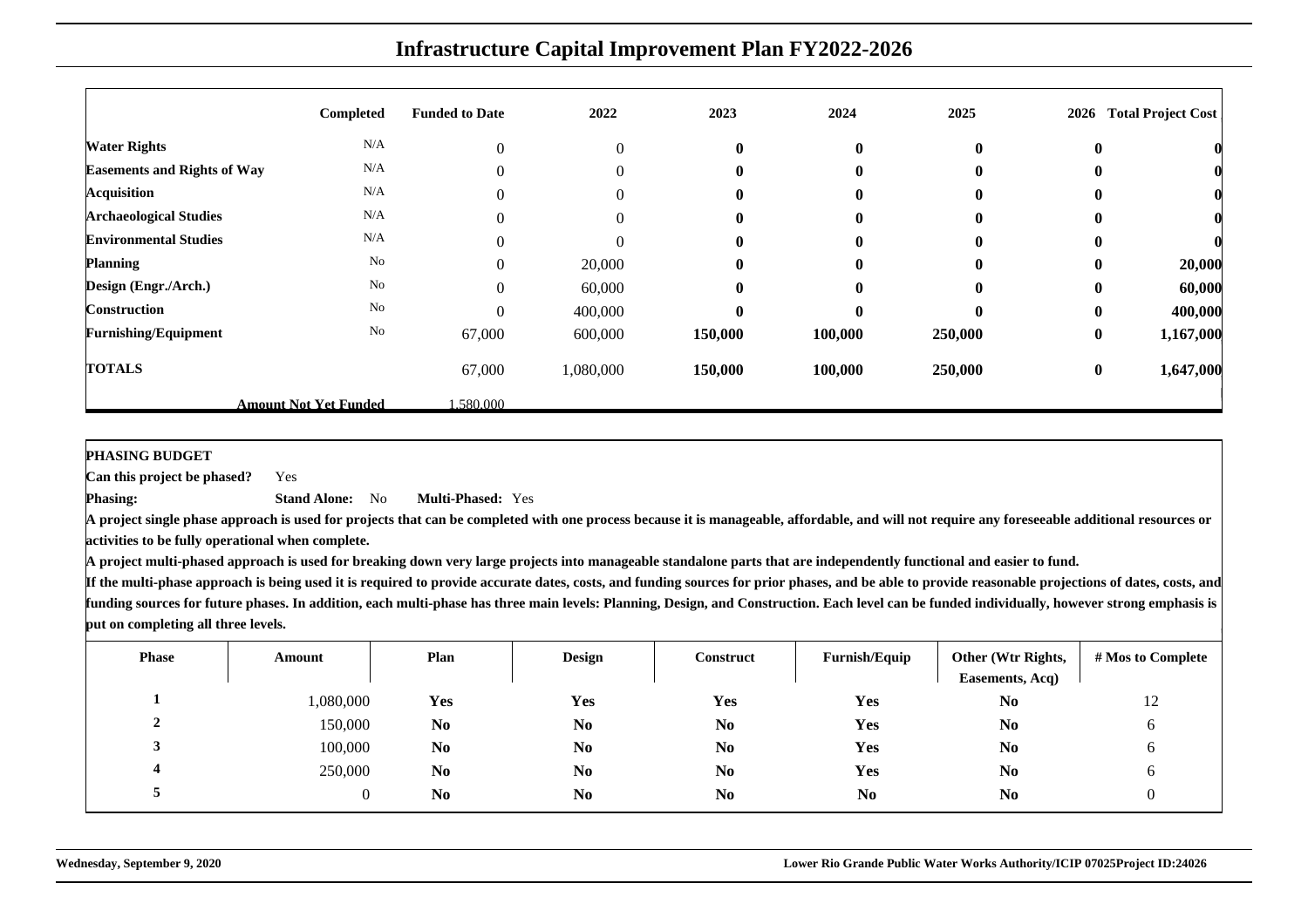**TOTAL**

1,580,000

| Has your local government/agency budgeted for operating expenses for the project when it is completed?<br><b>IYes</b> |                   |        |        |                   |        |              |  |  |  |  |
|-----------------------------------------------------------------------------------------------------------------------|-------------------|--------|--------|-------------------|--------|--------------|--|--|--|--|
| If no, please explain why:                                                                                            |                   |        |        |                   |        |              |  |  |  |  |
| <b>ANNUAL OPERATING BUDGET</b>                                                                                        | YEAR <sub>1</sub> | YEAR 2 | YEAR 3 | YEAR <sub>4</sub> | YEAR 5 | <b>TOTAL</b> |  |  |  |  |
| <b>Annual Operating Expenses plus Debt Service</b>                                                                    | 500               | 500    | 500    | 500               | 500    | 2,500        |  |  |  |  |
| <b>Annual Operating Revenues</b>                                                                                      | 500               | 500    | 500    | 500               | 500    | 2.500        |  |  |  |  |

**Does the project lower operating costs?**

Yes

The information technology upgrades will allow the system to function more efficiently.

**If yes, please explain and provide estimates of operating savingsEntities who will assume the following responsibilites for this project:**

|                                     | ≖<br><u> 'iscal Agent:</u> | Own:     | <b>Operate:</b> | l ) wn<br>Land: | Own Asset: | Maintain:    |
|-------------------------------------|----------------------------|----------|-----------------|-----------------|------------|--------------|
|                                     | $RGPWW+$                   | " RGPWWA | <b>RGPWWA</b>   | ™W∤             | RGPWWA     | <b>RGPWW</b> |
| Lease/operating agreement in place? | IN 0                       | NO       |                 | - 33            | NO         | I N U        |

| More detailed information on project.                                                                                                                                                          |                  |
|------------------------------------------------------------------------------------------------------------------------------------------------------------------------------------------------|------------------|
| (a) How many years is the requested project expected to be in use before needing Renovate/Repair or Replacement?                                                                               | 16 years or more |
| (b) Has the project had public input and buy-in?<br>Yes                                                                                                                                        |                  |
| (c) Is the project necessary to address population or client growth and if so, will it provide services to that population or clientele?                                                       | Yes              |
|                                                                                                                                                                                                |                  |
| (d) Regionalism - Does the project directly benefit an entity other than itself?<br>Yes                                                                                                        |                  |
| The Lower Rio Grande Public Water Works Authority represents the successful grassroots regionalization effort of ten water providers in southern Dona<br>If yes, please list the other entity. |                  |
| Ana County.                                                                                                                                                                                    |                  |
| (e) Are there oversight mechanisms built in that would ensure timely construction and completion of the project on budget?                                                                     | Yes              |
| The project manager will be in charge of oversight for the project.<br>Please explain.                                                                                                         |                  |
| (f) Other than the temporary construction jobs associated with the project, does the project maintain or advance the region's economy?                                                         | Yes              |
|                                                                                                                                                                                                |                  |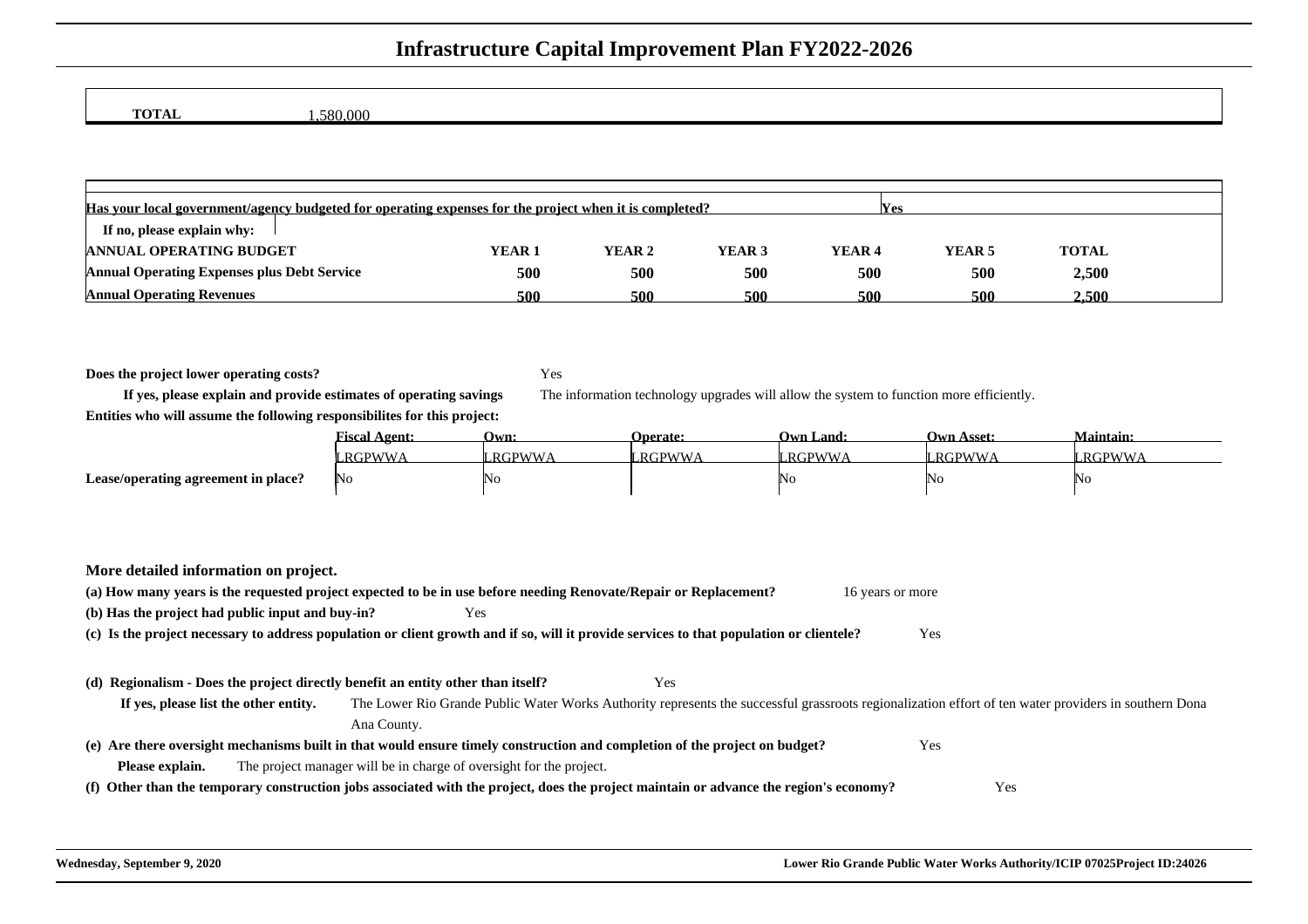**If yes, please explain.** Water availability is a prerequisite for economic growth and development. **(g) Does the project benefit all citizens within a recognized region, district or political subdivision?**

**If yes, please explain and provide the number of people that will benefit from the project.**

Yes

14,882 residents will benefit from an improved water system.

**(h) Does the project eliminate a risk or hazard to public health and/or safety that immediately endangers occupants of the premises such that corrective action is urgent andunavoidable? Emergencies must be documented by a Subject Matter Expert.**No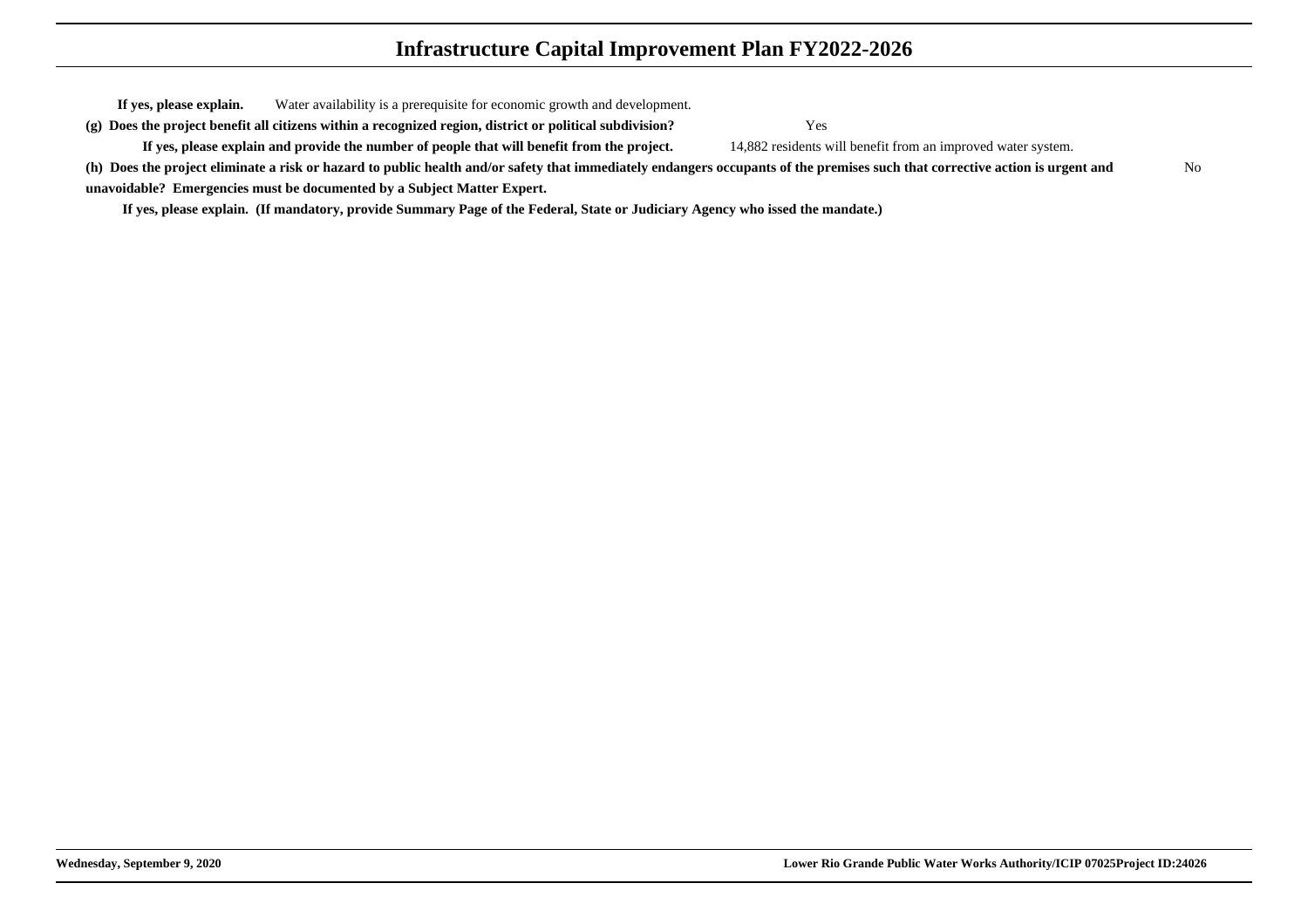| Year/Rank 2022<br>005                                                       |                                               | <b>Priority:</b><br>High |                       |                                        |                               | <b>ID:19248</b>                                                                                                                                                                                                                                                                                                                                                                                                                                                                                                                                                                                                                                                                                                                                                                                                                                                                                                                                                                                                                                                                                                                                                |
|-----------------------------------------------------------------------------|-----------------------------------------------|--------------------------|-----------------------|----------------------------------------|-------------------------------|----------------------------------------------------------------------------------------------------------------------------------------------------------------------------------------------------------------------------------------------------------------------------------------------------------------------------------------------------------------------------------------------------------------------------------------------------------------------------------------------------------------------------------------------------------------------------------------------------------------------------------------------------------------------------------------------------------------------------------------------------------------------------------------------------------------------------------------------------------------------------------------------------------------------------------------------------------------------------------------------------------------------------------------------------------------------------------------------------------------------------------------------------------------|
| <b>Project Title:</b>                                                       | <b>Authority Interconnect Looping Project</b> |                          | Class:                | <b>New</b>                             |                               | <b>Type/Subtype:</b> Water - Water Supply                                                                                                                                                                                                                                                                                                                                                                                                                                                                                                                                                                                                                                                                                                                                                                                                                                                                                                                                                                                                                                                                                                                      |
| <b>Contact Name:</b><br><b>Karen Nichols</b>                                |                                               |                          | <b>Contact Phone:</b> | 915-203-2057                           |                               | Contact E-mail: karen.nichols@lrgauthority.org                                                                                                                                                                                                                                                                                                                                                                                                                                                                                                                                                                                                                                                                                                                                                                                                                                                                                                                                                                                                                                                                                                                 |
| Total project cost:                                                         | 100,000                                       |                          |                       | Proposed project start date: July 2021 |                               |                                                                                                                                                                                                                                                                                                                                                                                                                                                                                                                                                                                                                                                                                                                                                                                                                                                                                                                                                                                                                                                                                                                                                                |
| Project Location: 325 Holguin Road Vado NM 88072                            |                                               |                          | Latitude:             | 320705.25N                             | <b>Longitude:</b> 1063946.02W |                                                                                                                                                                                                                                                                                                                                                                                                                                                                                                                                                                                                                                                                                                                                                                                                                                                                                                                                                                                                                                                                                                                                                                |
| <b>Legislative Language:</b>                                                |                                               |                          |                       |                                        |                               | To conduct archaeological and environmental reviews and to plan for water system improvements for the Lower Rio Grande Public Water Works Authority in Dona Ana County.                                                                                                                                                                                                                                                                                                                                                                                                                                                                                                                                                                                                                                                                                                                                                                                                                                                                                                                                                                                        |
| <b>Scope of Work:</b>                                                       |                                               |                          |                       |                                        |                               | This project will create a PER, environmental, and archaeological documents for large-diameter piping interconnections to loop the entire regional system. There are five sections involved:<br>The first extends from Berino Rd, continuing south on Stern Dr, west on Ohara Rd, looping north up Hwy 460 to Stern Dr. The section extends from 460 west on Lipps, down Venadito, south<br>to Ohara Rd, west to Hwy 478, and north to Joy Rd. The third extends from the East Side Canal in Berino west on Berino Rd to Hwy 28, north on Hwy 28 into La Mesa, along Castillo Rd to<br>Archer Farms Rd. The fourth extends from Smokey Rd on Hwy 192 to Well #6 at John Grisham in Mesquite. The fifth extends from Hwy 478 to Stern on Lechuca Road. The sixth will<br>extend from Mesquite Drive to Yucca west on Yucca to Three Hawks and then back to the well and tank site. This project will be constructed in phases. Large-diameter pipeline will be<br>installed in sections and sub-sections as funding permits. Upon funding availability, the Authority will follow state procurement to hire an engineering firm to complete the planning study. |
| <b>Secured and Potential Funding Budget:</b>                                |                                               |                          |                       |                                        |                               |                                                                                                                                                                                                                                                                                                                                                                                                                                                                                                                                                                                                                                                                                                                                                                                                                                                                                                                                                                                                                                                                                                                                                                |
|                                                                             |                                               |                          |                       |                                        |                               | State Grant Funding should only be requested when all other funding sources have been exhausted if entity is providing matching funds, i.e. Federal, Local Taxes, Fees, NM Finance                                                                                                                                                                                                                                                                                                                                                                                                                                                                                                                                                                                                                                                                                                                                                                                                                                                                                                                                                                             |
|                                                                             |                                               |                          |                       |                                        |                               | Authority Loans (NMFA), Tribal Infrastructure Fund (TIF), Water Trust Board (WTB), Public School Facility Authority (PSFA), Colonia's Infrastructure Board (CIB), etc.                                                                                                                                                                                                                                                                                                                                                                                                                                                                                                                                                                                                                                                                                                                                                                                                                                                                                                                                                                                         |
| Please complete table below with all secured and potential funding sources. |                                               |                          |                       |                                        |                               |                                                                                                                                                                                                                                                                                                                                                                                                                                                                                                                                                                                                                                                                                                                                                                                                                                                                                                                                                                                                                                                                                                                                                                |
| <b>Funding</b>                                                              | <b>Funding</b>                                | <b>Applied For?</b>      | Amount                | <b>Amt Expended</b>                    | Date(s)                       |                                                                                                                                                                                                                                                                                                                                                                                                                                                                                                                                                                                                                                                                                                                                                                                                                                                                                                                                                                                                                                                                                                                                                                |
| Source(s)                                                                   | Amount                                        | Yes or No                | <b>Secured</b>        | to Date                                | Received<br><b>Comment</b>    |                                                                                                                                                                                                                                                                                                                                                                                                                                                                                                                                                                                                                                                                                                                                                                                                                                                                                                                                                                                                                                                                                                                                                                |
| <b>CDBG</b>                                                                 | 50,000                                        | N <sub>0</sub>           | $\Omega$              | $\Omega$                               |                               |                                                                                                                                                                                                                                                                                                                                                                                                                                                                                                                                                                                                                                                                                                                                                                                                                                                                                                                                                                                                                                                                                                                                                                |
| <b>NMFA</b>                                                                 | 50,000                                        | N <sub>0</sub>           |                       | $\theta$                               |                               |                                                                                                                                                                                                                                                                                                                                                                                                                                                                                                                                                                                                                                                                                                                                                                                                                                                                                                                                                                                                                                                                                                                                                                |
| <b>FGRANT</b>                                                               | 100,000                                       | N <sub>0</sub>           |                       | $\theta$                               |                               |                                                                                                                                                                                                                                                                                                                                                                                                                                                                                                                                                                                                                                                                                                                                                                                                                                                                                                                                                                                                                                                                                                                                                                |
| <b>SLOAN</b>                                                                | 100,000                                       | N <sub>0</sub>           |                       |                                        |                               |                                                                                                                                                                                                                                                                                                                                                                                                                                                                                                                                                                                                                                                                                                                                                                                                                                                                                                                                                                                                                                                                                                                                                                |
| $\mathbf{CAP}$                                                              | 100,000                                       | No                       |                       |                                        |                               |                                                                                                                                                                                                                                                                                                                                                                                                                                                                                                                                                                                                                                                                                                                                                                                                                                                                                                                                                                                                                                                                                                                                                                |
|                                                                             | $\Omega$                                      | N <sub>0</sub>           |                       |                                        |                               |                                                                                                                                                                                                                                                                                                                                                                                                                                                                                                                                                                                                                                                                                                                                                                                                                                                                                                                                                                                                                                                                                                                                                                |
|                                                                             | 0                                             | N <sub>0</sub>           | 0                     |                                        |                               |                                                                                                                                                                                                                                                                                                                                                                                                                                                                                                                                                                                                                                                                                                                                                                                                                                                                                                                                                                                                                                                                                                                                                                |
|                                                                             | $\left($                                      | N <sub>0</sub>           | $\Omega$              | $\theta$                               |                               |                                                                                                                                                                                                                                                                                                                                                                                                                                                                                                                                                                                                                                                                                                                                                                                                                                                                                                                                                                                                                                                                                                                                                                |
| <b>TOTALS</b>                                                               | 400.000                                       |                          |                       |                                        |                               |                                                                                                                                                                                                                                                                                                                                                                                                                                                                                                                                                                                                                                                                                                                                                                                                                                                                                                                                                                                                                                                                                                                                                                |

**Project Budget - Complete the Budget below. Only include unfunded or unsecured funds under each project year. Note: Funded to Date column must equal the amounts listed above here.**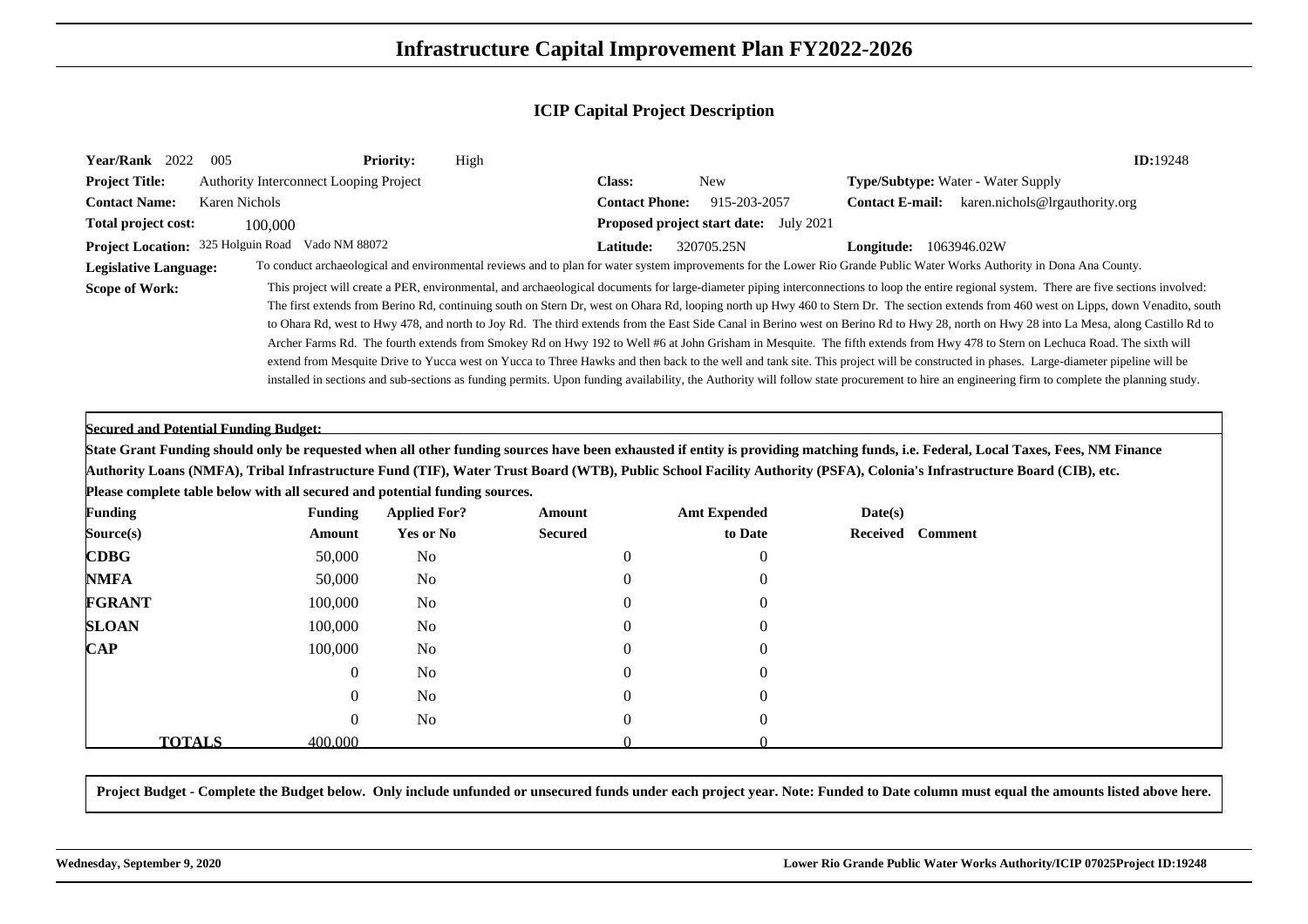|                                    |                              |                       |                |              | <b>Estimated Costs Not Yet Funded</b> |              |          |                           |
|------------------------------------|------------------------------|-----------------------|----------------|--------------|---------------------------------------|--------------|----------|---------------------------|
|                                    | Completed                    | <b>Funded to Date</b> | 2022           | 2023         | 2024                                  | 2025         | 2026     | <b>Total Project Cost</b> |
| <b>Water Rights</b>                | N/A                          | $\boldsymbol{0}$      | $\overline{0}$ | $\bf{0}$     | $\mathbf{0}$                          | $\bf{0}$     | $\bf{0}$ |                           |
| <b>Easements and Rights of Way</b> | N/A                          | $\Omega$              |                | $\mathbf{0}$ | $\mathbf{0}$                          | 0            |          |                           |
| <b>Acquisition</b>                 | N/A                          | $\mathbf{0}$          |                | $\bf{0}$     | $\bf{0}$                              | $\bf{0}$     | 0        |                           |
| <b>Archaeological Studies</b>      | No                           | $\mathbf{0}$          | 15,000         | $\mathbf{0}$ | $\mathbf{0}$                          | $\bf{0}$     | $\bf{0}$ | 15,000                    |
| <b>Environmental Studies</b>       | No                           | $\mathbf{0}$          | 15,000         | $\bf{0}$     | $\mathbf{0}$                          | $\mathbf{0}$ | $\bf{0}$ | 15,000                    |
| <b>Planning</b>                    | No                           | $\Omega$              | 70,000         | $\mathbf{0}$ | $\mathbf{0}$                          | $\mathbf{0}$ | $\bf{0}$ | 70,000                    |
| Design (Engr./Arch.)               | N/A                          | $\Omega$              |                | $\mathbf{0}$ | 0                                     | 0            | $\bf{0}$ |                           |
| Construction                       | N/A                          | $\Omega$              | $\Omega$       | $\mathbf{0}$ | $\mathbf{0}$                          | 0            |          |                           |
| <b>Furnishing/Equipment</b>        | N/A                          | $\mathbf{0}$          | $\Omega$       | $\bf{0}$     | $\mathbf{0}$                          | $\bf{0}$     | $\bf{0}$ |                           |
| <b>TOTALS</b>                      |                              | $\mathbf{0}$          | 100,000        | $\bf{0}$     | $\mathbf{0}$                          | $\bf{0}$     | $\bf{0}$ | 100,000                   |
|                                    | <b>Amount Not Yet Funded</b> | 100,000               |                |              |                                       |              |          |                           |

**PHASING BUDGET**

 **Can this project be phased?**No

**Phasing: Stand Alone:** Yes**Multi-Phased:** No

 **A project single phase approach is used for projects that can be completed with one process because it is manageable, affordable, and will not require any foreseeable additional resources oractivities to be fully operational when complete.**

**A project multi-phased approach is used for breaking down very large projects into manageable standalone parts that are independently functional and easier to fund.**

| <b>Phase</b> | Amount | Plan           | <b>Design</b>  | Construct      | Furnish/Equip  | Other (Wtr Rights,<br>Easements, Acq) | # Mos to Complete |
|--------------|--------|----------------|----------------|----------------|----------------|---------------------------------------|-------------------|
|              |        | N <sub>0</sub> | N <sub>0</sub> | N <sub>0</sub> | N <sub>0</sub> | N <sub>0</sub>                        | U                 |
| ▵            |        | N <sub>0</sub> | N <sub>o</sub> | N <sub>0</sub> | N <sub>0</sub> | N <sub>0</sub>                        |                   |
|              |        | N <sub>0</sub> | N <sub>0</sub> | N <sub>0</sub> | N <sub>0</sub> | N <sub>0</sub>                        |                   |
|              |        | N <sub>0</sub> | N <sub>0</sub> | N <sub>0</sub> | N <sub>0</sub> | N <sub>0</sub>                        |                   |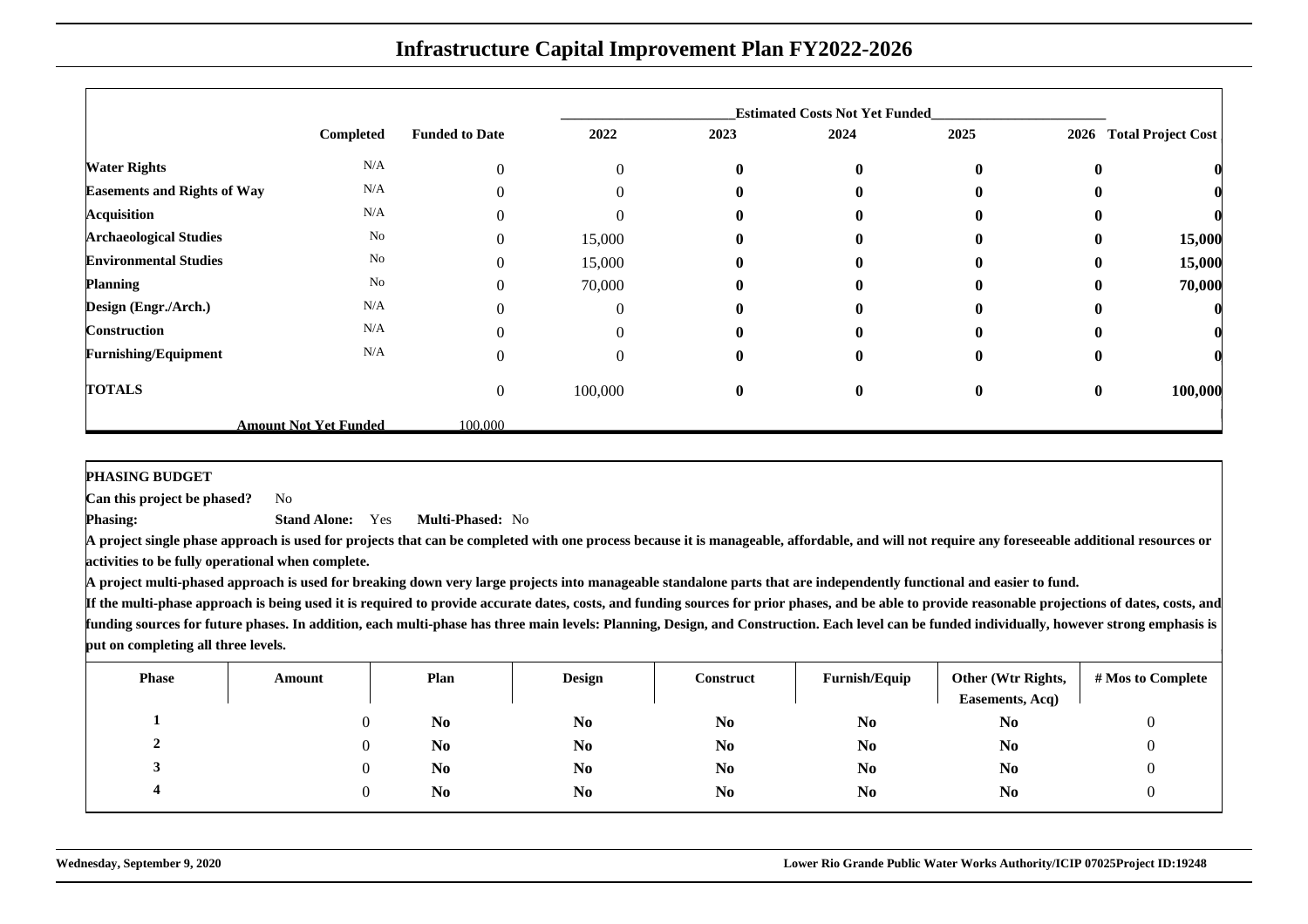|                  | 1NO. | N <sub>0</sub> | <b>INO</b> | <b>TAO</b> | N <sub>0</sub> |  |
|------------------|------|----------------|------------|------------|----------------|--|
| <b>TOTA</b><br>. |      |                |            |            |                |  |

| Has your local government/agency budgeted for operating expenses for the project when it is completed?<br>IN 0 |        |        |                   |                   |        |              |  |  |
|----------------------------------------------------------------------------------------------------------------|--------|--------|-------------------|-------------------|--------|--------------|--|--|
| <b>If no, please explain why:</b> Not applicable for a planning project.                                       |        |        |                   |                   |        |              |  |  |
| <b>ANNUAL OPERATING BUDGET</b>                                                                                 | YEAR 1 | YEAR 2 | YEAR <sub>3</sub> | YEAR <sub>4</sub> | YEAR 5 | <b>TOTAL</b> |  |  |
| <b>Annual Operating Expenses plus Debt Service</b>                                                             |        |        |                   |                   |        |              |  |  |
| <b>Annual Operating Revenues</b>                                                                               |        |        |                   |                   |        |              |  |  |

**Does the project lower operating costs?**<sup>2</sup> No

**If yes, please explain and provide estimates of operating savingsEntities who will assume the following responsibilites for this project:**

|                                     | $\blacksquare$<br><u> "iscal Agent:</u> | Own:     | <b>Operate:</b> | Own Land:     | <b>Own Asset:</b> | <b>Maintain:</b> |
|-------------------------------------|-----------------------------------------|----------|-----------------|---------------|-------------------|------------------|
|                                     | <b>RGPWWA</b>                           | " RGPWWA | <b>RGPWWA</b>   | <b>RGPWWA</b> | <b>RGPWWA</b>     | RGPWW            |
| Lease/operating agreement in place? | No.                                     | 'NC      |                 | 'No           | 'No               | 'NO              |

**More detailed information on project.**

|                                                                                  | (a) How many years is the requested project expected to be in use before needing Renovate/Repair or Replacement?                                      | 16 years or more |  |
|----------------------------------------------------------------------------------|-------------------------------------------------------------------------------------------------------------------------------------------------------|------------------|--|
| (b) Has the project had public input and buy-in?                                 | Yes                                                                                                                                                   |                  |  |
|                                                                                  | (c) Is the project necessary to address population or client growth and if so, will it provide services to that population or clientele?              | <b>Yes</b>       |  |
|                                                                                  |                                                                                                                                                       |                  |  |
| (d) Regionalism - Does the project directly benefit an entity other than itself? | Yes                                                                                                                                                   |                  |  |
| If yes, please list the other entity.                                            | The Lower Rio Grande Public Water Works Authority represents the successful grassroots regionalization effort of ten water providers in southern Dona |                  |  |
|                                                                                  | Ana County.                                                                                                                                           |                  |  |
|                                                                                  | (e) Are there oversight mechanisms built in that would ensure timely construction and completion of the project on budget?                            | Yes              |  |
| Please explain.                                                                  | The project manager will be in charge of oversight for the project.                                                                                   |                  |  |
|                                                                                  | (f) Other than the temporary construction jobs associated with the project, does the project maintain or advance the region's economy?                | Yes              |  |
|                                                                                  |                                                                                                                                                       |                  |  |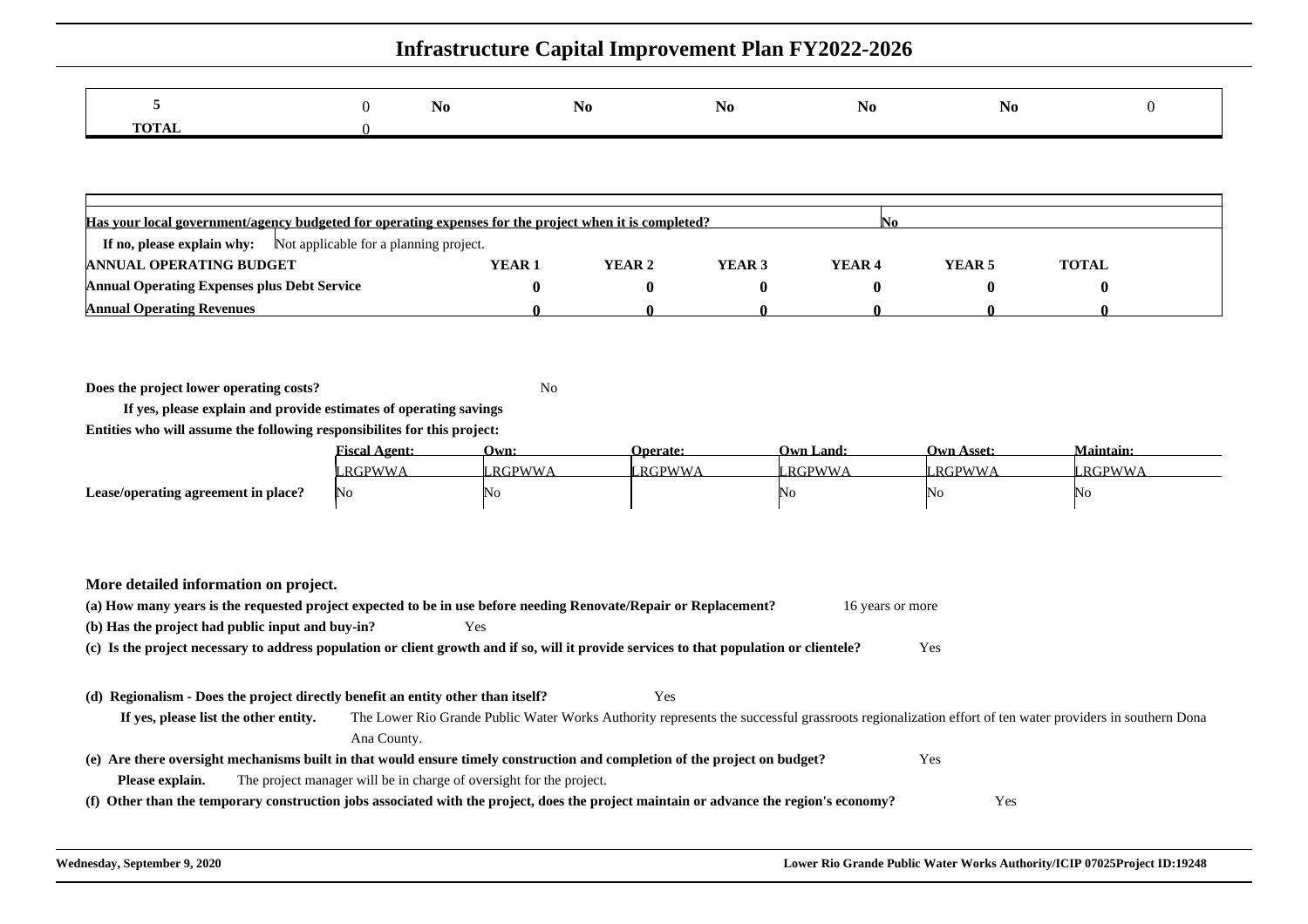**If yes, please explain.** The availability of water is a prerequisite for economic growth and development. **(g) Does the project benefit all citizens within a recognized region, district or political subdivision?**

**If yes, please explain and provide the number of people that will benefit from the project.**

Yes

14,882 residents will benefit from an improved water system.

**(h) Does the project eliminate a risk or hazard to public health and/or safety that immediately endangers occupants of the premises such that corrective action is urgent andunavoidable? Emergencies must be documented by a Subject Matter Expert.**No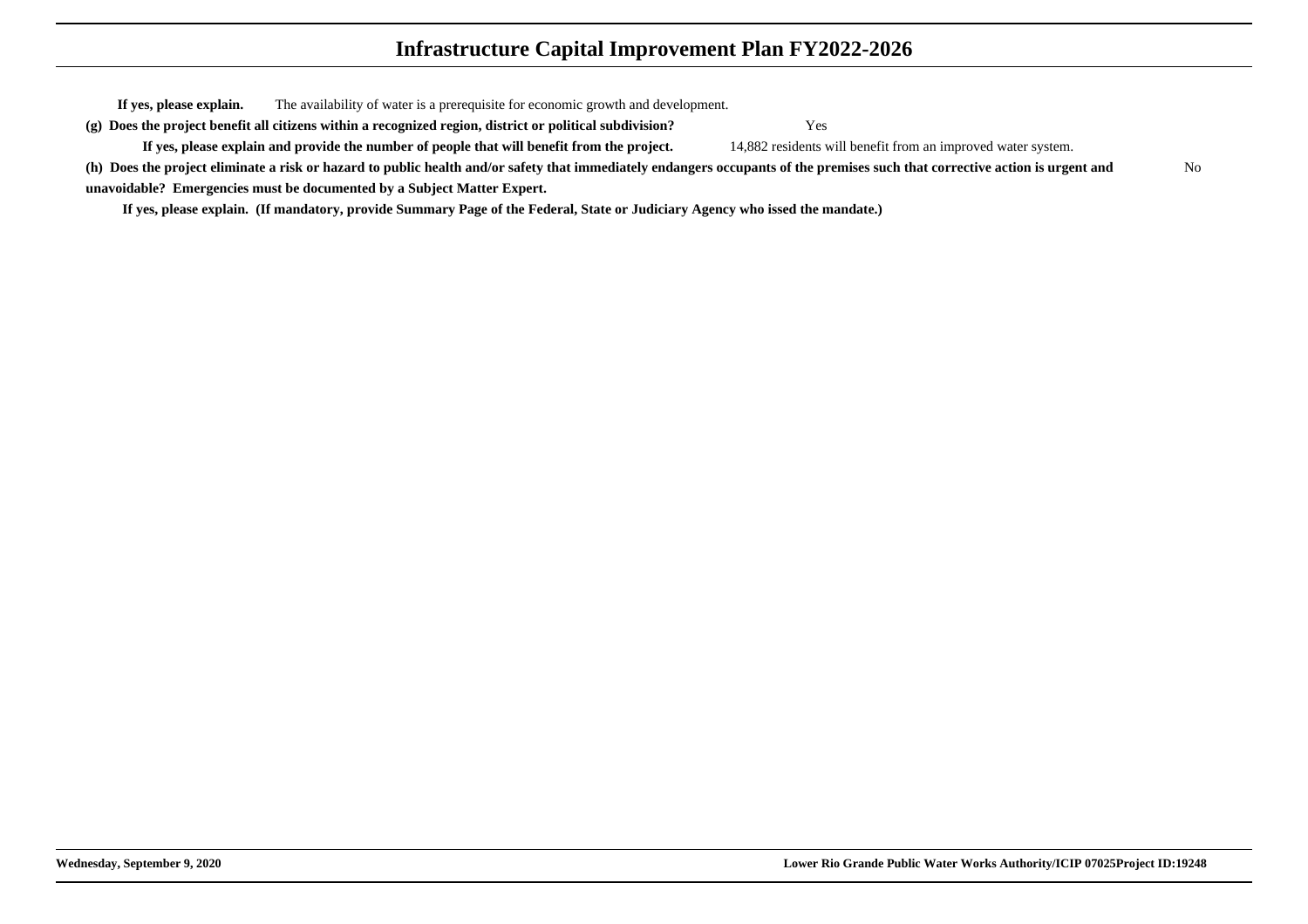| <b>Year/Rank</b><br>2022                  | -006                      | <b>Priority:</b> | High                                                                                          |                       |                                                                                                            | ID:25937                                                                                                                                                                         |  |
|-------------------------------------------|---------------------------|------------------|-----------------------------------------------------------------------------------------------|-----------------------|------------------------------------------------------------------------------------------------------------|----------------------------------------------------------------------------------------------------------------------------------------------------------------------------------|--|
| <b>Project Title:</b>                     | 40 Year Water Plan Update |                  |                                                                                               | <b>Class:</b>         | Replace Existing                                                                                           | <b>Type/Subtype:</b> Water - Water Supply                                                                                                                                        |  |
| <b>Contact Name:</b>                      | Karen Nichols             |                  |                                                                                               | <b>Contact Phone:</b> | 915-203-2057                                                                                               | karen.nichols@lrgauthority.org<br><b>Contact E-mail:</b>                                                                                                                         |  |
| <b>Total project cost:</b>                | 75,000                    |                  |                                                                                               |                       | <b>Proposed project start date:</b> July 2021                                                              |                                                                                                                                                                                  |  |
| <b>Project Location:</b> 325 Holguin Road | Vado NM 88072             |                  |                                                                                               | Latitude:             | 320705.25N                                                                                                 | <b>Longitude:</b> 1063946.02W                                                                                                                                                    |  |
| <b>Legislative Language:</b>              |                           |                  |                                                                                               |                       | To update the 40 Year Water Plan for the Lower Rio Grande Public Water Works Authority in Dona Ana County. |                                                                                                                                                                                  |  |
| <b>Scope of Work:</b>                     |                           |                  |                                                                                               |                       |                                                                                                            | This project will update the 40 Year Water Plan in light of the new merger with the Organ Water & Sewer Association, the Butterfield Park MDWCA, the Brazito MDWCA, and the High |  |
|                                           |                           |                  | Valley MDWCA, and the purchase of the Valle Del Rio water system. This is a planning project. |                       |                                                                                                            |                                                                                                                                                                                  |  |

**Secured and Potential Funding Budget:**

 **State Grant Funding should only be requested when all other funding sources have been exhausted if entity is providing matching funds, i.e. Federal, Local Taxes, Fees, NM FinanceAuthority Loans (NMFA), Tribal Infrastructure Fund (TIF), Water Trust Board (WTB), Public School Facility Authority (PSFA), Colonia's Infrastructure Board (CIB), etc.**

**Please complete table below with all secured and potential funding sources.**

| <b>Funding</b> | <b>Funding</b>           |                | <b>Applied For?</b> | Amount         | <b>Amt Expended</b> | Date(s) |                  |
|----------------|--------------------------|----------------|---------------------|----------------|---------------------|---------|------------------|
| Source(s)      |                          | Amount         | <b>Yes or No</b>    | <b>Secured</b> | to Date             |         | Received Comment |
| $\bf CAP$      |                          | 75,000         | No                  | $\Omega$       | $\overline{0}$      |         |                  |
| <b>CDBG</b>    |                          | 50,000         | No                  |                | $\overline{0}$      |         |                  |
| <b>NMFA</b>    |                          | 75,000         | No                  |                | $\overline{0}$      |         |                  |
| <b>OTHER</b>   |                          | 75,000         | No                  | $\Omega$       | $\theta$            |         |                  |
|                |                          | $\overline{0}$ | No                  |                | $\overline{0}$      |         |                  |
|                |                          | $\bf{0}$       | No                  | $\Omega$       | $\overline{0}$      |         |                  |
|                |                          | $\bf{0}$       | N <sub>o</sub>      |                | $\Omega$            |         |                  |
|                |                          | $\bf{0}$       | N <sub>o</sub>      | $\Omega$       | $\overline{0}$      |         |                  |
|                | <b>TOTALS</b><br>275,000 |                |                     |                |                     |         |                  |

|              | Project Budget - Complete the Budget below. Only include unfunded or unsecured funds under each project year. Note: Funded to Date column must equal the amounts listed above here. |                       |      |                                       |      |      |  |                         |  |
|--------------|-------------------------------------------------------------------------------------------------------------------------------------------------------------------------------------|-----------------------|------|---------------------------------------|------|------|--|-------------------------|--|
|              |                                                                                                                                                                                     |                       |      | <b>Estimated Costs Not Yet Funded</b> |      |      |  |                         |  |
|              | Completed                                                                                                                                                                           | <b>Funded to Date</b> | 2022 | 2023                                  | 2024 | 2025 |  | 2026 Total Project Cost |  |
| Water Rights | N/A                                                                                                                                                                                 |                       |      |                                       |      |      |  |                         |  |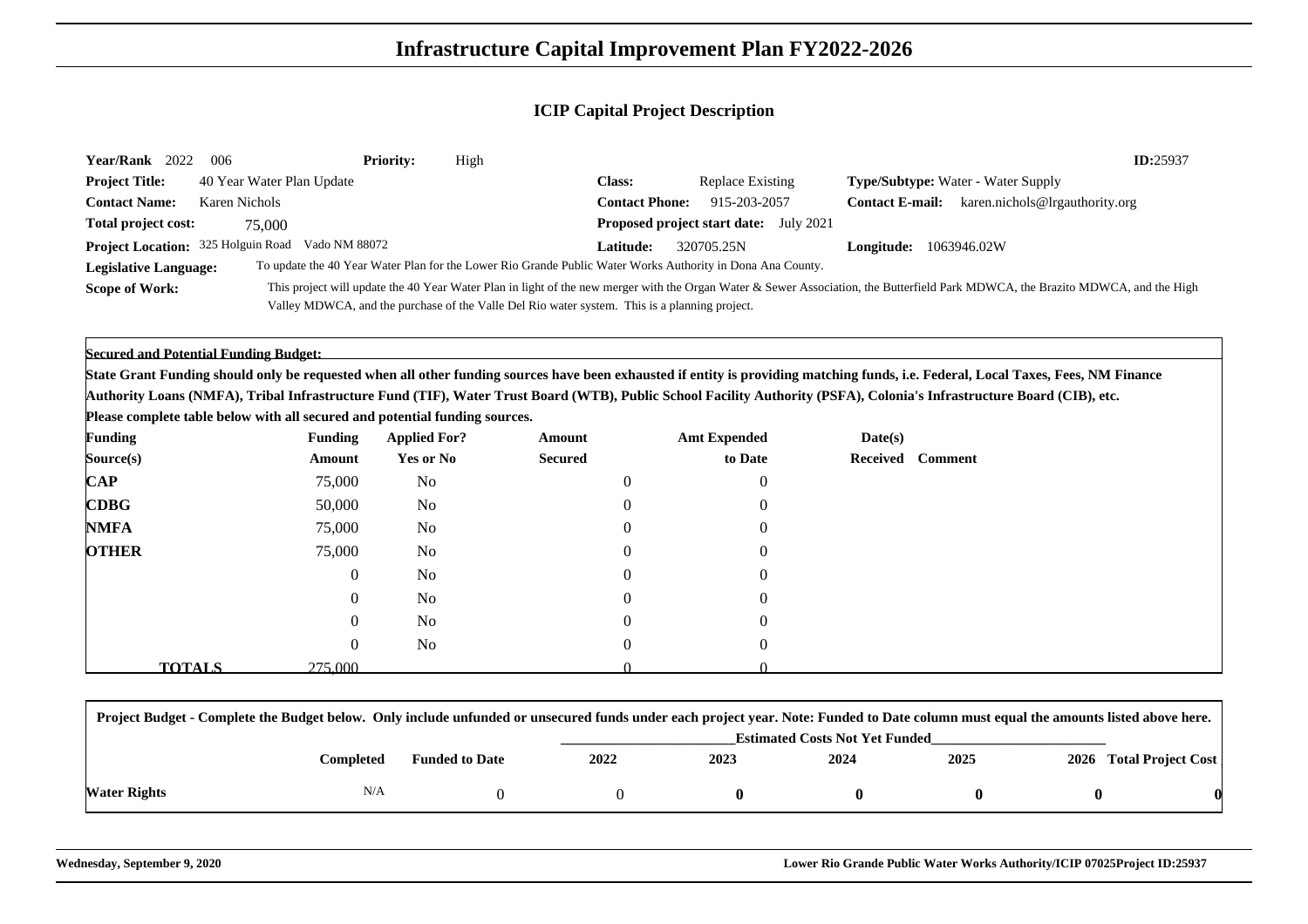| <b>Infrastructure Capital Improvement Plan FY2022-2026</b> |                              |        |          |              |              |              |              |        |  |
|------------------------------------------------------------|------------------------------|--------|----------|--------------|--------------|--------------|--------------|--------|--|
| <b>Easements and Rights of Way</b>                         | N/A                          |        | $\Omega$ | $\mathbf{0}$ | $\mathbf{0}$ | $\mathbf{0}$ |              |        |  |
| <b>Acquisition</b>                                         | N/A                          |        | $\Omega$ | $\mathbf{0}$ | $\mathbf{0}$ | o            | o            |        |  |
| <b>Archaeological Studies</b>                              | N/A                          |        | $\theta$ | o            |              | u            |              |        |  |
| <b>Environmental Studies</b>                               | N/A                          |        | $\left($ |              |              |              | o            |        |  |
| <b>Planning</b>                                            | No                           | 0      | 75,000   | 0            |              | o            | $\mathbf{0}$ | 75,000 |  |
| Design (Engr./Arch.)                                       | N/A                          |        | $\theta$ | $\mathbf{0}$ | $\mathbf{0}$ | $\mathbf{0}$ | 0            |        |  |
| Construction                                               | N/A                          | በ      | $\Omega$ | $\mathbf{0}$ | $\mathbf{0}$ | $\mathbf{0}$ | o            |        |  |
| <b>Furnishing/Equipment</b>                                | N/A                          |        | $\theta$ | 0            | $\mathbf{0}$ | o            | o            |        |  |
| <b>TOTALS</b>                                              |                              | 0      | 75,000   | $\mathbf{0}$ | $\mathbf{0}$ | 0            | $\mathbf{0}$ | 75,000 |  |
|                                                            | <b>Amount Not Yet Funded</b> | 75,000 |          |              |              |              |              |        |  |

#### **PHASING BUDGET**

 **Can this project be phased?**No

**Phasing: Stand Alone:** Yes**Multi-Phased:** No

 **A project single phase approach is used for projects that can be completed with one process because it is manageable, affordable, and will not require any foreseeable additional resources oractivities to be fully operational when complete.**

**A project multi-phased approach is used for breaking down very large projects into manageable standalone parts that are independently functional and easier to fund.**

| <b>Phase</b> | Amount | Plan           | <b>Design</b>  | Construct      | Furnish/Equip  | Other (Wtr Rights,<br>Easements, Acq) | # Mos to Complete |
|--------------|--------|----------------|----------------|----------------|----------------|---------------------------------------|-------------------|
|              |        | N <sub>0</sub> | N <sub>0</sub> | N <sub>0</sub> | N <sub>0</sub> | N <sub>0</sub>                        | U                 |
|              |        | N <sub>0</sub> | N <sub>0</sub> | N <sub>0</sub> | N <sub>0</sub> | N <sub>0</sub>                        |                   |
|              |        | N <sub>0</sub> | N <sub>0</sub> | N <sub>0</sub> | N <sub>0</sub> | N <sub>0</sub>                        |                   |
|              |        | N <sub>0</sub> | N <sub>0</sub> | N <sub>0</sub> | N <sub>0</sub> | N <sub>0</sub>                        |                   |
|              |        | N <sub>0</sub> | N <sub>0</sub> | N <sub>0</sub> | N <sub>0</sub> | N <sub>0</sub>                        |                   |
| <b>TOTAL</b> |        |                |                |                |                |                                       |                   |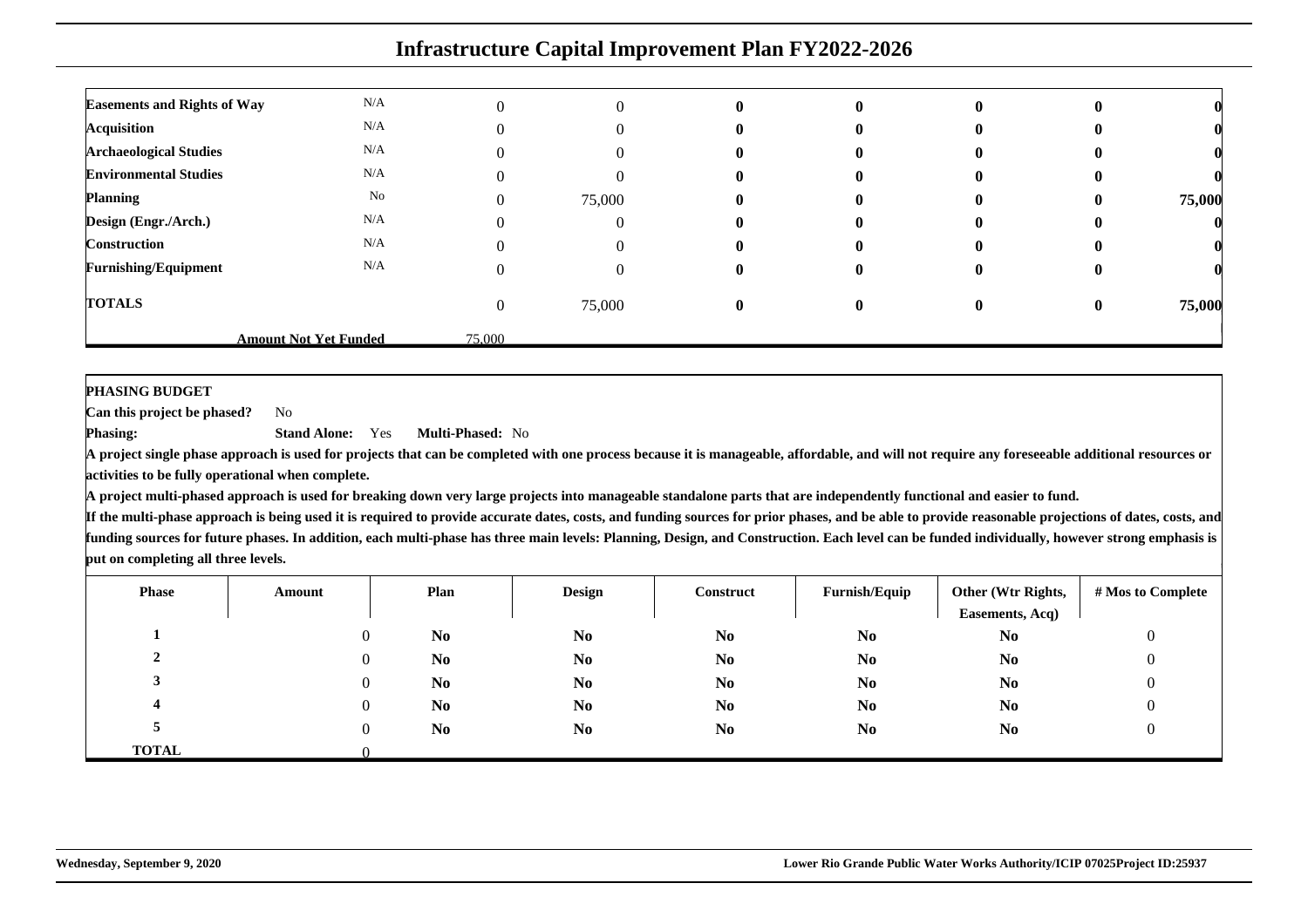| Has your local government/agency budgeted for operating expenses for the project when it is completed?<br>IN0 |        |        |        |                   |        |              |  |  |
|---------------------------------------------------------------------------------------------------------------|--------|--------|--------|-------------------|--------|--------------|--|--|
| There are no operating expenses for this plan.<br>If no, please explain why:                                  |        |        |        |                   |        |              |  |  |
| <b>ANNUAL OPERATING BUDGET</b>                                                                                | YEAR 1 | YEAR 2 | YEAR 3 | YEAR <sub>4</sub> | YEAR 5 | <b>TOTAL</b> |  |  |
| <b>Annual Operating Expenses plus Debt Service</b>                                                            |        |        |        |                   |        |              |  |  |
| <b>Annual Operating Revenues</b>                                                                              |        |        |        |                   |        |              |  |  |

**Does the project lower operating costs?**

<sup>2</sup> No

**If yes, please explain and provide estimates of operating savingsEntities who will assume the following responsibilites for this project:**

|                                     | <b>Fiscal Agent:</b> | Own:            | <b>Operate:</b> | <b>Own Land:</b> | <b>Own Asset:</b> | <b>Maintain:</b> |
|-------------------------------------|----------------------|-----------------|-----------------|------------------|-------------------|------------------|
|                                     | RGPWWA               | <b>" RGPWWA</b> | RGPWWA          | $\sqrt{2}$       | <b>RGPWWA</b>     | <b>RGPWWA</b>    |
| Lease/operating agreement in place? | No                   | 'No             |                 | NO               | ING.              | 'NG              |

|  |  | More detailed information on project. |  |  |
|--|--|---------------------------------------|--|--|
|--|--|---------------------------------------|--|--|

| (a) How many years is the requested project expected to be in use before needing Renovate/Repair or Replacement? | 16 years or more |
|------------------------------------------------------------------------------------------------------------------|------------------|
| (b) Has the project had public input and buy-in?                                                                 |                  |

**(c) Is the project necessary to address population or client growth and if so, will it provide services to that population or clientele?**Yes

#### **(d) Regionalism - Does the project directly benefit an entity other than itself?**

Yes

**If yes, please list the other entity.** The Lower Rio Grande Public Water Works Authority represents the successful grassroots regionalization effort of ten water providers in southern DonaAna County.

**(e) Are there oversight mechanisms built in that would ensure timely construction and completion of the project on budget?**Yes

**Please explain.**The project manager will be in charge of oversight for the project.

#### **(f) Other than the temporary construction jobs associated with the project, does the project maintain or advance the region's economy?If yes, please explain.**The availability of water is a prerequisite for economic growth and development.

**(g) Does the project benefit all citizens within a recognized region, district or political subdivision?**Yes

**If yes, please explain and provide the number of people that will benefit from the project.**14,882 residents will benefit from an improved water system.

Yes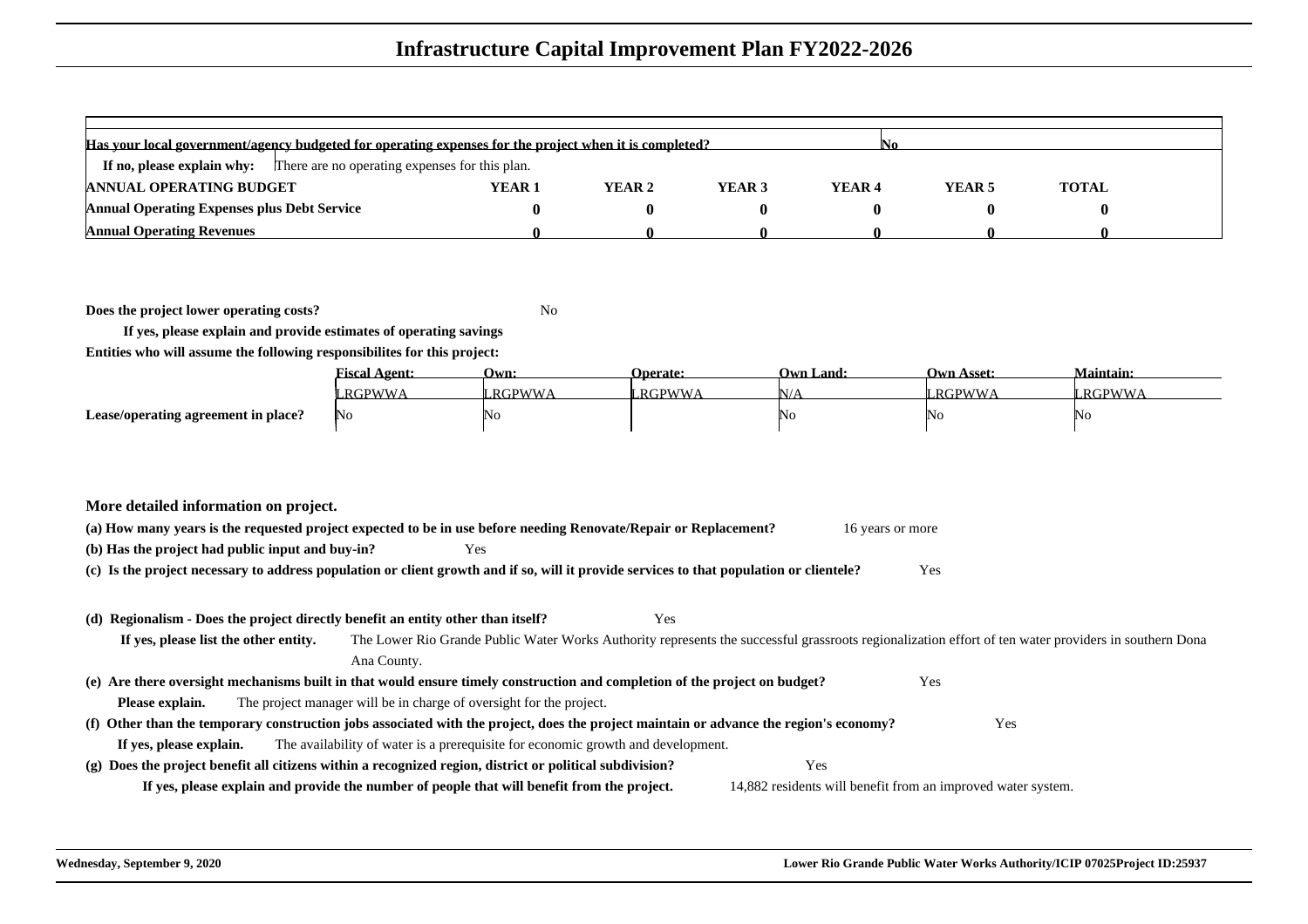**(h) Does the project eliminate a risk or hazard to public health and/or safety that immediately endangers occupants of the premises such that corrective action is urgent andunavoidable? Emergencies must be documented by a Subject Matter Expert.**No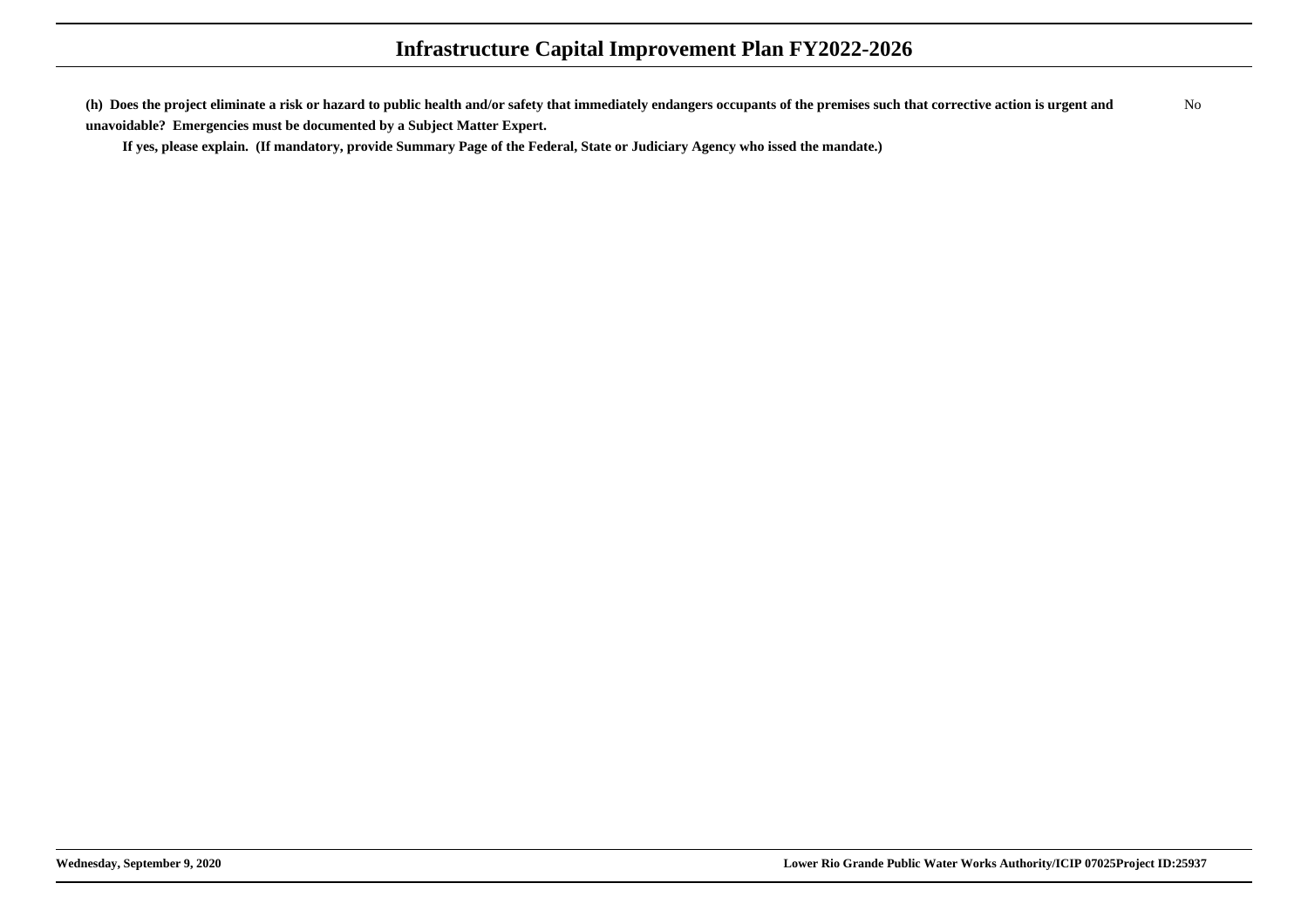| <b>Year/Rank</b><br>2022           | - 007                 | <b>Priority:</b> | High                                                                                               |                       |                                               |                        | ID:25920                                                                                                                                                                                  |
|------------------------------------|-----------------------|------------------|----------------------------------------------------------------------------------------------------|-----------------------|-----------------------------------------------|------------------------|-------------------------------------------------------------------------------------------------------------------------------------------------------------------------------------------|
| <b>Project Title:</b>              | Water Rights Purchase |                  |                                                                                                    | <b>Class:</b>         | <b>New</b>                                    |                        | <b>Type/Subtype:</b> Water - Water Rights                                                                                                                                                 |
| <b>Contact Name:</b>               | Karen Nichols         |                  |                                                                                                    | <b>Contact Phone:</b> | 915-203-2057                                  | <b>Contact E-mail:</b> | karen.nichols@lrgauthority.org                                                                                                                                                            |
| <b>Total project cost:</b>         | 1.800.000             |                  |                                                                                                    |                       | <b>Proposed project start date:</b> July 2021 |                        |                                                                                                                                                                                           |
| Project Location: 325 Holguin Road | Vado NM 88072         |                  |                                                                                                    | Latitude:             | 320705.25N                                    | Longitude:             | 1063946.02W                                                                                                                                                                               |
| <b>Legislative Language:</b>       |                       |                  | To purchase water rights for the Lower Rio Grande Public Water Works Authority in Dona Ana County. |                       |                                               |                        |                                                                                                                                                                                           |
| <b>Scope of Work:</b>              |                       |                  |                                                                                                    |                       |                                               |                        | To purchase water rights for the Lower Rio Grande Public Water Works Authority water system. The Authority will look at the list of people who have water rights they would like to sell. |
|                                    |                       |                  |                                                                                                    |                       |                                               |                        | When they have located the water rights they will check with the Office of the State Engineer to make sure they are permitted and to see if they can transfer them to a different site.   |

**Secured and Potential Funding Budget:**

 **State Grant Funding should only be requested when all other funding sources have been exhausted if entity is providing matching funds, i.e. Federal, Local Taxes, Fees, NM FinanceAuthority Loans (NMFA), Tribal Infrastructure Fund (TIF), Water Trust Board (WTB), Public School Facility Authority (PSFA), Colonia's Infrastructure Board (CIB), etc.**

**Please complete table below with all secured and potential funding sources.**

| <b>Funding</b> |               | <b>Funding</b> | <b>Applied For?</b> | Amount         | <b>Amt Expended</b> | Date(s)          |  |
|----------------|---------------|----------------|---------------------|----------------|---------------------|------------------|--|
| Source(s)      |               | Amount         | Yes or No           | <b>Secured</b> | to Date             | Received Comment |  |
| $\mathbf{CAP}$ |               | 1,800,000      | No                  | $\overline{0}$ | $\overline{0}$      |                  |  |
| <b>FGRANT</b>  |               | 1,800,000      | No                  | $\theta$       | $\overline{0}$      |                  |  |
| <b>LFUNDS</b>  |               | 1,800,000      | No                  | $\Omega$       | $\overline{0}$      |                  |  |
| <b>NMFA</b>    |               | 1,800,000      | N <sub>o</sub>      | $\overline{0}$ | $\overline{0}$      |                  |  |
|                |               | $\overline{0}$ | N <sub>o</sub>      | $\Omega$       | $\overline{0}$      |                  |  |
|                |               | $\overline{0}$ | N <sub>o</sub>      | $\overline{0}$ | $\overline{0}$      |                  |  |
|                |               | $\overline{0}$ | N <sub>o</sub>      | $\Omega$       | $\overline{0}$      |                  |  |
|                |               | $\overline{0}$ | N <sub>o</sub>      | $\overline{0}$ | $\overline{0}$      |                  |  |
|                | <b>TOTALS</b> | 7.200.000      |                     |                |                     |                  |  |

|              | Project Budget - Complete the Budget below. Only include unfunded or unsecured funds under each project year. Note: Funded to Date column must equal the amounts listed above here. |                                       |          |      |      |      |  |                         |
|--------------|-------------------------------------------------------------------------------------------------------------------------------------------------------------------------------------|---------------------------------------|----------|------|------|------|--|-------------------------|
|              |                                                                                                                                                                                     | <b>Estimated Costs Not Yet Funded</b> |          |      |      |      |  |                         |
|              | Completed                                                                                                                                                                           | <b>Funded to Date</b>                 | 2022     | 2023 | 2024 | 2025 |  | 2026 Total Project Cost |
| Water Rights | No                                                                                                                                                                                  |                                       | .800.000 |      |      |      |  | l <b>.800.000</b>       |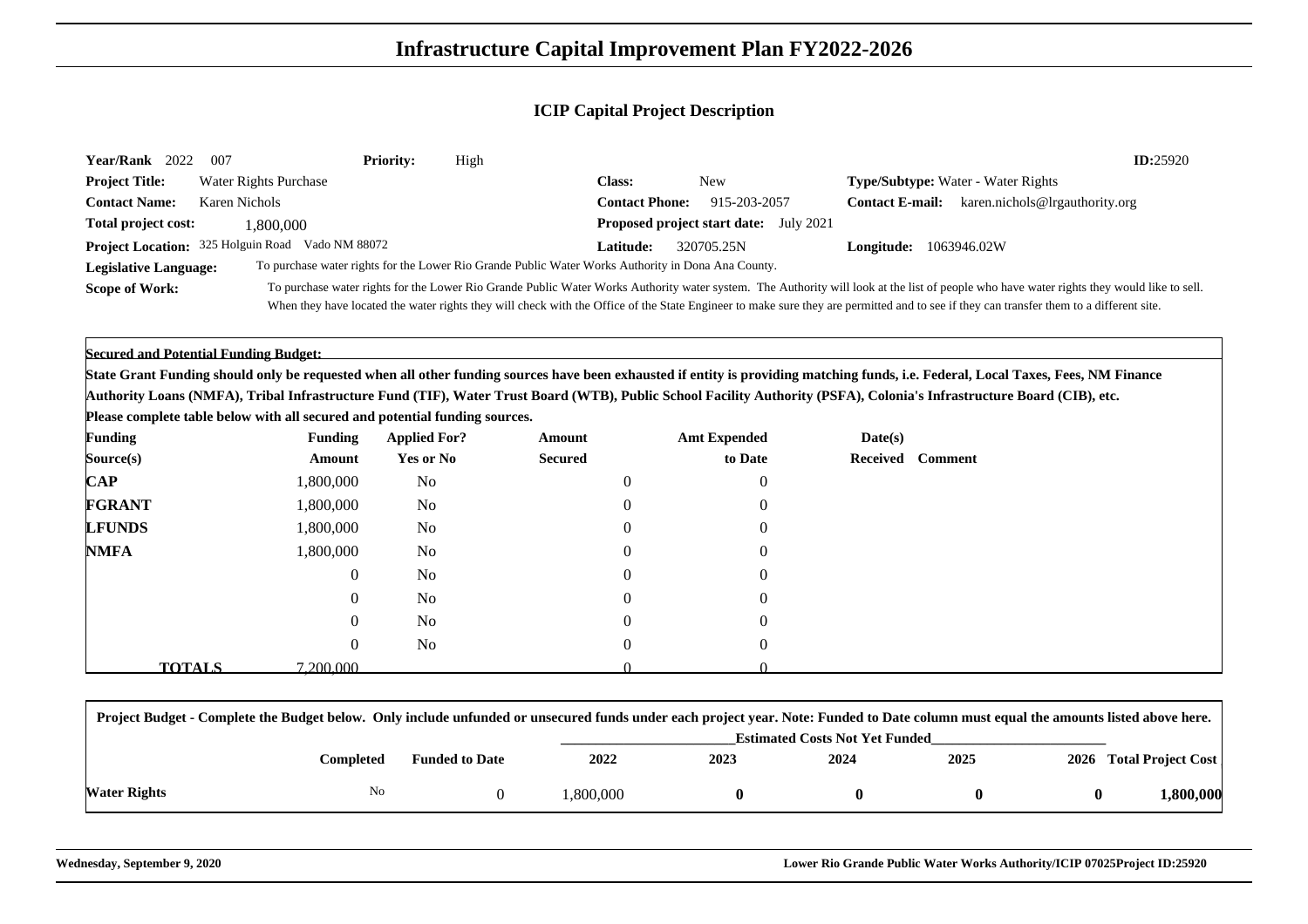|                                    | <b>Infrastructure Capital Improvement Plan FY2022-2026</b> |          |           |              |   |              |          |           |  |  |
|------------------------------------|------------------------------------------------------------|----------|-----------|--------------|---|--------------|----------|-----------|--|--|
| <b>Easements and Rights of Way</b> | N/A                                                        |          | 0         | $\mathbf{0}$ | 0 | 0            |          |           |  |  |
| <b>Acquisition</b>                 | N/A                                                        |          | 0         | $\mathbf{u}$ | o |              |          |           |  |  |
| <b>Archaeological Studies</b>      | N/A                                                        |          |           |              |   |              |          |           |  |  |
| <b>Environmental Studies</b>       | N/A                                                        |          |           |              |   |              |          |           |  |  |
| <b>Planning</b>                    | N/A                                                        |          |           |              |   |              |          |           |  |  |
| Design (Engr./Arch.)               | N/A                                                        |          |           |              |   |              |          |           |  |  |
| <b>Construction</b>                | N/A                                                        |          |           | o            |   |              |          |           |  |  |
| <b>Furnishing/Equipment</b>        | N/A                                                        |          |           |              |   | O            |          |           |  |  |
| <b>TOTALS</b>                      |                                                            | $\Omega$ | 1,800,000 | $\mathbf{0}$ | 0 | $\mathbf{0}$ | $\bf{0}$ | 1,800,000 |  |  |
|                                    | <b>Amount Not Yet Funded</b>                               | .800.000 |           |              |   |              |          |           |  |  |

**PHASING BUDGET**

 **Can this project be phased?**Yes

**Phasing: Stand Alone:** No**Multi-Phased:** Yes

**A project single phase approach is used for projects that can be completed with one process because it is manageable, affordable, and will not require any foreseeable additional resources oractivities to be fully operational when complete.**

**A project multi-phased approach is used for breaking down very large projects into manageable standalone parts that are independently functional and easier to fund.**

| <b>Phase</b> | Amount   | Plan           | <b>Design</b>  | Construct      | Furnish/Equip  | Other (Wtr Rights,<br>Easements, Acq) | # Mos to Complete |
|--------------|----------|----------------|----------------|----------------|----------------|---------------------------------------|-------------------|
|              | 300,000  | N <sub>0</sub> | N <sub>0</sub> | N <sub>0</sub> | N <sub>0</sub> | Yes                                   | 18                |
| ↑<br>∠       | 300,000  | N <sub>0</sub> | N <sub>0</sub> | N <sub>0</sub> | N <sub>0</sub> | Yes                                   | 18                |
|              | 300,000  | N <sub>0</sub> | N <sub>0</sub> | N <sub>0</sub> | N <sub>0</sub> | Yes                                   | 18                |
| 4            | 300,000  | N <sub>0</sub> | N <sub>0</sub> | N <sub>0</sub> | N <sub>0</sub> | Yes                                   | 18                |
|              | 600,000  | N <sub>0</sub> | N <sub>0</sub> | N <sub>0</sub> | N <sub>0</sub> | Yes                                   | 18                |
| <b>TOTAL</b> | .800.000 |                |                |                |                |                                       |                   |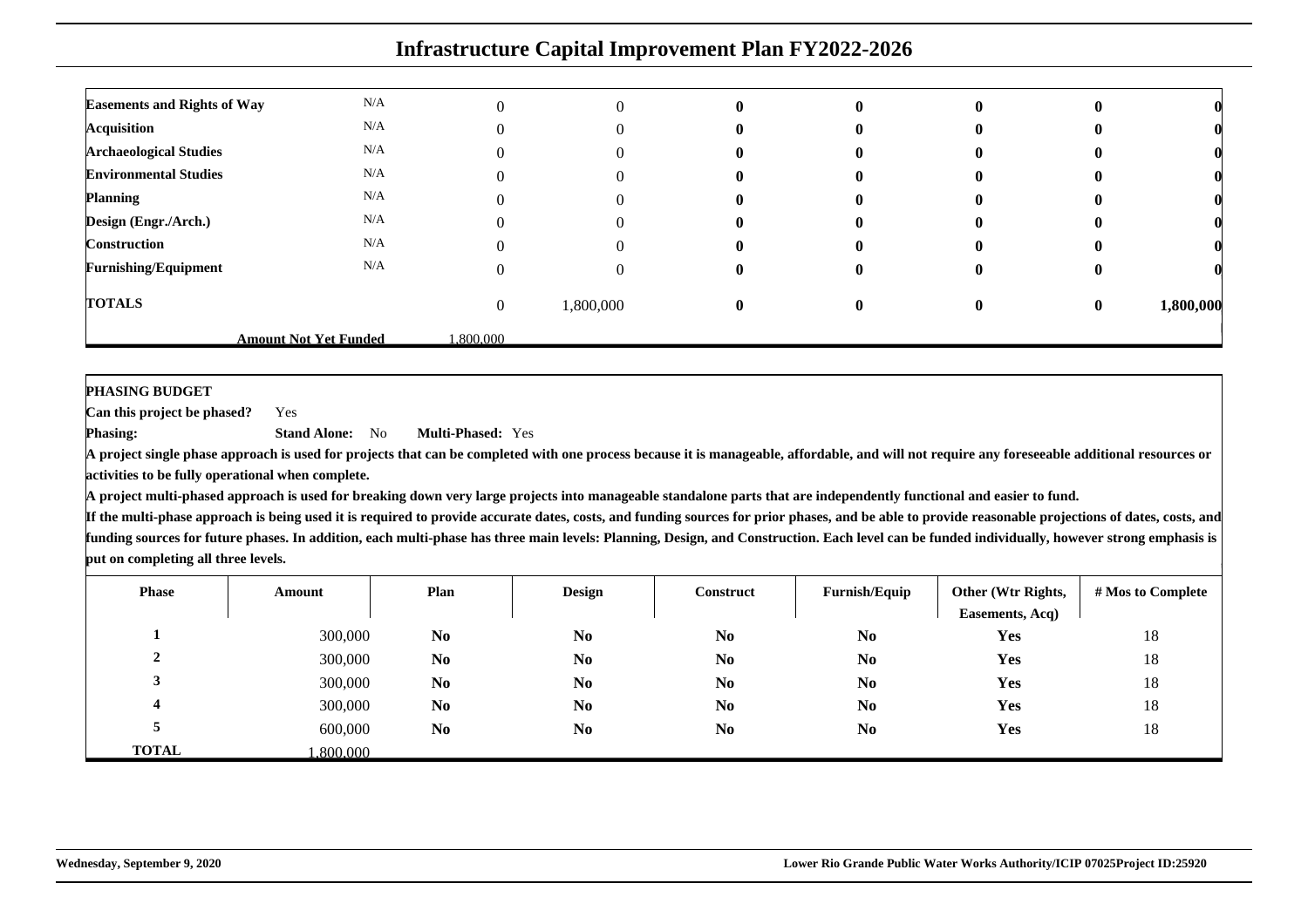| Has your local government/agency budgeted for operating expenses for the project when it is completed? |                   |        |        |                   |        |              |  |  |  |
|--------------------------------------------------------------------------------------------------------|-------------------|--------|--------|-------------------|--------|--------------|--|--|--|
| <b>If no, please explain why:</b> There are no operating costs for water rights.                       |                   |        |        |                   |        |              |  |  |  |
| <b>ANNUAL OPERATING BUDGET</b>                                                                         | YEAR <sub>1</sub> | YEAR 2 | YEAR 3 | YEAR <sub>4</sub> | YEAR 5 | <b>TOTAL</b> |  |  |  |
| <b>Annual Operating Expenses plus Debt Service</b>                                                     |                   |        |        |                   |        |              |  |  |  |
| <b>Annual Operating Revenues</b>                                                                       |                   |        |        |                   |        |              |  |  |  |

**Does the project lower operating costs?**

<sup>2</sup> No

**If yes, please explain and provide estimates of operating savingsEntities who will assume the following responsibilites for this project:**

|                                     | <b>Fiscal Agent:</b> | Own:           | <b>Operate:</b> | <b>Own Land:</b> | <b>Own Asset:</b> | <b>Maintain:</b> |
|-------------------------------------|----------------------|----------------|-----------------|------------------|-------------------|------------------|
|                                     | RGPWWA               | <b>LRGPWWA</b> | <b>LRGPWWA</b>  | RGPWWA           | RGPWWA            | <b>RGPWWA</b>    |
| Lease/operating agreement in place? | No                   | 'No            |                 | NO               | ING.              | 'NG              |

| (a) How many years is the requested project expected to be in use before needing Renovate/Repair or Replacement? |      | 16 years or more |
|------------------------------------------------------------------------------------------------------------------|------|------------------|
| (b) Has the project had public input and buy-in?                                                                 | Yes. |                  |

**(c) Is the project necessary to address population or client growth and if so, will it provide services to that population or clientele?**Yes

#### **(d) Regionalism - Does the project directly benefit an entity other than itself?**

Yes

#### **If yes, please list the other entity.** The Lower Rio Grande Public Water Works Authority represents the successful grassroots regionalization effort of ten water providers in southern DonaAna County.**(e) Are there oversight mechanisms built in that would ensure timely construction and completion of the project on budget?**Yes

**Please explain.**The project manager will be in charge of oversight for the project.

#### **(f) Other than the temporary construction jobs associated with the project, does the project maintain or advance the region's economy?** Yes **If yes, please explain.**The availability of water is a prerequisite for economic growth and development.

**(g) Does the project benefit all citizens within a recognized region, district or political subdivision?** Yes **If yes, please explain and provide the number of people that will benefit from the project.**14,882 residents will benefit from a water system that has adequate water rights to meet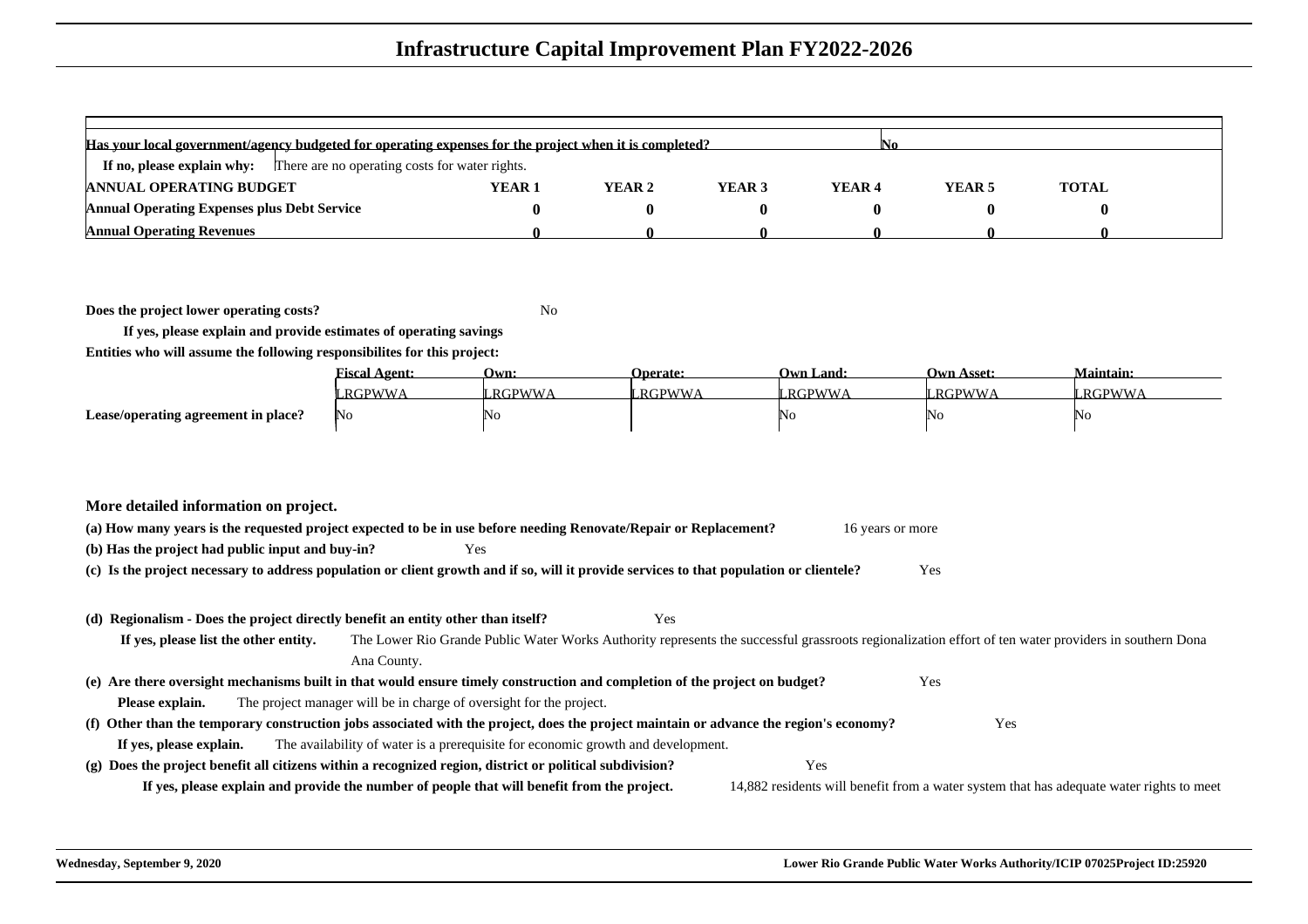current and future demand.

**(h) Does the project eliminate a risk or hazard to public health and/or safety that immediately endangers occupants of the premises such that corrective action is urgent andunavoidable? Emergencies must be documented by a Subject Matter Expert.**No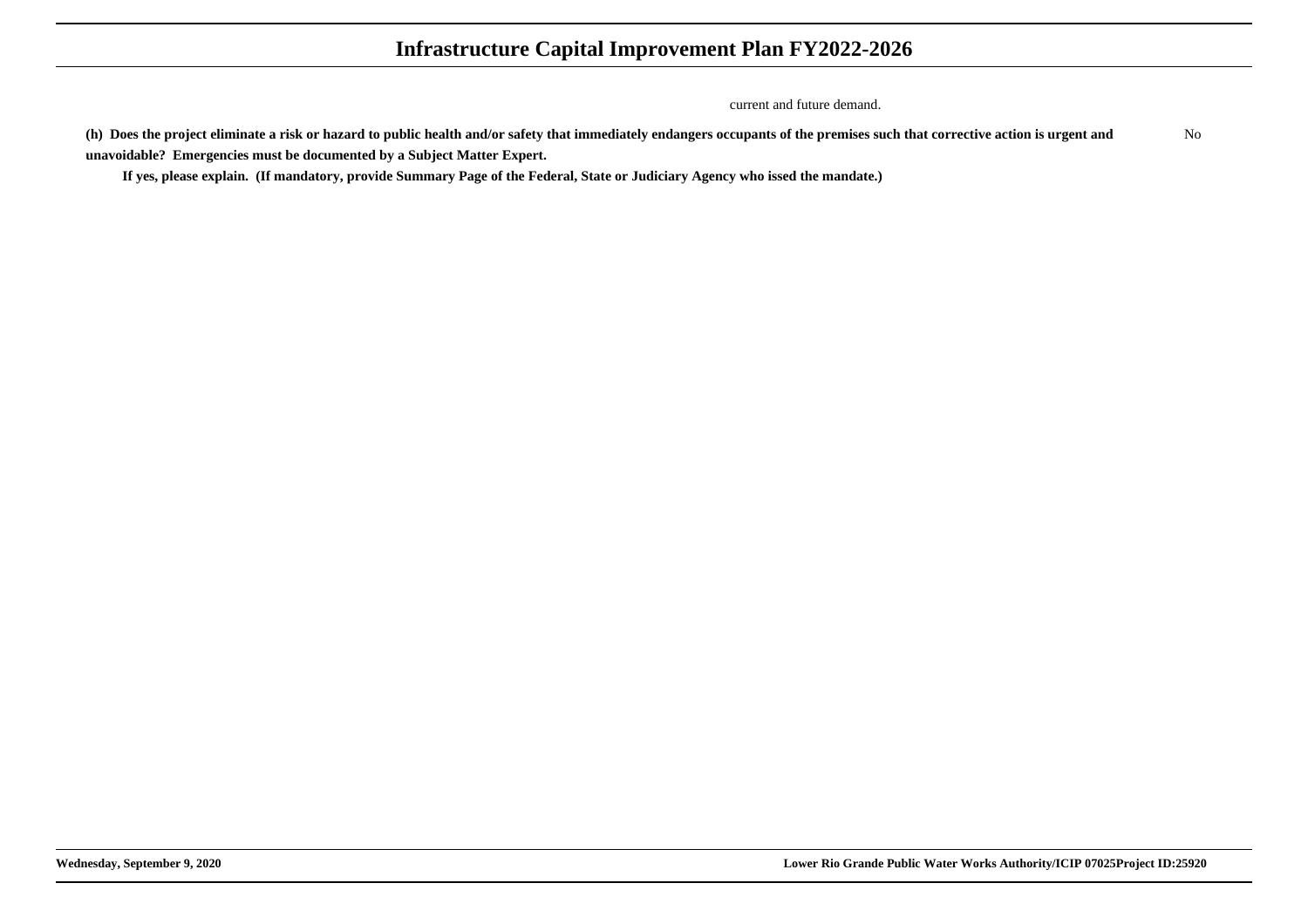| Year/Rank 2022<br>008                                                       |                                 | <b>Priority:</b><br>High |                                                                                                 |                                               |            | ID:25096                                                                                                                                                                                         |
|-----------------------------------------------------------------------------|---------------------------------|--------------------------|-------------------------------------------------------------------------------------------------|-----------------------------------------------|------------|--------------------------------------------------------------------------------------------------------------------------------------------------------------------------------------------------|
| <b>Project Title:</b>                                                       | <b>Heavy Equipment Purchase</b> |                          | <b>Class:</b>                                                                                   | <b>New</b>                                    |            | Type/Subtype: Equipment - Other                                                                                                                                                                  |
| <b>Contact Name:</b><br><b>Karen Nichols</b>                                |                                 |                          | <b>Contact Phone:</b>                                                                           | 915-203-2057                                  |            | <b>Contact E-mail:</b> karen.nichols@lrgauthority.org                                                                                                                                            |
| Total project cost:                                                         | 1,191,000                       |                          |                                                                                                 | <b>Proposed project start date:</b> July 2021 |            |                                                                                                                                                                                                  |
| Project Location: 325 Holguin Road Vado NM 88072                            |                                 |                          | Latitude:                                                                                       | 320705.25N                                    | Longitude: | 1063946.02W                                                                                                                                                                                      |
| <b>Legislative Language:</b>                                                |                                 |                          | To purchase equipment for the Lower Rio Grande Public Water Works Authority in Dona Ana County. |                                               |            |                                                                                                                                                                                                  |
| <b>Scope of Work:</b>                                                       | backhoes with trailers.         |                          |                                                                                                 |                                               |            | This project will involve the purchase of heavy equipment including vactor trucks, front end loaders, graders, water trucks, trailers for portable generators, skid steers with attachments, and |
| <b>Secured and Potential Funding Budget:</b>                                |                                 |                          |                                                                                                 |                                               |            |                                                                                                                                                                                                  |
|                                                                             |                                 |                          |                                                                                                 |                                               |            | State Grant Funding should only be requested when all other funding sources have been exhausted if entity is providing matching funds, i.e. Federal, Local Taxes, Fees, NM Finance               |
|                                                                             |                                 |                          |                                                                                                 |                                               |            | Authority Loans (NMFA), Tribal Infrastructure Fund (TIF), Water Trust Board (WTB), Public School Facility Authority (PSFA), Colonia's Infrastructure Board (CIB), etc.                           |
| Please complete table below with all secured and potential funding sources. |                                 |                          |                                                                                                 |                                               |            |                                                                                                                                                                                                  |
| <b>Funding</b>                                                              | <b>Funding</b>                  | <b>Applied For?</b>      | Amount                                                                                          | <b>Amt Expended</b>                           | Date(s)    |                                                                                                                                                                                                  |
| Source(s)                                                                   | Amount                          | <b>Yes or No</b>         | <b>Secured</b>                                                                                  | to Date                                       | Received   | <b>Comment</b>                                                                                                                                                                                   |
| $\bf CAP$                                                                   | 571,000                         | N <sub>0</sub>           |                                                                                                 |                                               |            |                                                                                                                                                                                                  |
| <b>NMFAL</b>                                                                | 571,000                         | N <sub>0</sub>           |                                                                                                 |                                               |            |                                                                                                                                                                                                  |
| <b>NMFA</b>                                                                 | 571,000                         | N <sub>0</sub>           |                                                                                                 |                                               |            |                                                                                                                                                                                                  |
| <b>LFUNDS</b>                                                               | 571,000                         | N <sub>0</sub>           |                                                                                                 |                                               |            |                                                                                                                                                                                                  |
| $\mathbf{CAP}$                                                              | 120,000                         | Yes                      | 120,000                                                                                         | 60,000                                        | 2019       | Mini excavator                                                                                                                                                                                   |
| $\mathbf{CAP}$                                                              | 100,000                         | Yes                      | 100,000                                                                                         | 100,000                                       | 2019       | Dump truck                                                                                                                                                                                       |
|                                                                             | 0                               | N <sub>0</sub>           |                                                                                                 |                                               |            |                                                                                                                                                                                                  |
|                                                                             | 0                               | N <sub>0</sub>           |                                                                                                 | $\sqrt{ }$                                    |            |                                                                                                                                                                                                  |

| Project Budget - Complete the Budget below. Only include unfunded or unsecured funds under each project year. Note: Funded to Date column must equal the amounts listed above here. |           |                                       |      |      |      |      |  |                         |
|-------------------------------------------------------------------------------------------------------------------------------------------------------------------------------------|-----------|---------------------------------------|------|------|------|------|--|-------------------------|
|                                                                                                                                                                                     |           | <b>Estimated Costs Not Yet Funded</b> |      |      |      |      |  |                         |
|                                                                                                                                                                                     | Completed | <b>Funded to Date</b>                 | 2022 | 2023 | 2024 | 2025 |  | 2026 Total Project Cost |
| Water Rights                                                                                                                                                                        | N/A       |                                       |      |      |      |      |  |                         |

160,000

220,000

 $\mathbf{S}$  2,504,000 220,000 160,000

**TOTALS**

**Wednesday, September 9, 2020 Lower Rio Grande Public Water Works Authority/ICIP 07025Project ID:25096**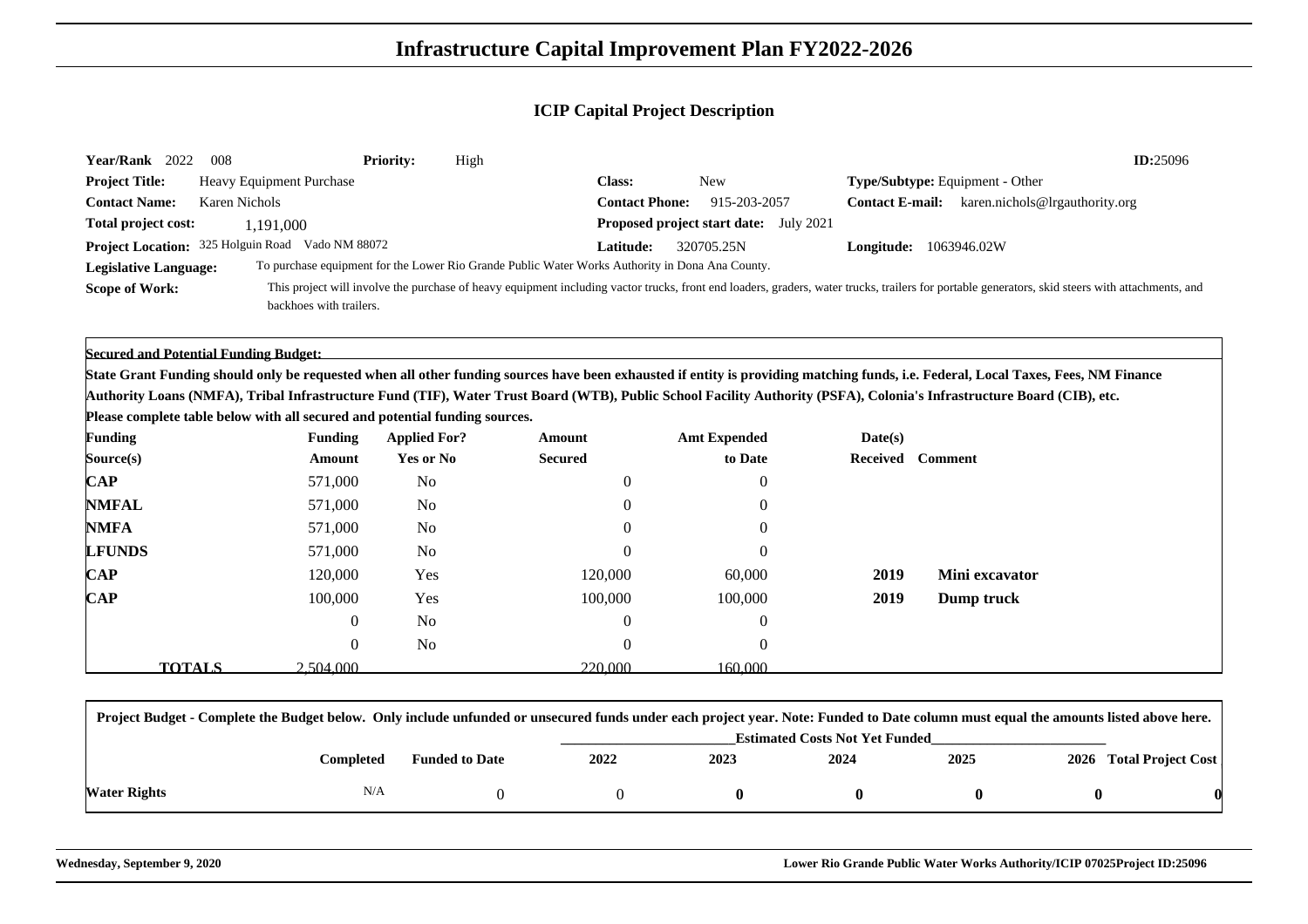| <b>Easements and Rights of Way</b> | N/A                          |         | 0        | $\mathbf{0}$ | $\mathbf{0}$ | $\bf{0}$ |         |           |
|------------------------------------|------------------------------|---------|----------|--------------|--------------|----------|---------|-----------|
| <b>Acquisition</b>                 | N/A                          |         | $\Omega$ | $\mathbf{0}$ | $\mathbf{0}$ | 0        | v       |           |
| <b>Archaeological Studies</b>      | N/A                          |         | 0        | 0            | $\bf{0}$     | $\bf{0}$ |         |           |
| <b>Environmental Studies</b>       | N/A                          |         | 0        | 0            | $\bf{0}$     | 0        |         |           |
| <b>Planning</b>                    | N/A                          |         | 0        | $\mathbf{0}$ | $\mathbf{0}$ | 0        | v       |           |
| Design (Engr./Arch.)               | N/A                          |         | 0        | $\mathbf{0}$ | $\mathbf{0}$ | 0        | o       |           |
| <b>Construction</b>                | N/A                          |         | $\Omega$ | $\mathbf{0}$ | $\mathbf{0}$ | 0        |         |           |
| <b>Furnishing/Equipment</b>        | No                           | 220,000 | 571,000  | 100,000      | 100,000      | 100,000  | 100,000 | 1,191,000 |
| <b>TOTALS</b>                      |                              | 220,000 | 571,000  | 100,000      | 100,000      | 100,000  | 100,000 | 1,191,000 |
|                                    | <b>Amount Not Yet Funded</b> | 971.000 |          |              |              |          |         |           |

**PHASING BUDGET**

 **Can this project be phased?**Yes

**Phasing: Stand Alone:** No**Multi-Phased:** Yes

**A project single phase approach is used for projects that can be completed with one process because it is manageable, affordable, and will not require any foreseeable additional resources oractivities to be fully operational when complete.**

**A project multi-phased approach is used for breaking down very large projects into manageable standalone parts that are independently functional and easier to fund.**

| <b>Phase</b> | Amount  | Plan           | <b>Design</b>  | Construct      | Furnish/Equip | Other (Wtr Rights,<br>Easements, Acq) | # Mos to Complete |
|--------------|---------|----------------|----------------|----------------|---------------|---------------------------------------|-------------------|
|              | 571,000 | N <sub>0</sub> | N <sub>0</sub> | N <sub>0</sub> | Yes           | N <sub>0</sub>                        | $\bigcap$         |
|              | 100,000 | N <sub>0</sub> | N <sub>0</sub> | N <sub>0</sub> | Yes           | N <sub>0</sub>                        | ◠<br>∸            |
|              | 100,000 | N <sub>0</sub> | N <sub>0</sub> | N <sub>0</sub> | Yes           | N <sub>0</sub>                        |                   |
|              | 100,000 | N <sub>0</sub> | N <sub>0</sub> | N <sub>0</sub> | Yes           | N <sub>0</sub>                        | ∸                 |
|              | 100,000 | N <sub>0</sub> | N <sub>0</sub> | N <sub>0</sub> | <b>Yes</b>    | N <sub>0</sub>                        |                   |
| <b>TOTAL</b> | 971.000 |                |                |                |               |                                       |                   |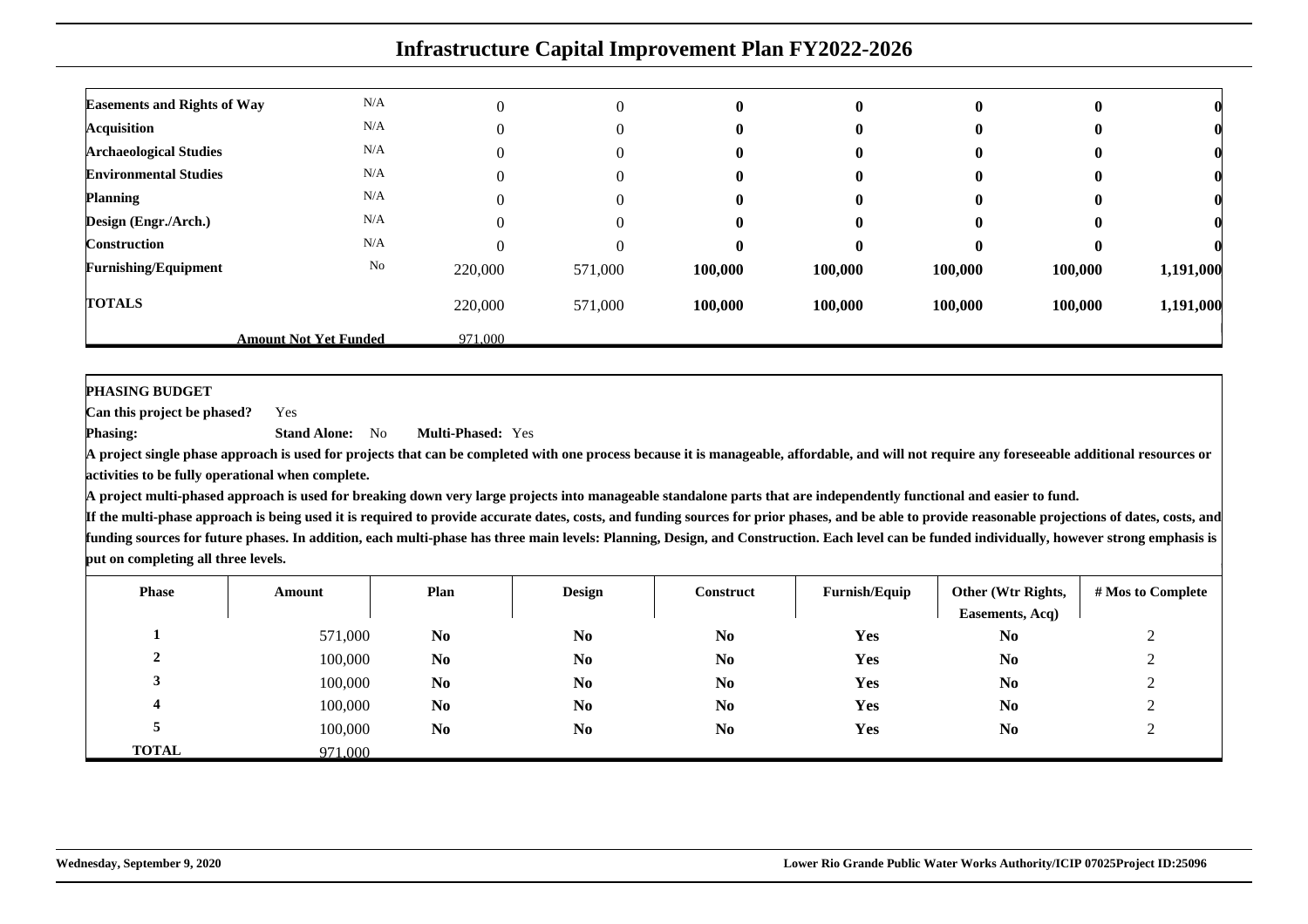| Has your local government/agency budgeted for operating expenses for the project when it is completed?<br><b>Nes</b> |                   |               |        |        |                   |              |  |  |  |  |  |  |
|----------------------------------------------------------------------------------------------------------------------|-------------------|---------------|--------|--------|-------------------|--------------|--|--|--|--|--|--|
| If no, please explain why:                                                                                           |                   |               |        |        |                   |              |  |  |  |  |  |  |
| <b>ANNUAL OPERATING BUDGET</b>                                                                                       | YEAR <sub>1</sub> | YEAR 2        | YEAR 3 | YEAR 4 | YEAR <sub>5</sub> | <b>TOTAL</b> |  |  |  |  |  |  |
| <b>Annual Operating Expenses plus Debt Service</b>                                                                   | 14.000            | <b>15.000</b> | 16.000 | 17.000 | 18,000            | 80,000       |  |  |  |  |  |  |
| <b>Annual Operating Revenues</b>                                                                                     | 14.000            | 15.000        | 16.000 | 17.000 | 18.000            | 80,000       |  |  |  |  |  |  |

**Does the project lower operating costs?**<sup>2</sup> No

**If yes, please explain and provide estimates of operating savingsEntities who will assume the following responsibilites for this project:**

|                                     | <b><i><u>Fiscal Agent:</u></i></b> | Own:     | <b>Operate:</b> | Own Land: | <b>Own Asset:</b> | <b>Maintain:</b> |
|-------------------------------------|------------------------------------|----------|-----------------|-----------|-------------------|------------------|
|                                     | RGPWWA                             | ' RGPWWA | RGPWWA          | `YL       | <b>LRGPWWA</b>    | RGPWWA           |
| Lease/operating agreement in place? | 1No                                | 'NC      |                 | INC       | ΙNΟ               | No               |

| More detailed information on project. |
|---------------------------------------|
|---------------------------------------|

| (a) How many years is the requested project expected to be in use before needing Renovate/Repair or Replacement? |      | 10-15 years |
|------------------------------------------------------------------------------------------------------------------|------|-------------|
| (b) Has the project had public input and buy-in?                                                                 | Yes. |             |

**(c) Is the project necessary to address population or client growth and if so, will it provide services to that population or clientele?**Yes

#### **(d) Regionalism - Does the project directly benefit an entity other than itself?**

Yes

**If yes, please list the other entity.** The Lower Rio Grande Public Water Works Authority represents the successful grassroots regionalization effort of ten water providers in southern DonaAna County.**(e) Are there oversight mechanisms built in that would ensure timely construction and completion of the project on budget?** Yes **Please explain.**The project manager will be in charge of oversight for the project.

#### **(f) Other than the temporary construction jobs associated with the project, does the project maintain or advance the region's economy?If yes, please explain.**Water availability is a prerequisite for economic growth and development.

**(g) Does the project benefit all citizens within a recognized region, district or political subdivision?**Yes

**If yes, please explain and provide the number of people that will benefit from the project.**

14,882 residents will benefit from an improved water system.

Yes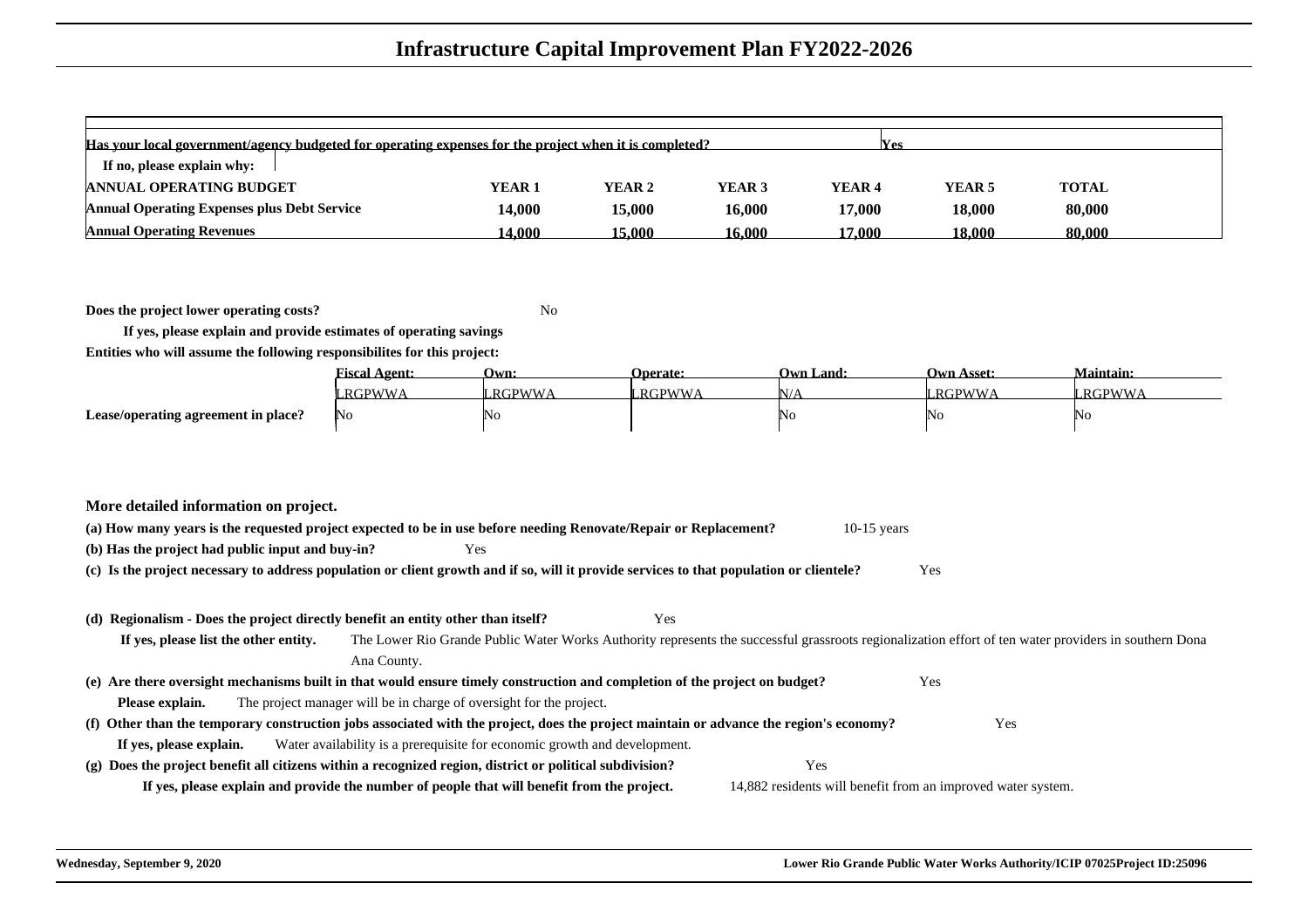**(h) Does the project eliminate a risk or hazard to public health and/or safety that immediately endangers occupants of the premises such that corrective action is urgent andunavoidable? Emergencies must be documented by a Subject Matter Expert.**No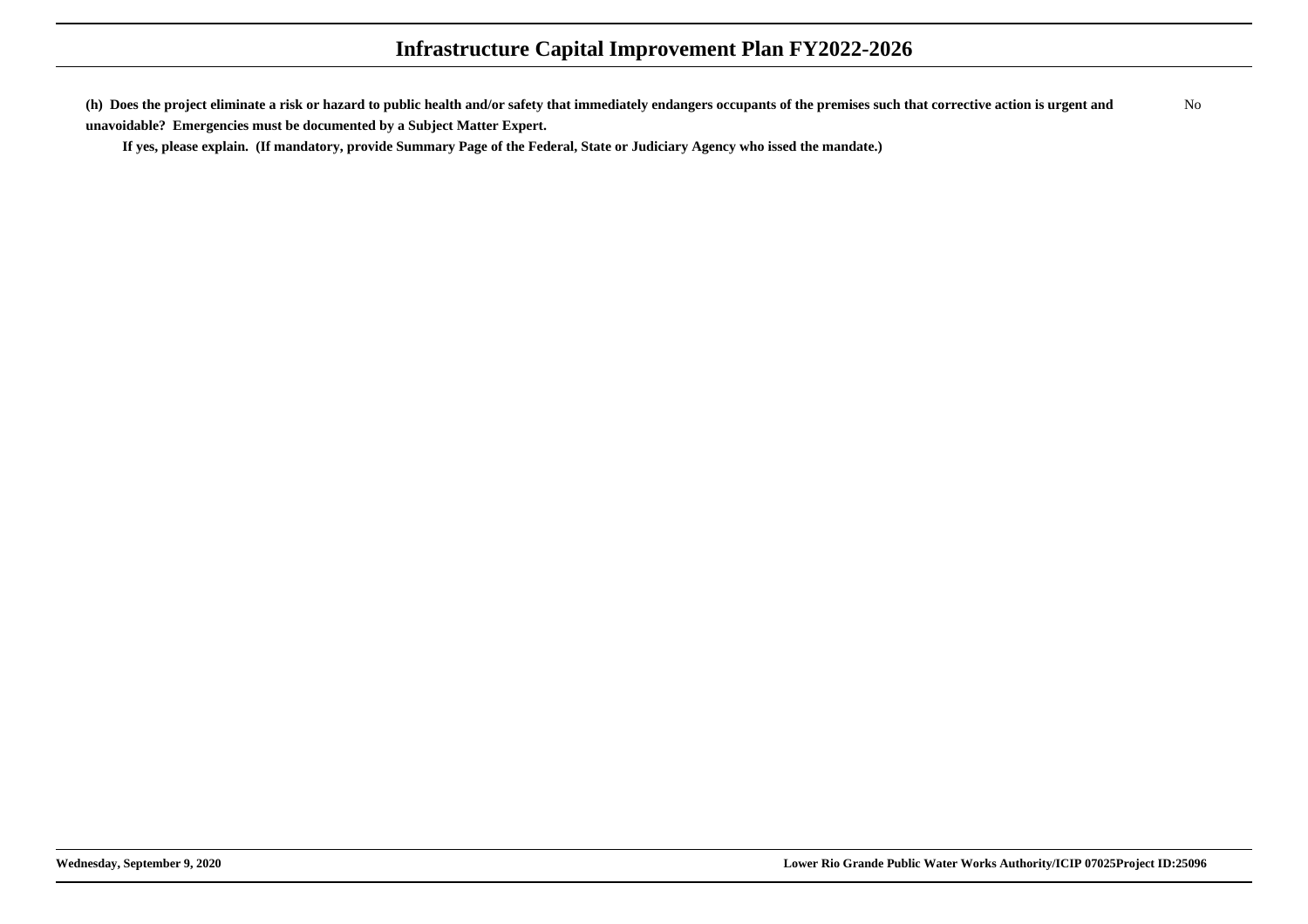| Year/Rank 2022                                                                    | 009                                                 | <b>Priority:</b> | High |                       |              |                        | ID:30449                                                                                                                                                                                     |  |
|-----------------------------------------------------------------------------------|-----------------------------------------------------|------------------|------|-----------------------|--------------|------------------------|----------------------------------------------------------------------------------------------------------------------------------------------------------------------------------------------|--|
| <b>Project Title:</b>                                                             | <b>Contaminant Removal Facilities and Equipment</b> |                  |      | Class:                | New          |                        | <b>Type/Subtype:</b> Water - Water Supply                                                                                                                                                    |  |
| <b>Contact Name:</b>                                                              | Karen Nichols                                       |                  |      | <b>Contact Phone:</b> | 915-203-2057 | <b>Contact E-mail:</b> | karen.nichols@lrgauthority.org                                                                                                                                                               |  |
| Total project cost:<br><b>Proposed project start date:</b> July 2021<br>1.800.000 |                                                     |                  |      |                       |              |                        |                                                                                                                                                                                              |  |
|                                                                                   | Project Location: 325 Holguin Rd. Vado NM 88072     |                  |      | <b>Latitude:</b>      | 320705.25N   | Longitude:             | 1063946.02W                                                                                                                                                                                  |  |
| <b>Legislative Language:</b>                                                      |                                                     |                  |      |                       |              |                        | To plan, design, construct, purchase, and equip additional and repurposed treatment at existing wells located in Brazito, Mesquite, and Valle Del Rio for the Lower Rio Grande Public Water  |  |
|                                                                                   | Works Authority in Dona Ana County.                 |                  |      |                       |              |                        |                                                                                                                                                                                              |  |
| <b>Scope of Work:</b>                                                             | existing arsenic treatment plants.                  |                  |      |                       |              |                        | To plan, design, construct, purchase and equip additional and treatment for iron and manganese removal at existing wells located in Brazito, Mesquite, and Valle Del Rio, and repurpose some |  |

**Secured and Potential Funding Budget:**

**State Grant Funding should only be requested when all other funding sources have been exhausted if entity is providing matching funds, i.e. Federal, Local Taxes, Fees, NM FinanceAuthority Loans (NMFA), Tribal Infrastructure Fund (TIF), Water Trust Board (WTB), Public School Facility Authority (PSFA), Colonia's Infrastructure Board (CIB), etc.**

**Please complete table below with all secured and potential funding sources.**

| <b>Funding</b> |               | <b>Funding</b> | <b>Applied For?</b> | Amount         | <b>Amt Expended</b> | Date(s) |                  |
|----------------|---------------|----------------|---------------------|----------------|---------------------|---------|------------------|
| Source(s)      |               | Amount         | <b>Yes or No</b>    | <b>Secured</b> | to Date             |         | Received Comment |
| $\mathbf{CAP}$ |               | 600,000        | No                  | $\overline{0}$ | $\overline{0}$      |         |                  |
| <b>NMFA</b>    |               | 600,000        | No                  | $\overline{0}$ | $\overline{0}$      |         |                  |
| <b>NMFAL</b>   |               | 600,000        | No                  | $\overline{0}$ | $\overline{0}$      |         |                  |
| <b>FGRANT</b>  |               | 600,000        | No                  | $\overline{0}$ | $\overline{0}$      |         |                  |
| <b>CDBG</b>    |               | 600,000        | No                  | $\overline{0}$ | $\overline{0}$      |         |                  |
|                |               | $\overline{0}$ | No                  | $\overline{0}$ | $\overline{0}$      |         |                  |
|                |               | $\overline{0}$ | No                  | $\overline{0}$ | $\overline{0}$      |         |                  |
|                |               | $\overline{0}$ | No                  | $\overline{0}$ | $\overline{0}$      |         |                  |
|                | <b>TOTALS</b> | 3,000,000      |                     |                |                     |         |                  |

| Project Budget - Complete the Budget below. Only include unfunded or unsecured funds under each project year. Note: Funded to Date column must equal the amounts listed above here. |                       |      |      |                                       |      |                         |
|-------------------------------------------------------------------------------------------------------------------------------------------------------------------------------------|-----------------------|------|------|---------------------------------------|------|-------------------------|
|                                                                                                                                                                                     |                       |      |      | <b>Estimated Costs Not Yet Funded</b> |      |                         |
| Completed                                                                                                                                                                           | <b>Funded to Date</b> | 2022 | 2023 | 2024                                  | 2025 | 2026 Total Project Cost |
|                                                                                                                                                                                     |                       |      |      |                                       |      |                         |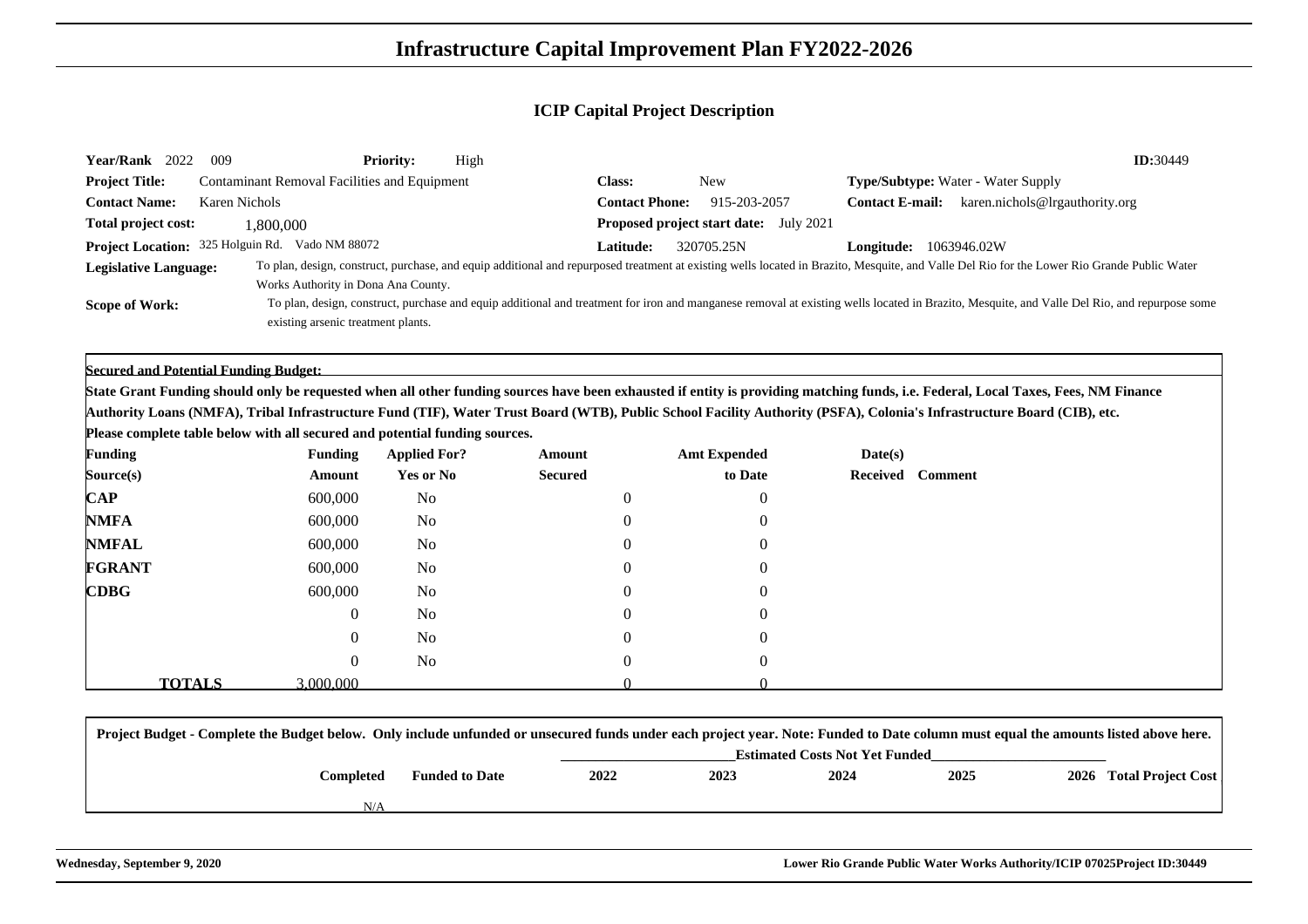|                                    | <b>Infrastructure Capital Improvement Plan FY2022-2026</b> |                  |                |              |              |              |                  |           |  |  |  |  |  |
|------------------------------------|------------------------------------------------------------|------------------|----------------|--------------|--------------|--------------|------------------|-----------|--|--|--|--|--|
|                                    |                                                            |                  |                |              |              |              |                  |           |  |  |  |  |  |
| <b>Water Rights</b>                |                                                            | $\Omega$         | $\mathbf{0}$   | $\mathbf{0}$ | $\mathbf{0}$ | $\mathbf{0}$ | $\bf{0}$         |           |  |  |  |  |  |
| <b>Easements and Rights of Way</b> | N/A                                                        | $\theta$         | $\overline{0}$ |              |              | $\mathbf{0}$ | $\bf{0}$         |           |  |  |  |  |  |
| <b>Acquisition</b>                 | N/A                                                        | $\Omega$         | $\Omega$       |              |              | $\mathbf{0}$ | $\bf{0}$         |           |  |  |  |  |  |
| <b>Archaeological Studies</b>      | N/A                                                        | $\theta$         | $\Omega$       | 0            |              | $\mathbf{0}$ | $\bf{0}$         |           |  |  |  |  |  |
| <b>Environmental Studies</b>       | N/A                                                        | $\theta$         | $\Omega$       | 0            |              | $\mathbf{0}$ | $\mathbf{0}$     |           |  |  |  |  |  |
| <b>Planning</b>                    | N/A                                                        | $\Omega$         | 60,000         | 60,000       | 60,000       | $\mathbf{0}$ | $\mathbf{0}$     | 180,000   |  |  |  |  |  |
| Design (Engr./Arch.)               | No                                                         | $\overline{0}$   | 68,000         | 68,000       | 68,000       | $\mathbf{0}$ | $\bf{0}$         | 204,000   |  |  |  |  |  |
| Construction                       | No                                                         | $\mathbf{0}$     | 332,000        | 332,000      | 332,000      | $\mathbf{0}$ | $\mathbf{0}$     | 996,000   |  |  |  |  |  |
| <b>Furnishing/Equipment</b>        | No                                                         | $\boldsymbol{0}$ | 140,000        | 140,000      | 140,000      | $\bf{0}$     | $\boldsymbol{0}$ | 420,000   |  |  |  |  |  |
| <b>TOTALS</b>                      |                                                            | $\mathbf{0}$     | 600,000        | 600,000      | 600,000      | $\bf{0}$     | $\bf{0}$         | 1,800,000 |  |  |  |  |  |
|                                    | <b>Amount Not Yet Funded</b>                               | .800.000         |                |              |              |              |                  |           |  |  |  |  |  |

#### **PHASING BUDGET**

 **Can this project be phased?**Yes

**Phasing: Stand Alone:** No**Multi-Phased:** Yes

**A project single phase approach is used for projects that can be completed with one process because it is manageable, affordable, and will not require any foreseeable additional resources oractivities to be fully operational when complete.**

**A project multi-phased approach is used for breaking down very large projects into manageable standalone parts that are independently functional and easier to fund.**

| <b>Phase</b> | Amount         | Plan           | <b>Design</b>  | <b>Construct</b> | Furnish/Equip  | Other (Wtr Rights,<br>Easements, Acq) | # Mos to Complete |
|--------------|----------------|----------------|----------------|------------------|----------------|---------------------------------------|-------------------|
|              | 600,000        | Yes            | <b>Yes</b>     | Yes              | Yes            | N <sub>0</sub>                        | 12                |
|              | 600,000        | Yes            | Yes            | Yes              | Yes            | N <sub>0</sub>                        | 12                |
|              | 600,000        | Yes            | Yes            | Yes              | Yes            | N <sub>0</sub>                        | 12                |
| 4            | 0              | N <sub>0</sub> | N <sub>0</sub> | N <sub>0</sub>   | N <sub>0</sub> | N <sub>0</sub>                        | $\overline{0}$    |
|              | $\overline{0}$ | N <sub>0</sub> | N <sub>0</sub> | N <sub>0</sub>   | N <sub>0</sub> | N <sub>0</sub>                        | 0                 |
| <b>TOTAL</b> | .800.000       |                |                |                  |                |                                       |                   |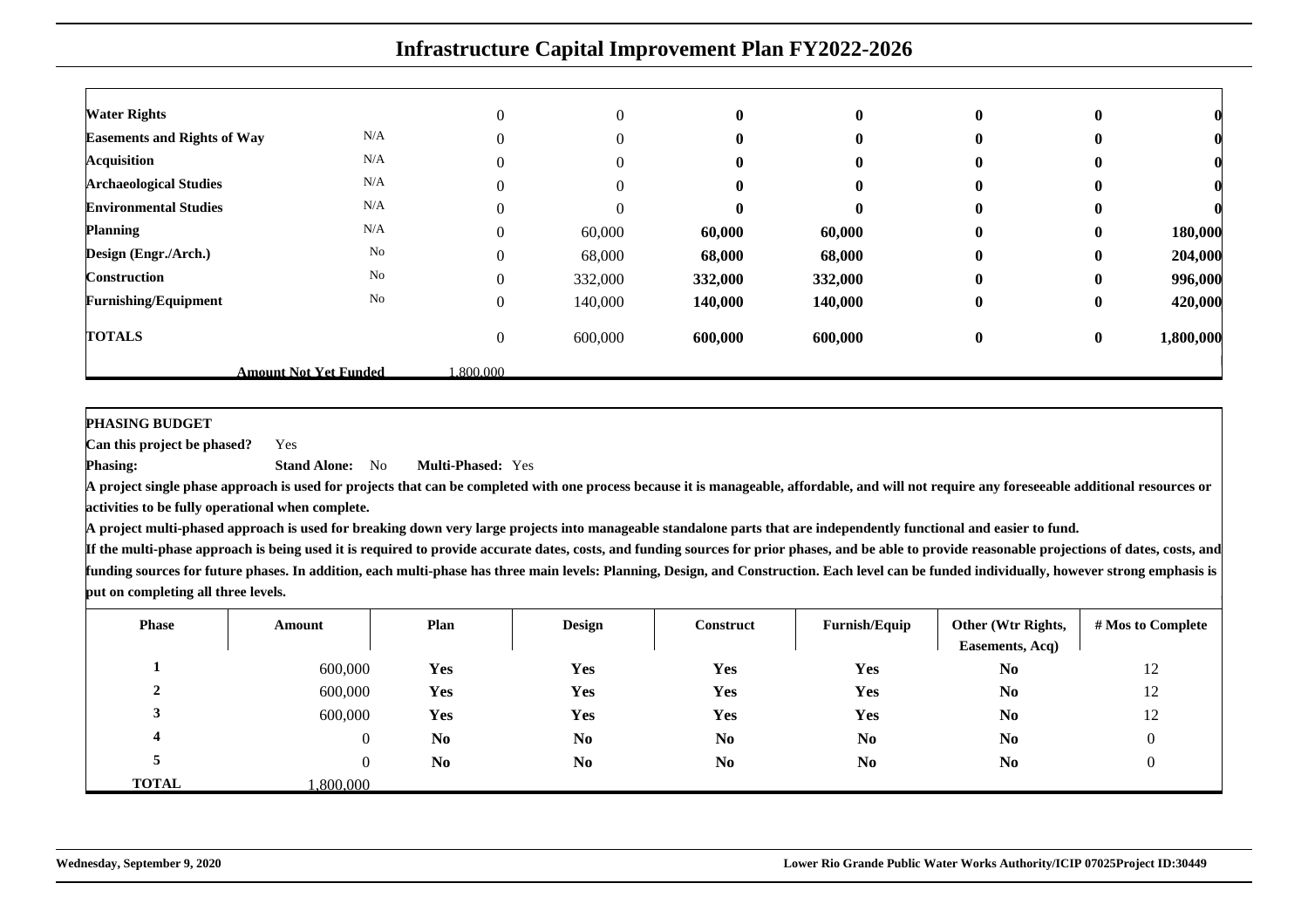| Has your local government/agency budgeted for operating expenses for the project when it is completed?<br><b>Nes</b> |                   |        |                   |        |                   |              |  |  |  |  |  |
|----------------------------------------------------------------------------------------------------------------------|-------------------|--------|-------------------|--------|-------------------|--------------|--|--|--|--|--|
| If no, please explain why:                                                                                           |                   |        |                   |        |                   |              |  |  |  |  |  |
| <b>ANNUAL OPERATING BUDGET</b>                                                                                       | YEAR <sub>1</sub> | YEAR 2 | YEAR <sub>3</sub> | YEAR 4 | YEAR <sub>5</sub> | <b>TOTAL</b> |  |  |  |  |  |
| <b>Annual Operating Expenses plus Debt Service</b>                                                                   | 30,000            | 60,000 | 90,000            | 90,000 | 90,000            | 360,000      |  |  |  |  |  |
| <b>Annual Operating Revenues</b>                                                                                     | 30.000            | 60.000 | 90.000            | 90.000 | 90.000            | 360,000      |  |  |  |  |  |

**Does the project lower operating costs?**<sup>2</sup> No

**If yes, please explain and provide estimates of operating savingsEntities who will assume the following responsibilites for this project:**

|                                     | <b><i><u>Fiscal Agent:</u></i></b> | Own:         | <b>Operate:</b> | <b>Own Land:</b> | <b>Own Asset:</b> | Maintain:     |
|-------------------------------------|------------------------------------|--------------|-----------------|------------------|-------------------|---------------|
|                                     | '.RGPWWA                           | <b>RGPWW</b> | '.RGPWWA        | <b>RGPWW</b>     | RGPWWA            | <b>RGPWWA</b> |
| Lease/operating agreement in place? | - INO                              | ΙNο          |                 | NC               | 'NC               | 'NG           |

|  |  | More detailed information on project. |  |  |
|--|--|---------------------------------------|--|--|
|--|--|---------------------------------------|--|--|

| (a) How many years is the requested project expected to be in use before needing Renovate/Repair or Replacement? |     | 16 years or more |
|------------------------------------------------------------------------------------------------------------------|-----|------------------|
| (b) Has the project had public input and buy-in?                                                                 | Yes |                  |

**(c) Is the project necessary to address population or client growth and if so, will it provide services to that population or clientele?**Yes

#### **(d) Regionalism - Does the project directly benefit an entity other than itself?**

**If yes, please list the other entity.** The Lower Rio Grande Public Water Works Authority represents the successful grassroots regionalization effort of ten water providers in southern DonaAna County.**(e) Are there oversight mechanisms built in that would ensure timely construction and completion of the project on budget?** Yes **Please explain.** The project manager will be in charge of oversight for the project. **(f) Other than the temporary construction jobs associated with the project, does the project maintain or advance the region's economy?** Yes **If yes, please explain.**The availability of water is a prerequisite for economic growth and development.

Yes

**(g) Does the project benefit all citizens within a recognized region, district or political subdivision?** Yes **If yes, please explain and provide the number of people that will benefit from the project.**14,882 residents will benefit from an improved water system.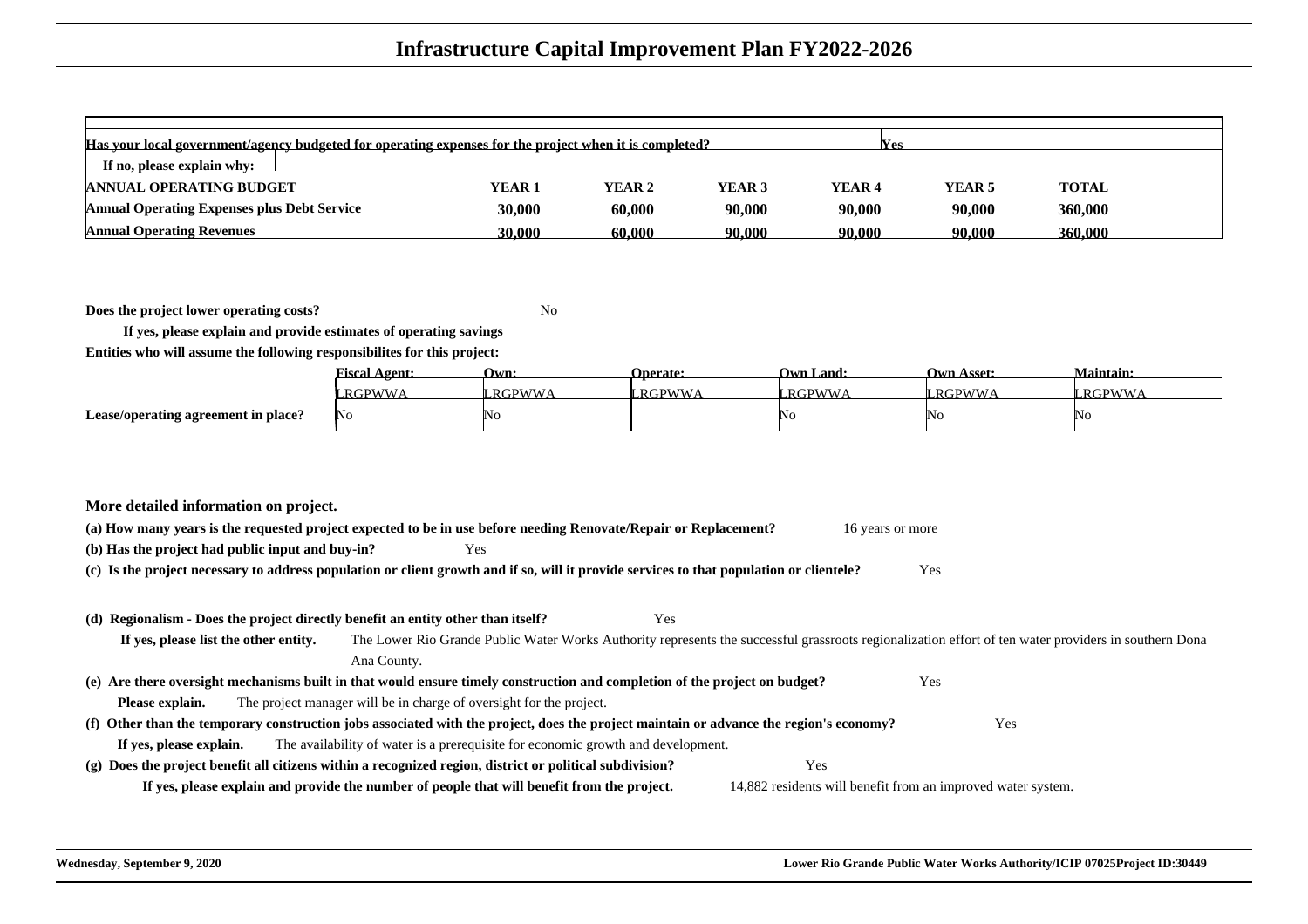**(h) Does the project eliminate a risk or hazard to public health and/or safety that immediately endangers occupants of the premises such that corrective action is urgent andunavoidable? Emergencies must be documented by a Subject Matter Expert.**No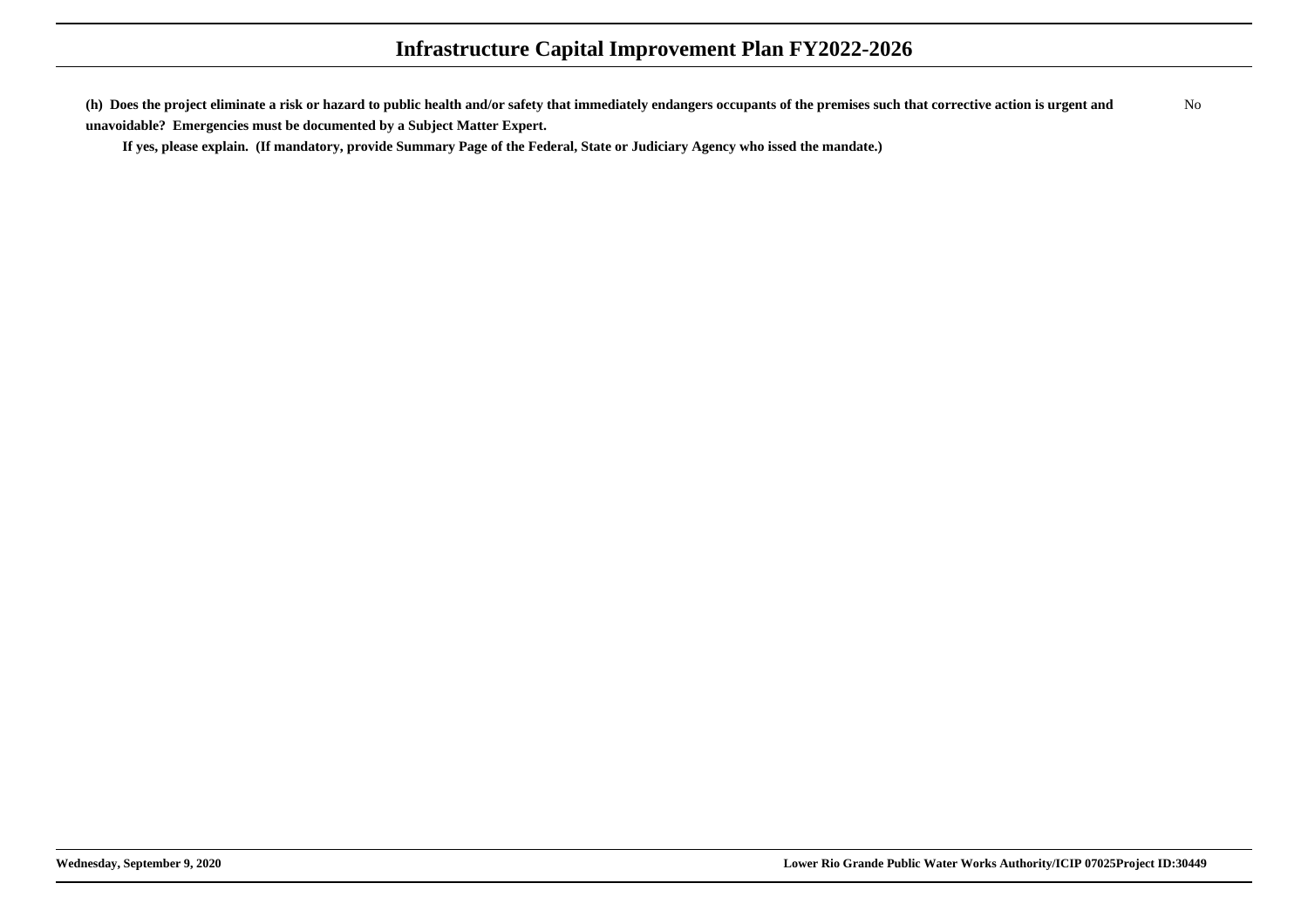| Year/Rank 2023                     | -001                             | <b>Priority:</b> | High |                       |                                                                                                                                                                    |                        | ID:21300                                                                                                                                                                                        |
|------------------------------------|----------------------------------|------------------|------|-----------------------|--------------------------------------------------------------------------------------------------------------------------------------------------------------------|------------------------|-------------------------------------------------------------------------------------------------------------------------------------------------------------------------------------------------|
| <b>Project Title:</b>              | Water Supply and Treatment Plant |                  |      | <b>Class:</b>         | <b>New</b>                                                                                                                                                         |                        | <b>Type/Subtype:</b> Water - Water Supply                                                                                                                                                       |
| <b>Contact Name:</b>               | Karen Nichols                    |                  |      | <b>Contact Phone:</b> | 915-203-2057                                                                                                                                                       | <b>Contact E-mail:</b> | karen.nichols@lrgauthority.org                                                                                                                                                                  |
| <b>Total project cost:</b>         | 6.461.684                        |                  |      |                       | <b>Proposed project start date:</b> July 2022                                                                                                                      |                        |                                                                                                                                                                                                 |
| Project Location: 325 Holguin Road | Vado NM 88072                    |                  |      | <b>Latitude:</b>      | 320721.87N                                                                                                                                                         | Longitude:             | 1063931.32W                                                                                                                                                                                     |
| <b>Legislative Language:</b>       |                                  |                  |      |                       | To plan, design, construct, purchase, install, furnish and equip a water treatment plant for the Lower Rio Grande Public Water Works Authority in Dona Ana County. |                        |                                                                                                                                                                                                 |
| <b>Scope of Work:</b>              |                                  |                  |      |                       |                                                                                                                                                                    |                        | This project will plan, design, and construct a water treatment plant, including arsenic treatment, and a well. A water treatment plant and well will provide an additional source of water for |
|                                    |                                  |                  |      |                       |                                                                                                                                                                    |                        | many uses to the communities served by the Lower Rio Grande Public Water Works Authority. The PER has been approved and the design has been completed and approved. The project is              |
|                                    | pending approval to bid.         |                  |      |                       |                                                                                                                                                                    |                        |                                                                                                                                                                                                 |

**Secured and Potential Funding Budget:**

**State Grant Funding should only be requested when all other funding sources have been exhausted if entity is providing matching funds, i.e. Federal, Local Taxes, Fees, NM FinanceAuthority Loans (NMFA), Tribal Infrastructure Fund (TIF), Water Trust Board (WTB), Public School Facility Authority (PSFA), Colonia's Infrastructure Board (CIB), etc.**

**Please complete table below with all secured and potential funding sources.**

| <b>Funding</b> |               | <b>Funding</b> | <b>Applied For?</b> | Amount           | <b>Amt Expended</b> | Date(s)          |  |
|----------------|---------------|----------------|---------------------|------------------|---------------------|------------------|--|
| Source(s)      |               | Amount         | Yes or No           | <b>Secured</b>   | to Date             | Received Comment |  |
| <b>SGRANT</b>  |               | 125,000        | Yes                 | 125,000          | 125,000             | 2009             |  |
| $\bf CAP$      |               | 149,684        | Yes                 | 149,684          | 149,684             | 2009             |  |
| <b>SGRANT</b>  |               | 687,000        | Yes                 | 687,000          | 687,000             | 2012             |  |
| <b>FGRANT</b>  |               | 4,966,400      | Yes                 | 4,966,400        | $\boldsymbol{0}$    | 2019             |  |
| <b>CDBG</b>    |               | 750,000        | N <sub>0</sub>      | $\boldsymbol{0}$ | $\boldsymbol{0}$    |                  |  |
| <b>NMFA</b>    |               | 500,000        | N <sub>0</sub>      | $\mathbf{0}$     | $\theta$            |                  |  |
| $\mathbf{CAP}$ |               | 500,000        | N <sub>o</sub>      | $\overline{0}$   | $\overline{0}$      |                  |  |
|                |               | $\theta$       | N <sub>o</sub>      | $\overline{0}$   | $\theta$            |                  |  |
|                | <b>TOTALS</b> | 7.678.084      |                     | 5.928.084        | 961.684             |                  |  |

| Project Budget - Complete the Budget below. Only include unfunded or unsecured funds under each project year. Note: Funded to Date column must equal the amounts listed above here. |                       |      |      |                                       |      |                         |
|-------------------------------------------------------------------------------------------------------------------------------------------------------------------------------------|-----------------------|------|------|---------------------------------------|------|-------------------------|
|                                                                                                                                                                                     |                       |      |      | <b>Estimated Costs Not Yet Funded</b> |      |                         |
| Completed                                                                                                                                                                           | <b>Funded to Date</b> | 2022 | 2023 | 2024                                  | 2025 | 2026 Total Project Cost |
|                                                                                                                                                                                     |                       |      |      |                                       |      |                         |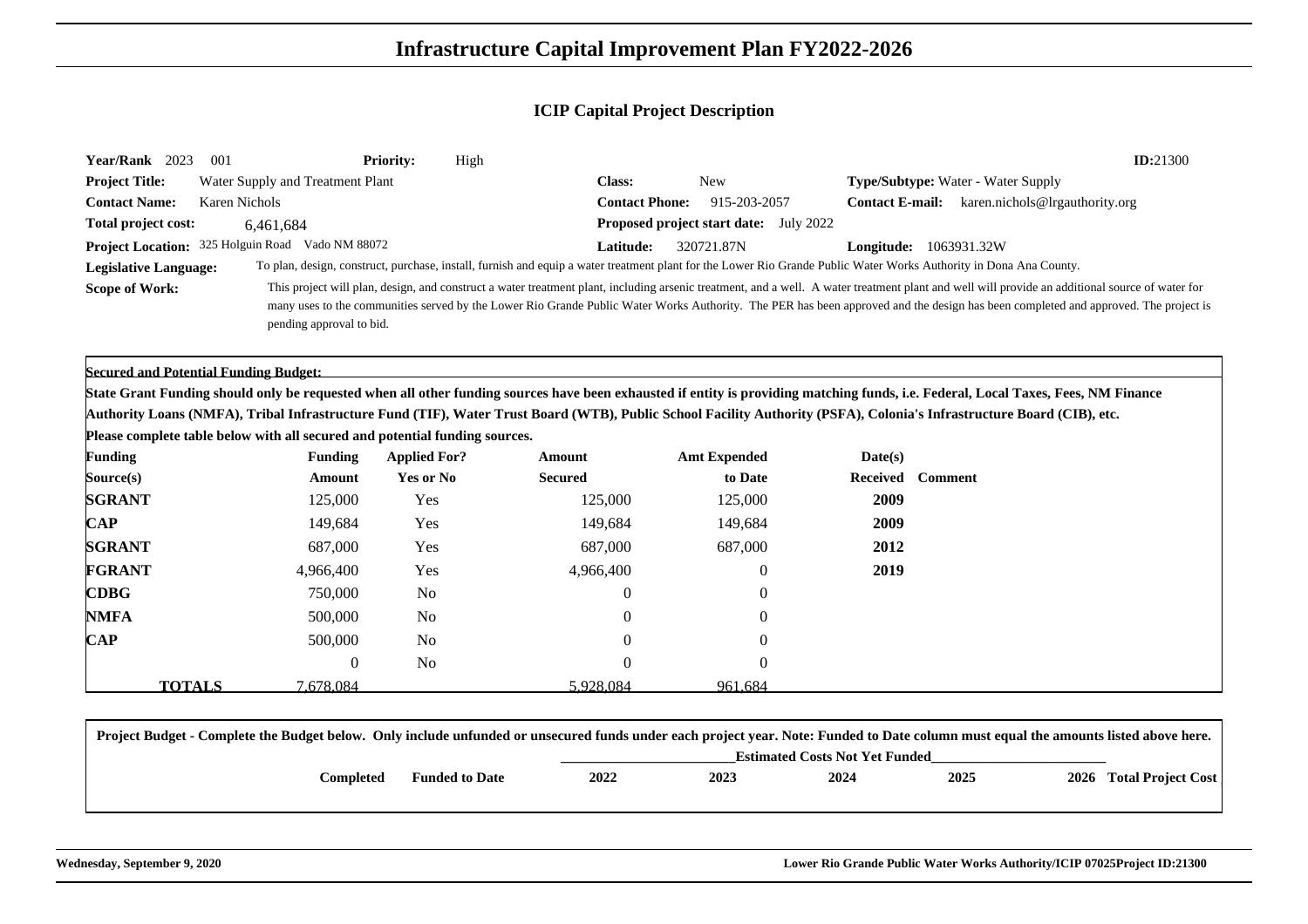|                                    | <b>Infrastructure Capital Improvement Plan FY2022-2026</b> |           |                  |           |              |                  |              |           |  |
|------------------------------------|------------------------------------------------------------|-----------|------------------|-----------|--------------|------------------|--------------|-----------|--|
| <b>Water Rights</b>                | N/A                                                        | $\Omega$  | $\Omega$         | 0         | $\mathbf{0}$ | $\mathbf{0}$     |              |           |  |
| <b>Easements and Rights of Way</b> | N/A                                                        |           | $\theta$         | 0         | 0            | $\mathbf{0}$     |              |           |  |
| <b>Acquisition</b>                 | Yes                                                        | 125,000   | $\Omega$         |           |              | 0                | 0            | 125,000   |  |
| <b>Archaeological Studies</b>      | N/A                                                        | 0         | $\Omega$         | o         | $\mathbf{0}$ | 0                |              |           |  |
| <b>Environmental Studies</b>       | N/A                                                        |           | 0                |           |              |                  |              |           |  |
| <b>Planning</b>                    | Yes                                                        | 203,016   | $\Omega$         |           |              | 0                | 0            | 203,016   |  |
| Design (Engr./Arch.)               | Yes                                                        | 633,668   | $\Omega$         | 0         | $\mathbf{0}$ | 0                | $\mathbf{0}$ | 633,668   |  |
| <b>Construction</b>                | No                                                         | 0         | $\Omega$         | 5,000,000 | 500,000      | 0                | 0            | 5,500,000 |  |
| <b>Furnishing/Equipment</b>        | N/A                                                        | $\Omega$  | $\theta$         | 0         | $\mathbf{0}$ | $\bf{0}$         | $\mathbf{0}$ |           |  |
| <b>TOTALS</b>                      |                                                            | 961,684   | $\boldsymbol{0}$ | 5,000,000 | 500,000      | $\boldsymbol{0}$ | $\bf{0}$     | 6,461,684 |  |
|                                    | <b>Amount Not Yet Funded</b>                               | 5,500,000 |                  |           |              |                  |              |           |  |

**PHASING BUDGET**

**Phasing:**

 **Can this project be phased?**No

> **Stand Alone:** Yes**Multi-Phased:** No

 **A project single phase approach is used for projects that can be completed with one process because it is manageable, affordable, and will not require any foreseeable additional resources oractivities to be fully operational when complete.**

**A project multi-phased approach is used for breaking down very large projects into manageable standalone parts that are independently functional and easier to fund.**

| <b>Phase</b> | Amount   | Plan           | <b>Design</b>  | Construct      | Furnish/Equip  | Other (Wtr Rights,<br>Easements, Acq) | # Mos to Complete |
|--------------|----------|----------------|----------------|----------------|----------------|---------------------------------------|-------------------|
|              | $\Omega$ | N <sub>0</sub> | N <sub>0</sub> | N <sub>0</sub> | N <sub>0</sub> | N <sub>0</sub>                        | 0                 |
|              | $\Omega$ | N <sub>0</sub> | N <sub>0</sub> | N <sub>0</sub> | N <sub>0</sub> | N <sub>0</sub>                        | 0                 |
|              | $\theta$ | N <sub>0</sub> | N <sub>0</sub> | N <sub>0</sub> | N <sub>0</sub> | N <sub>0</sub>                        | O                 |
|              | $\Omega$ | N <sub>0</sub> | N <sub>0</sub> | N <sub>0</sub> | N <sub>0</sub> | N <sub>0</sub>                        | 0                 |
|              | $\Omega$ | N <sub>0</sub> | N <sub>0</sub> | N <sub>0</sub> | N <sub>0</sub> | N <sub>0</sub>                        |                   |
| <b>TOTAL</b> |          |                |                |                |                |                                       |                   |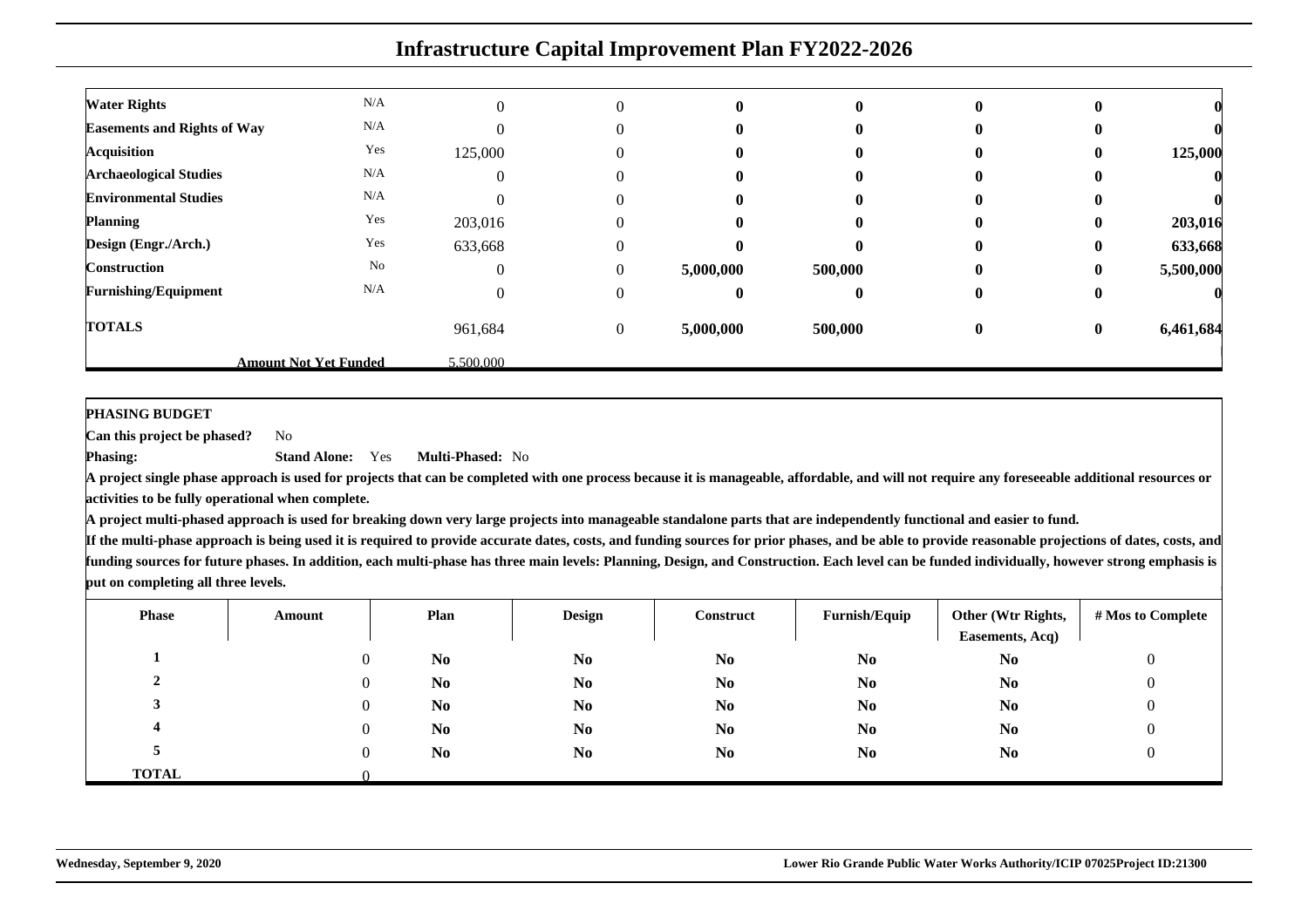| Has your local government/agency budgeted for operating expenses for the project when it is completed?<br><b>Nes</b> |                   |        |                   |        |                   |              |  |
|----------------------------------------------------------------------------------------------------------------------|-------------------|--------|-------------------|--------|-------------------|--------------|--|
| If no, please explain why:                                                                                           |                   |        |                   |        |                   |              |  |
| <b>ANNUAL OPERATING BUDGET</b>                                                                                       | YEAR <sub>1</sub> | YEAR 2 | YEAR <sub>3</sub> | YEAR 4 | YEAR <sub>5</sub> | <b>TOTAL</b> |  |
| <b>Annual Operating Expenses plus Debt Service</b>                                                                   |                   | 10.000 | 10.000            | 10,000 | 10,000            | 40,000       |  |
| <b>Annual Operating Revenues</b>                                                                                     |                   | 10.000 | 10.000            | 10.000 | 10.000            | 40.000       |  |

**Does the project lower operating costs?**<sup>2</sup> No

**If yes, please explain and provide estimates of operating savingsEntities who will assume the following responsibilites for this project:**

|                                     | <b>Fiscal Agent:</b> | Own:          | <b>Operate:</b> | <b>Own Land:</b> | <b>Own Asset:</b> | Maintain: |
|-------------------------------------|----------------------|---------------|-----------------|------------------|-------------------|-----------|
|                                     | RGPWWA               | <b>RGPWWA</b> | " RGPWWA        | `RGPWWA          | <b>RGPWWA</b>     | RGPWW     |
| Lease/operating agreement in place? | No                   | 'No           |                 | NU               | 4N G              | 'NG       |

|  |  | More detailed information on project. |  |  |
|--|--|---------------------------------------|--|--|
|--|--|---------------------------------------|--|--|

| (a) How many years is the requested project expected to be in use before needing Renovate/Repair or Replacement? |      | 16 years or more |
|------------------------------------------------------------------------------------------------------------------|------|------------------|
| (b) Has the project had public input and buy-in?                                                                 | Yes. |                  |

**(c) Is the project necessary to address population or client growth and if so, will it provide services to that population or clientele?**Yes

#### **(d) Regionalism - Does the project directly benefit an entity other than itself?**

Yes

**If yes, please list the other entity.** The Lower Rio Grande Public Water Works Authority represents the successful grassroots regionalization effort of ten water providers in southern DonaAna County.**(e) Are there oversight mechanisms built in that would ensure timely construction and completion of the project on budget?**Yes

**Please explain.**The project manager will be in charge of oversight for the project.

#### **(f) Other than the temporary construction jobs associated with the project, does the project maintain or advance the region's economy?** Yes **If yes, please explain.**Water availability is a prerequisite for economic growth and development.

**(g) Does the project benefit all citizens within a recognized region, district or political subdivision?**Yes

**If yes, please explain and provide the number of people that will benefit from the project.**

14,882 residents will benefit from an improved water system.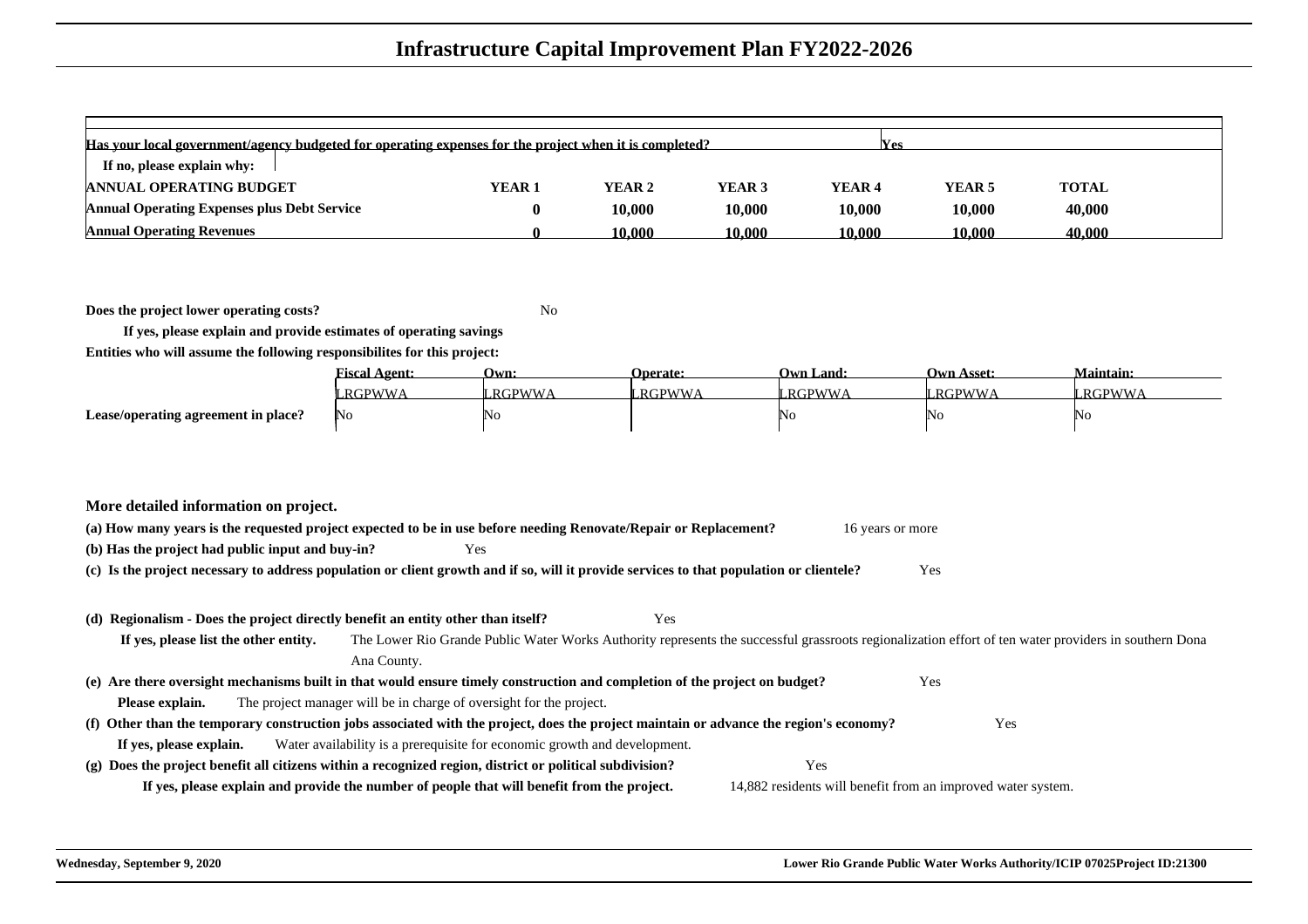**(h) Does the project eliminate a risk or hazard to public health and/or safety that immediately endangers occupants of the premises such that corrective action is urgent andunavoidable? Emergencies must be documented by a Subject Matter Expert.**No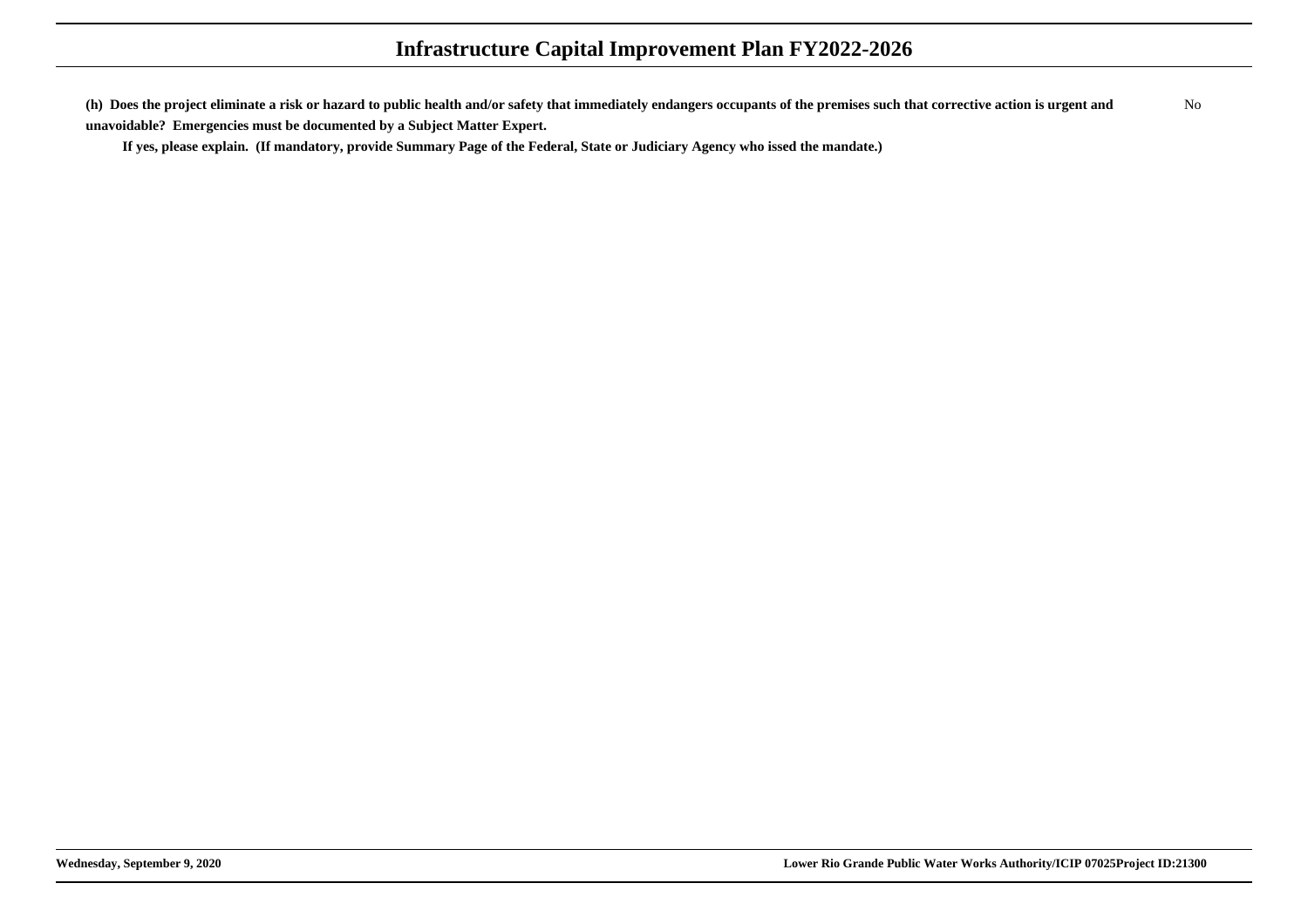| Year/Rank 2023             | 002                                             | <b>Priority:</b> | High |                       |                                                                                                                                                       |                        |                                                                                                                                                                                              | ID:34438 |
|----------------------------|-------------------------------------------------|------------------|------|-----------------------|-------------------------------------------------------------------------------------------------------------------------------------------------------|------------------------|----------------------------------------------------------------------------------------------------------------------------------------------------------------------------------------------|----------|
| <b>Project Title:</b>      | Close Wetlands                                  |                  |      | Class:                | Renovate/Repair                                                                                                                                       |                        | <b>Type/Subtype:</b> Water - Wastewater                                                                                                                                                      |          |
| <b>Contact Name:</b>       | Karen Nichols                                   |                  |      | <b>Contact Phone:</b> | 9152032057                                                                                                                                            | <b>Contact E-mail:</b> | karen.nichols@lrgauthority.org                                                                                                                                                               |          |
| <b>Total project cost:</b> | 400,000                                         |                  |      |                       | <b>Proposed project start date:</b> July 2022                                                                                                         |                        |                                                                                                                                                                                              |          |
|                            | Project Location: 325 Holguin Rd. Vado NM 88072 |                  |      | <b>Latitude:</b>      | 320705.25N                                                                                                                                            | Longitude:             | 1063946.02W                                                                                                                                                                                  |          |
| Legislative Language:      |                                                 |                  |      |                       | To plan, design, construct, purchase, and equip the closing of the wetlands for the Lower Rio Grande Public Water Works Authority in Dona Ana County. |                        |                                                                                                                                                                                              |          |
| <b>Scope of Work:</b>      |                                                 |                  |      |                       |                                                                                                                                                       |                        | To design and construct the closing of the wetlands for the Lower Rio Grande Public Water Works Authority in Dona Ana County. The project will include filling five existing wells, drilling |          |
|                            |                                                 |                  |      |                       | monitoring wells, and earthwork to create a pond for runoff. Design is in review. Pending authorization to bid.                                       |                        |                                                                                                                                                                                              |          |

**Secured and Potential Funding Budget:**

**State Grant Funding should only be requested when all other funding sources have been exhausted if entity is providing matching funds, i.e. Federal, Local Taxes, Fees, NM FinanceAuthority Loans (NMFA), Tribal Infrastructure Fund (TIF), Water Trust Board (WTB), Public School Facility Authority (PSFA), Colonia's Infrastructure Board (CIB), etc.**

**Please complete table below with all secured and potential funding sources.**

| <b>Funding</b>                             | <b>Funding</b> | <b>Applied For?</b> | Amount           | <b>Amt Expended</b> | Date(s) |                               |
|--------------------------------------------|----------------|---------------------|------------------|---------------------|---------|-------------------------------|
| Source(s)                                  | Amount         | Yes or No           | <b>Secured</b>   | to Date             |         | Received Comment              |
| $\bf CAP$                                  | 250,000        | Yes                 | 250,000          | 26,006              | 2019    | Design, construction, permits |
| <b>SGRANT</b>                              | 150,000        | No                  | $\boldsymbol{0}$ | $\theta$            |         |                               |
| $\mathbf{C}\mathbf{D}\mathbf{B}\mathbf{G}$ | 150,000        | No                  | $\theta$         | $\Omega$            |         |                               |
| <b>NMFA</b>                                | 150,000        | No                  | $\mathbf{0}$     | $\Omega$            |         |                               |
| <b>FGRANT</b>                              | 150,000        | N <sub>0</sub>      | $\theta$         |                     |         |                               |
|                                            | 0              | No                  | $\theta$         | -0                  |         |                               |
|                                            | $\theta$       | N <sub>0</sub>      | 0                |                     |         |                               |
|                                            | $\theta$       | No                  | $\theta$         | $\Omega$            |         |                               |
| <b>TOTALS</b>                              | 850,000        |                     | 250,000          | 26,006              |         |                               |

|              | Project Budget - Complete the Budget below. Only include unfunded or unsecured funds under each project year. Note: Funded to Date column must equal the amounts listed above here. |                       |                                       |      |      |      |  |                         |  |  |  |
|--------------|-------------------------------------------------------------------------------------------------------------------------------------------------------------------------------------|-----------------------|---------------------------------------|------|------|------|--|-------------------------|--|--|--|
|              |                                                                                                                                                                                     |                       | <b>Estimated Costs Not Yet Funded</b> |      |      |      |  |                         |  |  |  |
|              | Completed                                                                                                                                                                           | <b>Funded to Date</b> | 2022                                  | 2023 | 2024 | 2025 |  | 2026 Total Project Cost |  |  |  |
| Water Rights | N/A                                                                                                                                                                                 |                       |                                       |      |      |      |  |                         |  |  |  |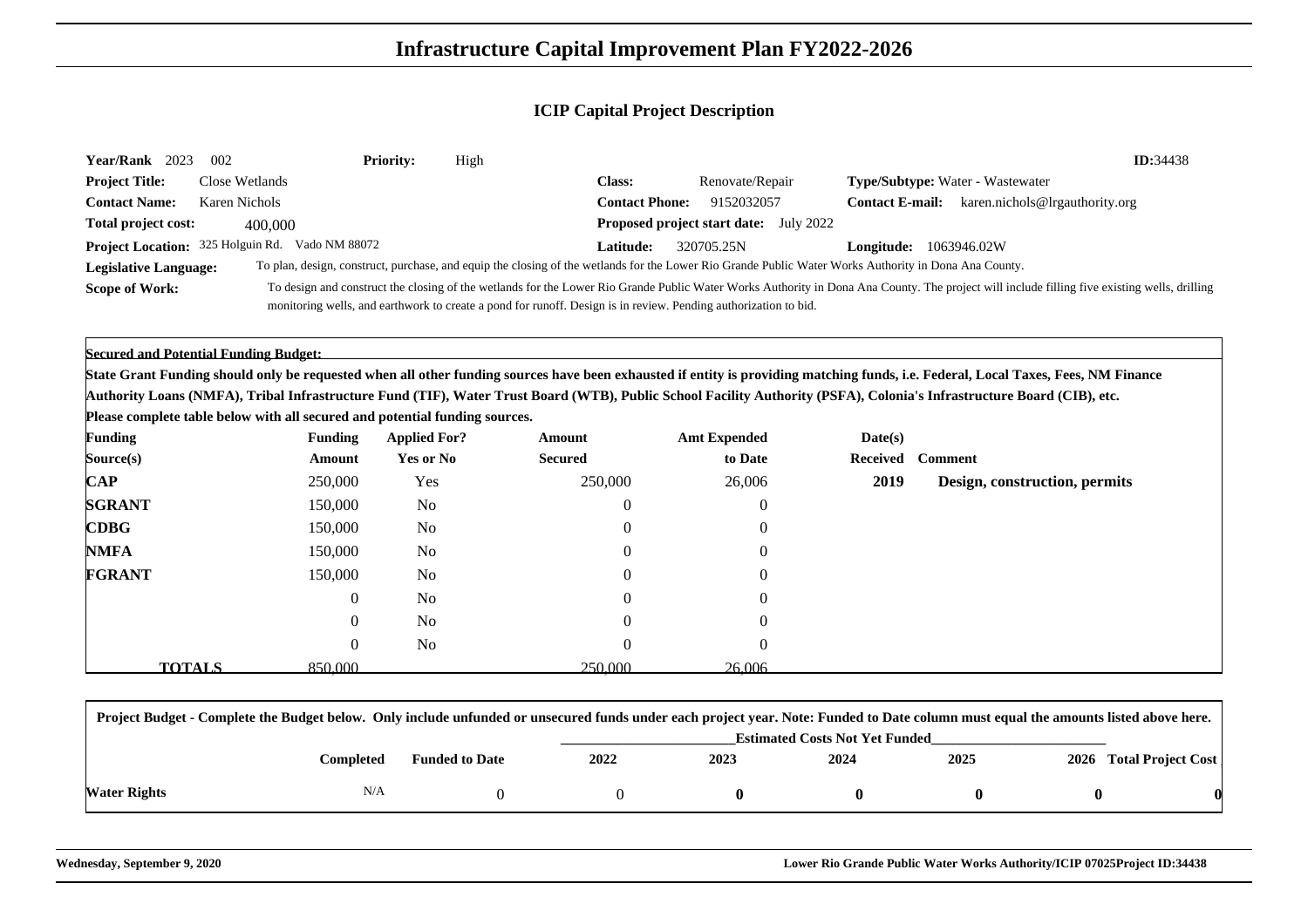| <b>Infrastructure Capital Improvement Plan FY2022-2026</b> |                              |         |                |              |              |   |          |         |  |  |
|------------------------------------------------------------|------------------------------|---------|----------------|--------------|--------------|---|----------|---------|--|--|
| <b>Easements and Rights of Way</b>                         | N/A                          |         |                |              |              |   |          |         |  |  |
|                                                            | N/A                          |         | 0              | 0            | $\mathbf{0}$ | 0 |          |         |  |  |
| <b>Acquisition</b>                                         |                              |         |                |              |              |   |          |         |  |  |
| <b>Archaeological Studies</b>                              | N/A                          |         |                |              |              |   |          |         |  |  |
| <b>Environmental Studies</b>                               | N/A                          |         |                | $\mathbf{0}$ |              |   |          |         |  |  |
| <b>Planning</b>                                            | N/A                          |         | 0              | o            | $\mathbf{0}$ | o |          |         |  |  |
| Design (Engr./Arch.)                                       | No                           | 50,000  | 0              | 0            |              | O |          | 50,000  |  |  |
| <b>Construction</b>                                        | No                           | 200,000 | $\Omega$       | 150,000      |              | 0 |          | 350,000 |  |  |
| <b>Furnishing/Equipment</b>                                | N/A                          |         | 0              | o            | 0            | o |          |         |  |  |
| <b>TOTALS</b>                                              |                              | 250,000 | $\overline{0}$ | 150,000      | $\mathbf{0}$ | 0 | $\bf{0}$ | 400,000 |  |  |
|                                                            | <b>Amount Not Yet Funded</b> | 150,000 |                |              |              |   |          |         |  |  |

#### **PHASING BUDGET**

 **Can this project be phased?**No

**Phasing: Stand Alone:** Yes**Multi-Phased:** No

 **A project single phase approach is used for projects that can be completed with one process because it is manageable, affordable, and will not require any foreseeable additional resources oractivities to be fully operational when complete.**

**A project multi-phased approach is used for breaking down very large projects into manageable standalone parts that are independently functional and easier to fund.**

| <b>Phase</b> | Amount | Plan           | <b>Design</b>  | <b>Construct</b> | Furnish/Equip  | Other (Wtr Rights,<br>Easements, Acq) | # Mos to Complete |
|--------------|--------|----------------|----------------|------------------|----------------|---------------------------------------|-------------------|
|              |        | N <sub>0</sub> | N <sub>0</sub> | N <sub>0</sub>   | N <sub>0</sub> | N <sub>0</sub>                        | υ                 |
|              |        | N <sub>0</sub> | N <sub>0</sub> | N <sub>0</sub>   | N <sub>0</sub> | N <sub>0</sub>                        |                   |
|              |        | N <sub>0</sub> | N <sub>0</sub> | N <sub>0</sub>   | N <sub>0</sub> | N <sub>0</sub>                        |                   |
|              |        | N <sub>0</sub> | N <sub>0</sub> | N <sub>0</sub>   | N <sub>0</sub> | N <sub>0</sub>                        |                   |
|              |        | N <sub>0</sub> | N <sub>0</sub> | N <sub>0</sub>   | N <sub>0</sub> | N <sub>0</sub>                        |                   |
| <b>TOTAL</b> |        |                |                |                  |                |                                       |                   |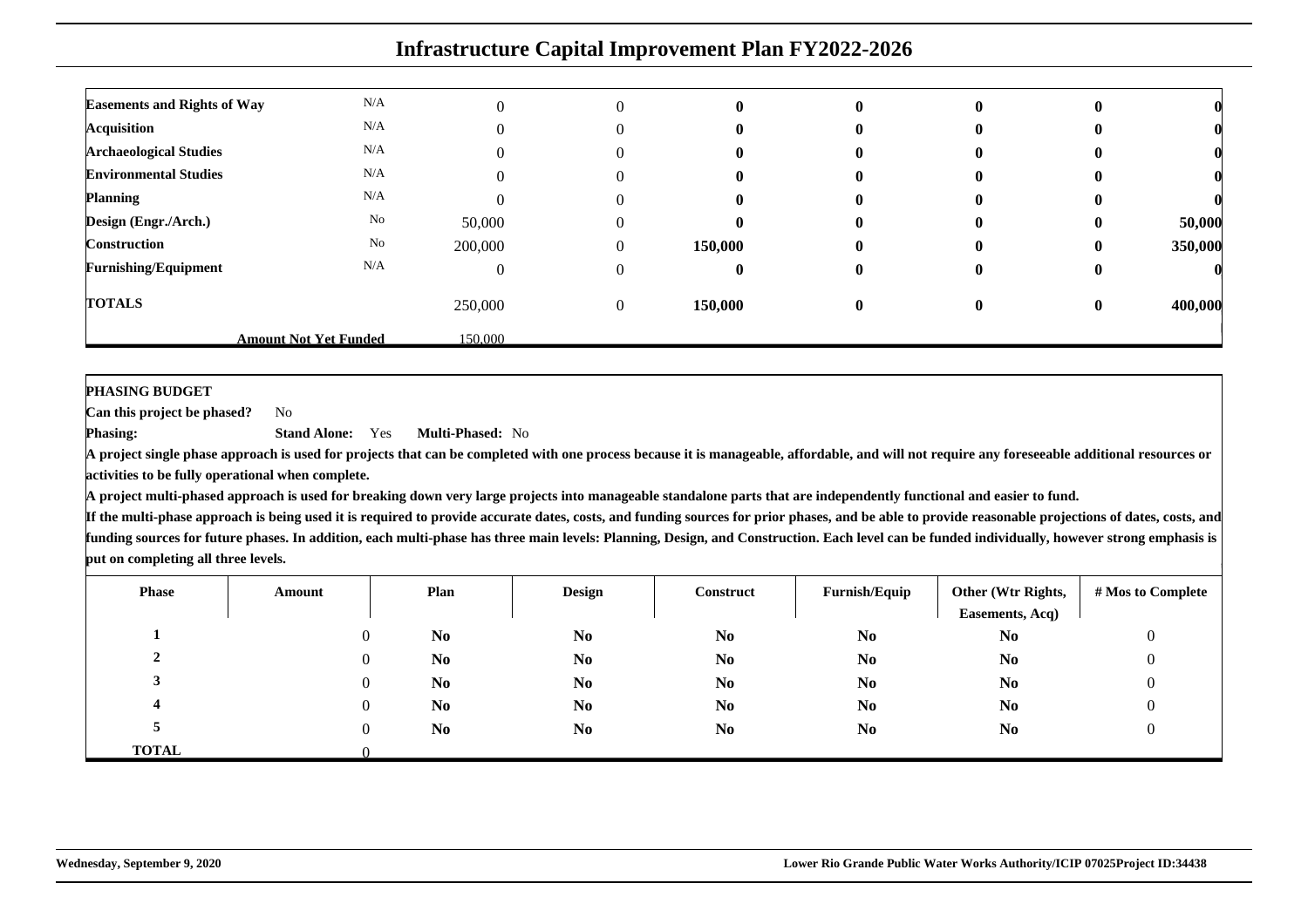| Has your local government/agency budgeted for operating expenses for the project when it is completed?<br><b>Yes</b> |        |        |        |                   |                   |              |  |  |  |  |
|----------------------------------------------------------------------------------------------------------------------|--------|--------|--------|-------------------|-------------------|--------------|--|--|--|--|
| If no, please explain why:                                                                                           |        |        |        |                   |                   |              |  |  |  |  |
| <b>ANNUAL OPERATING BUDGET</b>                                                                                       | YEAR 1 | YEAR 2 | YEAR 3 | YEAR <sub>4</sub> | YEAR <sub>5</sub> | <b>TOTAL</b> |  |  |  |  |
| <b>Annual Operating Expenses plus Debt Service</b>                                                                   | 500    | 500    | 500    | 500               | 500               | 2,500        |  |  |  |  |
| <b>Annual Operating Revenues</b>                                                                                     | 500    | 500    | 500    | 500               | 500               | 2.500        |  |  |  |  |

**Does the project lower operating costs?**<sup>2</sup> No

**If yes, please explain and provide estimates of operating savingsEntities who will assume the following responsibilites for this project:**

|                                     | Fiscal Agent: | Own:                  | <b>Operate:</b> | Own Land:     | Own Asset:     | <b>Maintain:</b> |
|-------------------------------------|---------------|-----------------------|-----------------|---------------|----------------|------------------|
|                                     | RGPWWA        | <sup>'</sup> ' RGPWWA | RGPWWA          | <b>RGPWWA</b> | <b>LRGPWWA</b> | ' RGPWWA         |
| Lease/operating agreement in place? | N0.           | 'NC                   |                 | INC           | ΙNΟ            | ΙNο              |

|  |  | More detailed information on project. |  |  |
|--|--|---------------------------------------|--|--|
|--|--|---------------------------------------|--|--|

| (a) How many years is the requested project expected to be in use before needing Renovate/Repair or Replacement? |     | 16 years or more |
|------------------------------------------------------------------------------------------------------------------|-----|------------------|
| (b) Has the project had public input and buy-in?                                                                 | Yes |                  |

**(c) Is the project necessary to address population or client growth and if so, will it provide services to that population or clientele?**Yes

#### **(d) Regionalism - Does the project directly benefit an entity other than itself?**Yes

**If yes, please list the other entity.** The Lower Rio Grande Public Water Works Authority represents the successful grassroots regionalization effort of ten water providers in southern DonaAna County.**(e) Are there oversight mechanisms built in that would ensure timely construction and completion of the project on budget?**Yes

**Please explain.**The project manager will oversee the project.

#### **(f) Other than the temporary construction jobs associated with the project, does the project maintain or advance the region's economy?** Yes **If yes, please explain.** Protecting the region's water supply is necessary for economic growth and development. **(g) Does the project benefit all citizens within a recognized region, district or political subdivision?**Yes

**If yes, please explain and provide the number of people that will benefit from the project.**

14,882 residents will benefit from the water system remaining in compliance with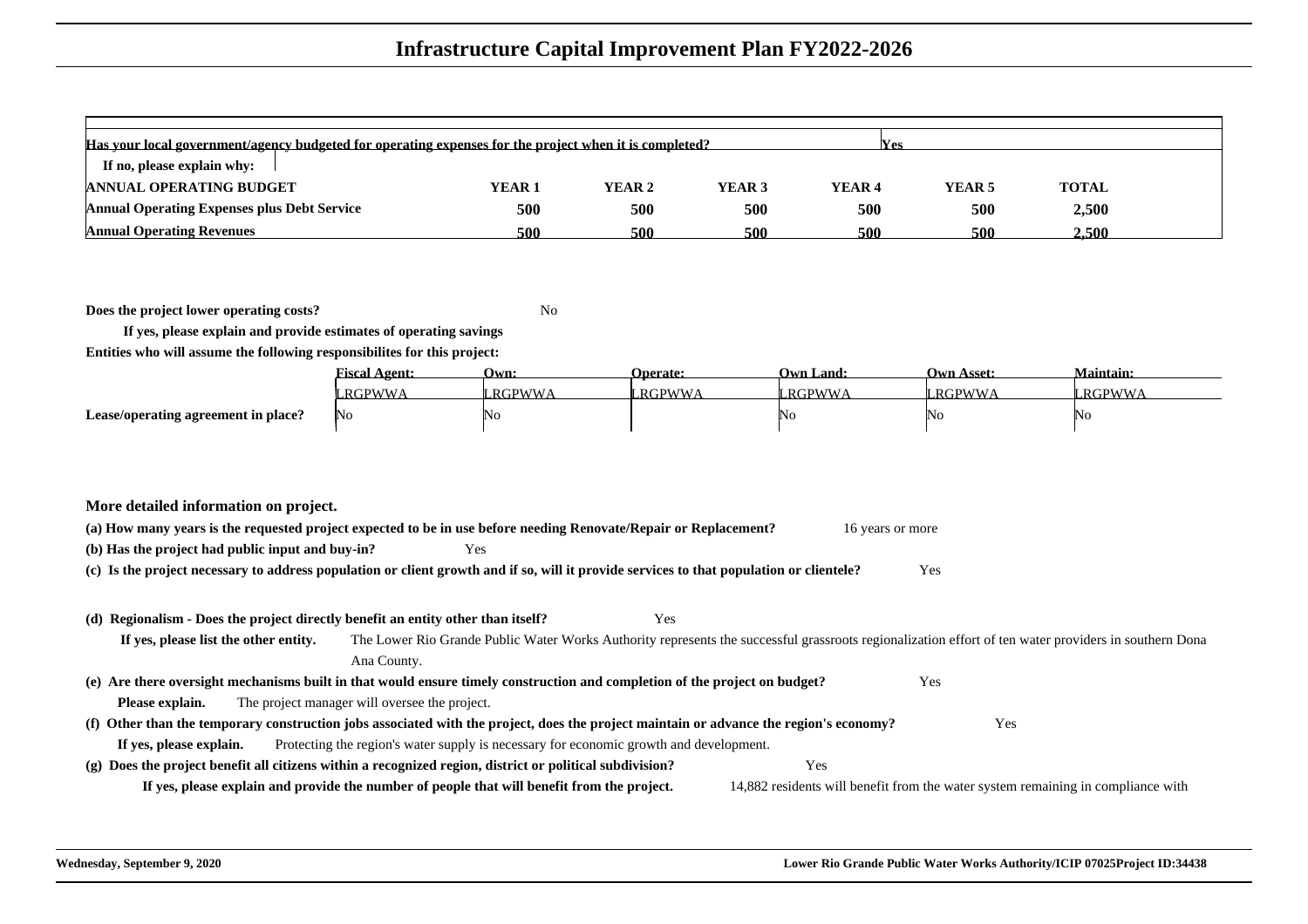regulations.

**(h) Does the project eliminate a risk or hazard to public health and/or safety that immediately endangers occupants of the premises such that corrective action is urgent andunavoidable? Emergencies must be documented by a Subject Matter Expert.**No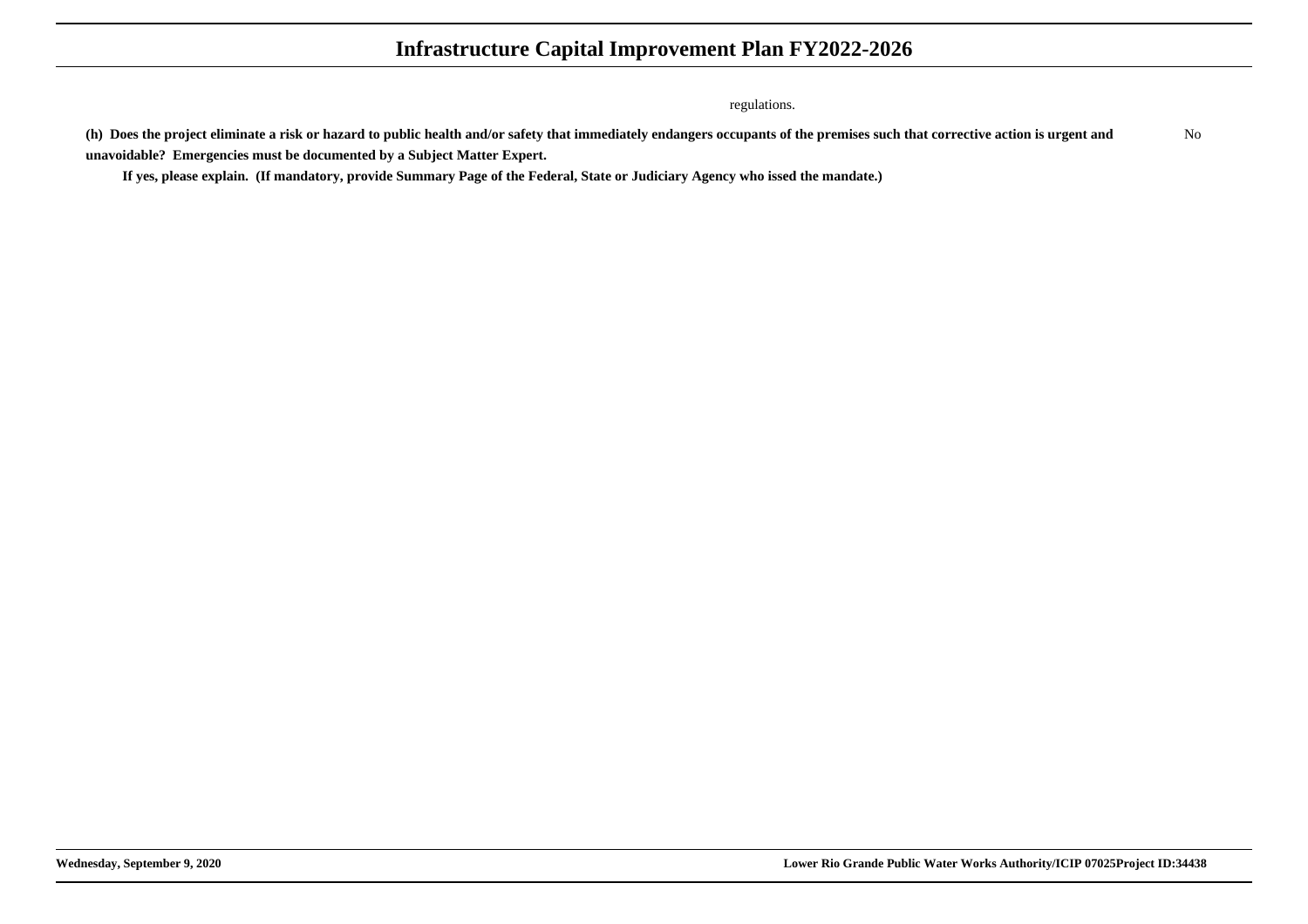| Year/Rank 2023                            | 003                                               | <b>Priority:</b> | High                                                                                                     |                       |                                               |                                                                                                                                                                                                 | ID:22906 |
|-------------------------------------------|---------------------------------------------------|------------------|----------------------------------------------------------------------------------------------------------|-----------------------|-----------------------------------------------|-------------------------------------------------------------------------------------------------------------------------------------------------------------------------------------------------|----------|
| <b>Project Title:</b>                     | <b>Light Equipment Purchase</b>                   |                  |                                                                                                          | <b>Class:</b>         | New                                           | <b>Type/Subtype:</b> Equipment - Other                                                                                                                                                          |          |
| <b>Contact Name:</b>                      | Karen Nichols                                     |                  |                                                                                                          | <b>Contact Phone:</b> | 915-203-2057                                  | karen.nichols@lrgauthority.org<br><b>Contact E-mail:</b>                                                                                                                                        |          |
| Total project cost:                       | 580.145                                           |                  |                                                                                                          |                       | <b>Proposed project start date:</b> July 2022 |                                                                                                                                                                                                 |          |
| <b>Project Location:</b> 325 Holguin Road | Vado NM 88072                                     |                  |                                                                                                          | <b>Latitude:</b>      | 320705.25N                                    | 1063946.02W<br><b>Longitude:</b>                                                                                                                                                                |          |
| Legislative Language:                     |                                                   |                  | To purchase and equip vehicles for the Lower Rio Grande Public Water Works Authority in Dona Ana County. |                       |                                               |                                                                                                                                                                                                 |          |
| <b>Scope of Work:</b>                     |                                                   |                  |                                                                                                          |                       |                                               | This project will involve replacing old pickup trucks with new ones and the purchase of ride on trenchers, backhoes with attachments and accessories, skid steers, trailer mounted compressors, |          |
|                                           | forklifts, boom lifts, and ATV off road vehicles. |                  |                                                                                                          |                       |                                               |                                                                                                                                                                                                 |          |

**Secured and Potential Funding Budget:**

**State Grant Funding should only be requested when all other funding sources have been exhausted if entity is providing matching funds, i.e. Federal, Local Taxes, Fees, NM FinanceAuthority Loans (NMFA), Tribal Infrastructure Fund (TIF), Water Trust Board (WTB), Public School Facility Authority (PSFA), Colonia's Infrastructure Board (CIB), etc.**

**Please complete table below with all secured and potential funding sources.**

| <b>Funding</b> | <b>Funding</b> | <b>Applied For?</b> | Amount           | <b>Amt Expended</b> | Date(s) |                   |
|----------------|----------------|---------------------|------------------|---------------------|---------|-------------------|
| Source(s)      | Amount         | Yes or No           | <b>Secured</b>   | to Date             |         | Received Comment  |
| <b>FGRANT</b>  | 160,145        | Yes                 | 160,145          | 160,145             | 2016    | Vehicles on order |
| <b>NMFAL</b>   | 160,000        | No                  | $\boldsymbol{0}$ | $\overline{0}$      |         |                   |
| $\mathbf{CAP}$ | 160,000        | No                  | $\mathbf{0}$     | $\overline{0}$      |         |                   |
| <b>LFUNDS</b>  | 160,000        | N <sub>o</sub>      | $\mathbf{0}$     | $\overline{0}$      |         |                   |
| <b>FGRANT</b>  | 160,000        | No                  | $\mathbf{0}$     | $\overline{0}$      |         |                   |
|                | $\overline{0}$ | N <sub>o</sub>      | $\theta$         | $\Omega$            |         |                   |
|                | $\overline{0}$ | N <sub>o</sub>      |                  | $\overline{0}$      |         |                   |
|                | $\theta$       | N <sub>o</sub>      | $\Omega$         | $\Omega$            |         |                   |
| <b>TOTALS</b>  | 800.145        |                     | 160.145          | 160.145             |         |                   |

|              | Project Budget - Complete the Budget below. Only include unfunded or unsecured funds under each project year. Note: Funded to Date column must equal the amounts listed above here. |                                       |      |      |      |      |  |                         |  |  |
|--------------|-------------------------------------------------------------------------------------------------------------------------------------------------------------------------------------|---------------------------------------|------|------|------|------|--|-------------------------|--|--|
|              |                                                                                                                                                                                     | <b>Estimated Costs Not Yet Funded</b> |      |      |      |      |  |                         |  |  |
|              | Completed                                                                                                                                                                           | <b>Funded to Date</b>                 | 2022 | 2023 | 2024 | 2025 |  | 2026 Total Project Cost |  |  |
| Water Rights | N/A                                                                                                                                                                                 |                                       |      |      |      |      |  |                         |  |  |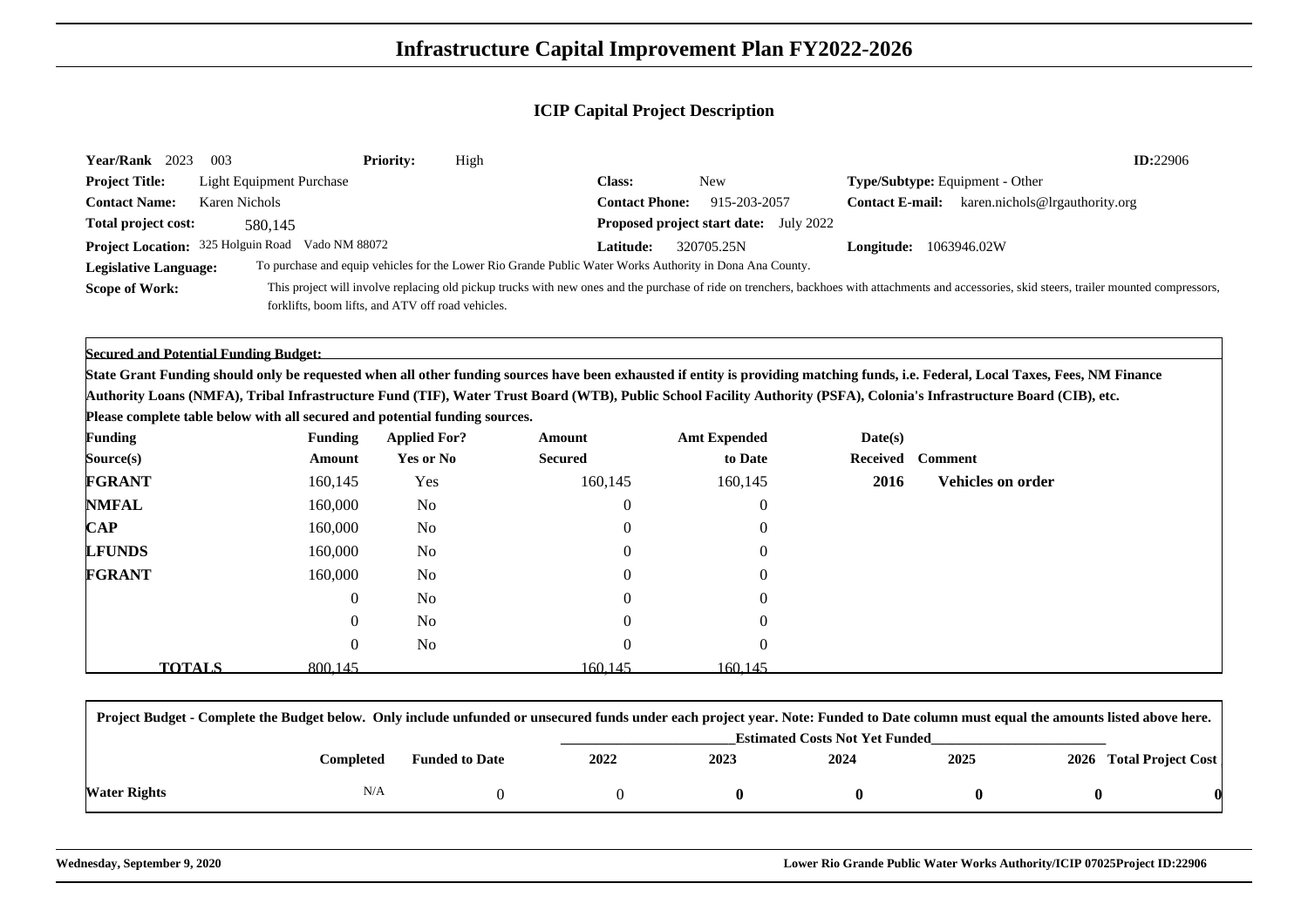|                                    | <b>Infrastructure Capital Improvement Plan FY2022-2026</b> |         |                  |         |          |        |        |         |  |  |  |  |
|------------------------------------|------------------------------------------------------------|---------|------------------|---------|----------|--------|--------|---------|--|--|--|--|
| <b>Easements and Rights of Way</b> | N/A                                                        |         | $\Omega$         | 0       | $\bf{0}$ | 0      |        |         |  |  |  |  |
| <b>Acquisition</b>                 | N/A                                                        |         | 0                | 0       | 0        |        |        |         |  |  |  |  |
| <b>Archaeological Studies</b>      | N/A                                                        |         | 0                | 0       | 0        |        |        |         |  |  |  |  |
| <b>Environmental Studies</b>       | N/A                                                        |         | 0                | 0       | 0        |        |        |         |  |  |  |  |
| <b>Planning</b>                    | N/A                                                        | 0       | $\Omega$         | 0       | 0        | O      |        |         |  |  |  |  |
| Design (Engr./Arch.)               | N/A                                                        |         | 0                | 0       | 0        |        |        |         |  |  |  |  |
| <b>Construction</b>                | N/A                                                        |         | 0                |         | 0        |        |        |         |  |  |  |  |
| <b>Furnishing/Equipment</b>        | No                                                         | 160,145 | 0                | 160,000 | 90,000   | 90,000 | 80,000 | 580,145 |  |  |  |  |
| <b>TOTALS</b>                      |                                                            | 160,145 | $\boldsymbol{0}$ | 160,000 | 90,000   | 90,000 | 80,000 | 580,145 |  |  |  |  |
|                                    | <b>Amount Not Yet Funded</b>                               | 420,000 |                  |         |          |        |        |         |  |  |  |  |

**PHASING BUDGET**

 **Can this project be phased?**Yes

**Phasing: Stand Alone:** No**Multi-Phased:** Yes

**A project single phase approach is used for projects that can be completed with one process because it is manageable, affordable, and will not require any foreseeable additional resources oractivities to be fully operational when complete.**

**A project multi-phased approach is used for breaking down very large projects into manageable standalone parts that are independently functional and easier to fund.**

| <b>Phase</b> | Amount  | Plan           | <b>Design</b>  | Construct      | Furnish/Equip  | Other (Wtr Rights,<br>Easements, Acq) | # Mos to Complete |
|--------------|---------|----------------|----------------|----------------|----------------|---------------------------------------|-------------------|
|              | 90,000  | N <sub>0</sub> | N <sub>0</sub> | N <sub>0</sub> | Yes            | N <sub>0</sub>                        |                   |
| ∠            | 90,000  | N <sub>0</sub> | N <sub>0</sub> | N <sub>0</sub> | <b>Yes</b>     | N <sub>0</sub>                        | ∸                 |
|              | 90,000  | N <sub>0</sub> | N <sub>0</sub> | N <sub>0</sub> | Yes            | N <sub>0</sub>                        |                   |
|              | 90,000  | N <sub>0</sub> | N <sub>0</sub> | N <sub>0</sub> | Yes            | N <sub>0</sub>                        | ∠                 |
|              | O       | N <sub>0</sub> | N <sub>0</sub> | N <sub>0</sub> | N <sub>0</sub> | N <sub>0</sub>                        |                   |
| <b>TOTAL</b> | 360,000 |                |                |                |                |                                       |                   |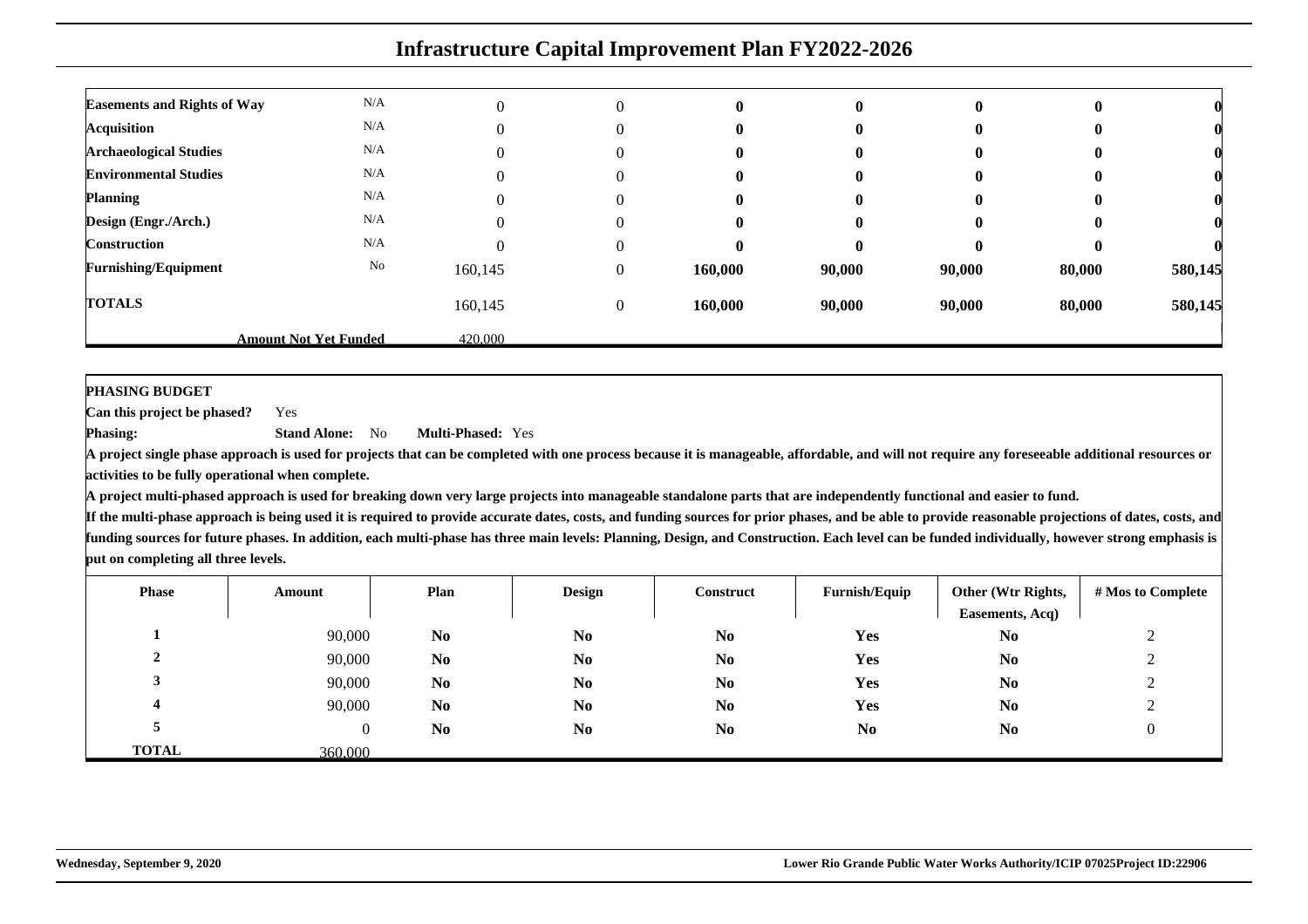| Has your local government/agency budgeted for operating expenses for the project when it is completed?<br><b>Yes</b> |        |        |        |                   |                   |        |  |  |  |  |  |
|----------------------------------------------------------------------------------------------------------------------|--------|--------|--------|-------------------|-------------------|--------|--|--|--|--|--|
| If no, please explain why:                                                                                           |        |        |        |                   |                   |        |  |  |  |  |  |
| <b>ANNUAL OPERATING BUDGET</b>                                                                                       | YEAR 1 | YEAR 2 | YEAR 3 | YEAR <sub>4</sub> | YEAR <sub>5</sub> | TOTAL  |  |  |  |  |  |
| <b>Annual Operating Expenses plus Debt Service</b>                                                                   |        | 15,000 | 16.000 | 16,000            | 16,000            | 63,000 |  |  |  |  |  |
| <b>Annual Operating Revenues</b>                                                                                     |        | 15.000 | 16.000 | 16.000            | 16.000            | 63,000 |  |  |  |  |  |

**Does the project lower operating costs?**

Yes

These vehicles will replace high mileage vehicles.

**If yes, please explain and provide estimates of operating savingsEntities who will assume the following responsibilites for this project:**

|                                     | <b>Fiscal Agent:</b> | Own:         | <b>Operate:</b> | <b>Own Land:</b> | Own Asset: | Maintain: |
|-------------------------------------|----------------------|--------------|-----------------|------------------|------------|-----------|
|                                     | '.RGPWWA             | <b>RGPWW</b> | '.RGPWWA        |                  | RGPWWA     | RGPWWA    |
| Lease/operating agreement in place? | - INO                | ΙNο          |                 | NC               | 'NC        | 'NG       |

| (a) How many vears is the requested project expected to be in use before needing Renovate/Repair or Replacement?<br>$10-15$ years               |     |  |  |  |  |  |  |  |  |  |
|-------------------------------------------------------------------------------------------------------------------------------------------------|-----|--|--|--|--|--|--|--|--|--|
| (b) Has the project had public input and buy-in?<br>Y es                                                                                        |     |  |  |  |  |  |  |  |  |  |
| (c) Is the project necessary to address population or client growth and if so, will it provide services to that population or clientele?<br>Yes |     |  |  |  |  |  |  |  |  |  |
|                                                                                                                                                 |     |  |  |  |  |  |  |  |  |  |
| (d) Regionalism - Does the project directly benefit an entity other than itself?                                                                | Yes |  |  |  |  |  |  |  |  |  |

**If yes, please list the other entity.** The Lower Rio Grande Public Water Works Authority represents the successful grassroots regionalization effort of ten water providers in southern DonaAna County.**(e) Are there oversight mechanisms built in that would ensure timely construction and completion of the project on budget?** Yes **Please explain.** The project manager will be in charge of oversight for the project. **(f) Other than the temporary construction jobs associated with the project, does the project maintain or advance the region's economy?** Yes **If yes, please explain.** Water availability is a prerequisite for economic growth and development. **(g) Does the project benefit all citizens within a recognized region, district or political subdivision?** Yes **If yes, please explain and provide the number of people that will benefit from the project.**14,882 residents will benefit from an improved water system.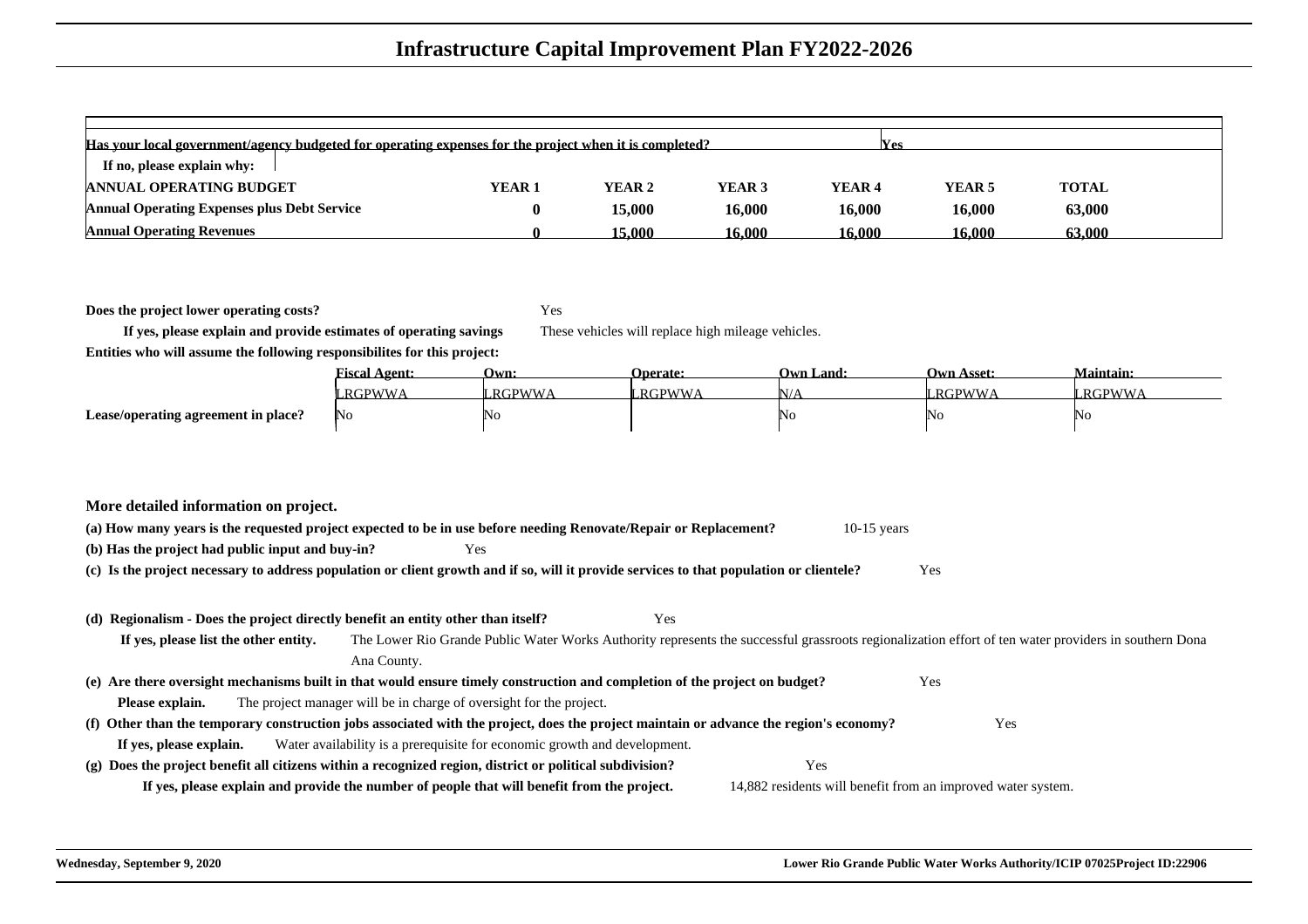**(h) Does the project eliminate a risk or hazard to public health and/or safety that immediately endangers occupants of the premises such that corrective action is urgent andunavoidable? Emergencies must be documented by a Subject Matter Expert.**No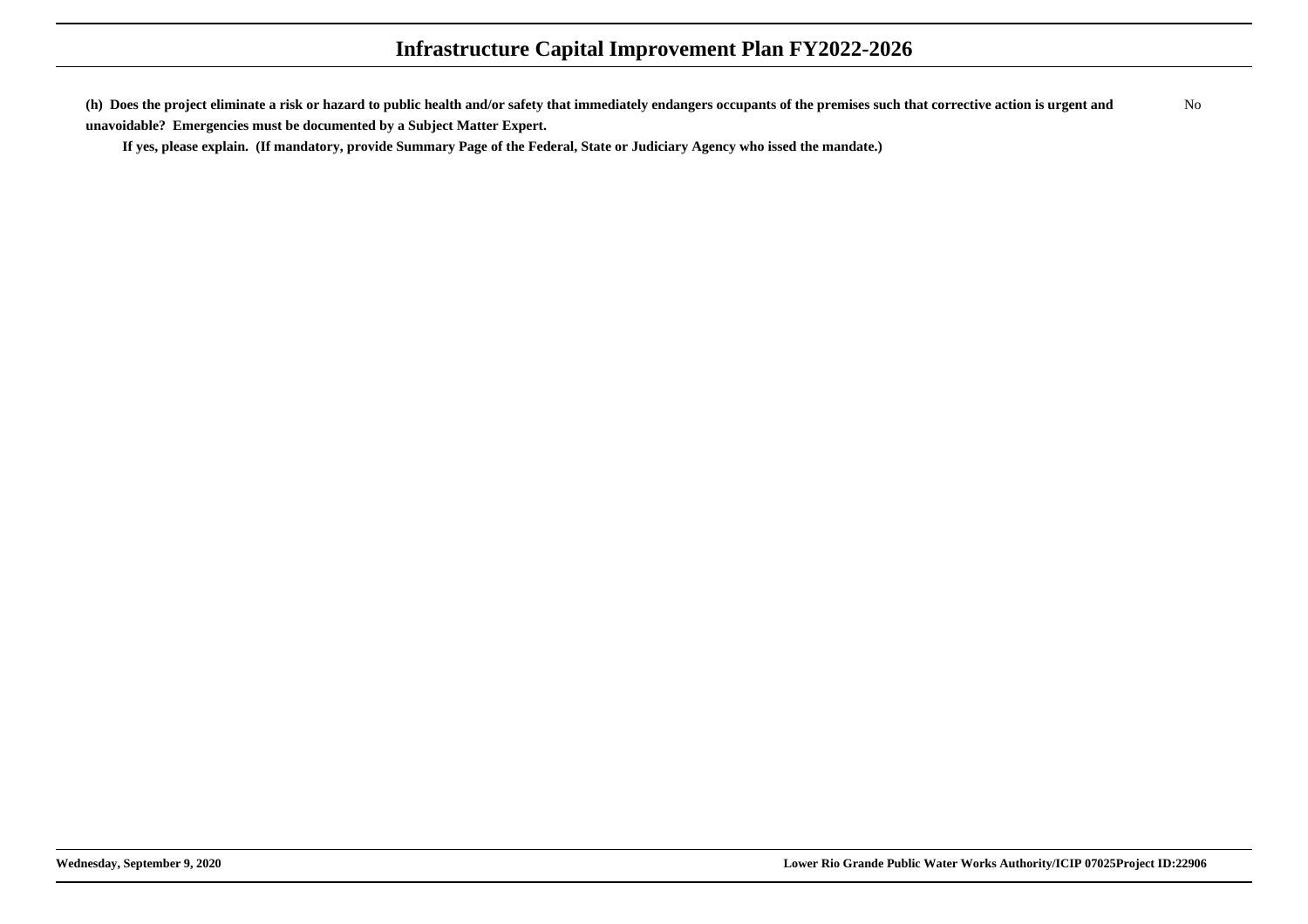| <b>Year/Rank</b><br>2025           | 001            | <b>Priority:</b> | High |                              |                                                                                                                              |                                    | ID:27612                                                                                                                                                                                      |
|------------------------------------|----------------|------------------|------|------------------------------|------------------------------------------------------------------------------------------------------------------------------|------------------------------------|-----------------------------------------------------------------------------------------------------------------------------------------------------------------------------------------------|
| <b>Project Title:</b>              | Green Projects |                  |      | Class:                       | New                                                                                                                          | <b>Type/Subtype: Other - Other</b> |                                                                                                                                                                                               |
| <b>Contact Name:</b>               | Karen Nichols  |                  |      | <b>Contact Phone:</b>        | 915-203-2057                                                                                                                 | <b>Contact E-mail:</b>             | karen.nichols@lrgauthority.org                                                                                                                                                                |
| Total project cost:                | 100,000        |                  |      | Proposed project start date: | July 2024                                                                                                                    |                                    |                                                                                                                                                                                               |
| Project Location: 325 Holguin Road |                | Vado NM 88072    |      | <b>Latitude:</b>             | 320705.25N                                                                                                                   | <b>Longitude:</b>                  | 1063946.02W                                                                                                                                                                                   |
| <b>Legislative Language:</b>       | County.        |                  |      |                              |                                                                                                                              |                                    | To conduct planning/feasibility studies for green projects including solar installations, wind power, and water reclamation for the Lower Rio Grande Public Water Works Authority in Dona Ana |
| <b>Scope of Work:</b>              |                |                  |      |                              | To conduct planning/feasibility studies for green projects including solar installations, wind power, and water reclamation. |                                    |                                                                                                                                                                                               |

**Secured and Potential Funding Budget:**

**State Grant Funding should only be requested when all other funding sources have been exhausted if entity is providing matching funds, i.e. Federal, Local Taxes, Fees, NM FinanceAuthority Loans (NMFA), Tribal Infrastructure Fund (TIF), Water Trust Board (WTB), Public School Facility Authority (PSFA), Colonia's Infrastructure Board (CIB), etc.**

**Please complete table below with all secured and potential funding sources.**

| <b>Funding</b>                             | <b>Funding</b>           |                  | <b>Applied For?</b> | Amount         | <b>Amt Expended</b> | Date(s) |                  |
|--------------------------------------------|--------------------------|------------------|---------------------|----------------|---------------------|---------|------------------|
| Source(s)                                  | Amount                   |                  | <b>Yes or No</b>    | <b>Secured</b> | to Date             |         | Received Comment |
| <b>FGRANT</b>                              | 100,000                  |                  | No                  | $\theta$       | $\theta$            |         |                  |
| <b>FLOAN</b>                               | 100,000                  |                  | No                  | $\Omega$       | $\Omega$            |         |                  |
| $\bf CAP$                                  | 100,000                  |                  | No                  | 0              |                     |         |                  |
| <b>NMFA</b>                                | 100,000                  |                  | No                  | $\theta$       | 0                   |         |                  |
| $\mathbf{C}\mathbf{D}\mathbf{B}\mathbf{G}$ |                          | 50,000           | No                  | 0              |                     |         |                  |
|                                            |                          | $\boldsymbol{0}$ | No                  | $\overline{0}$ | $\mathbf{r}$        |         |                  |
|                                            |                          | $\overline{0}$   | N <sub>o</sub>      | 0              |                     |         |                  |
|                                            |                          | 0                | <b>No</b>           | $\overline{0}$ |                     |         |                  |
|                                            | <b>TOTALS</b><br>450,000 |                  |                     |                |                     |         |                  |

| Project Budget - Complete the Budget below. Only include unfunded or unsecured funds under each project year. Note: Funded to Date column must equal the amounts listed above here. |           |                       |                                       |      |      |      |  |                         |  |  |
|-------------------------------------------------------------------------------------------------------------------------------------------------------------------------------------|-----------|-----------------------|---------------------------------------|------|------|------|--|-------------------------|--|--|
|                                                                                                                                                                                     |           |                       | <b>Estimated Costs Not Yet Funded</b> |      |      |      |  |                         |  |  |
|                                                                                                                                                                                     | Completed | <b>Funded to Date</b> | 2022                                  | 2023 | 2024 | 2025 |  | 2026 Total Project Cost |  |  |
| <b>Water Rights</b>                                                                                                                                                                 | N/A       |                       |                                       |      |      |      |  |                         |  |  |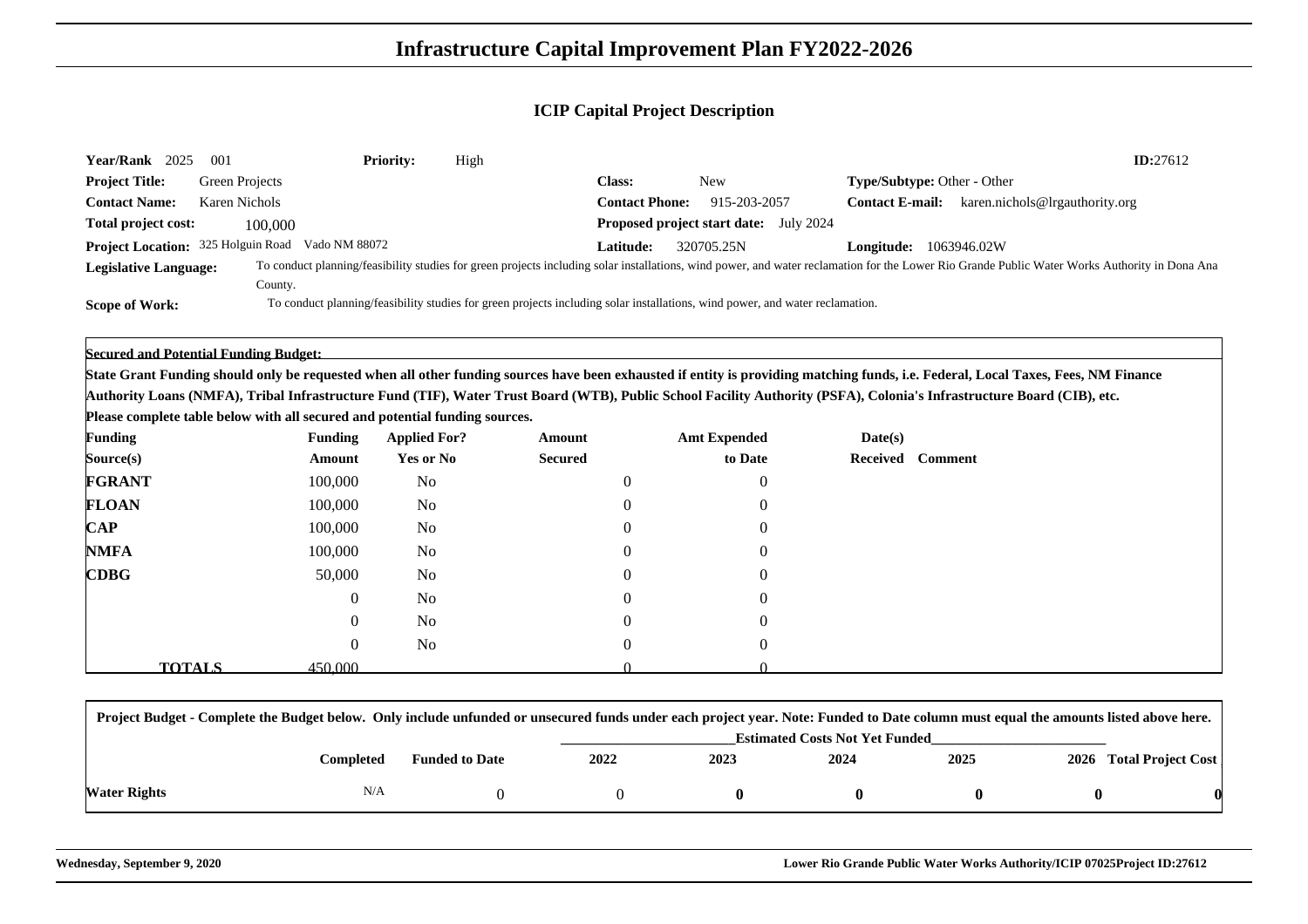|                                    | <b>Infrastructure Capital Improvement Plan FY2022-2026</b> |         |                   |   |              |         |          |         |  |  |  |  |
|------------------------------------|------------------------------------------------------------|---------|-------------------|---|--------------|---------|----------|---------|--|--|--|--|
| <b>Easements and Rights of Way</b> | N/A                                                        |         | $\Omega$          | 0 | 0            |         |          |         |  |  |  |  |
| <b>Acquisition</b>                 | N/A                                                        |         |                   |   |              |         |          |         |  |  |  |  |
| <b>Archaeological Studies</b>      | N/A                                                        |         | 0                 |   |              |         |          |         |  |  |  |  |
| <b>Environmental Studies</b>       | N/A                                                        |         |                   |   |              |         |          |         |  |  |  |  |
| <b>Planning</b>                    | No                                                         |         | $\Omega$          | o | $\mathbf{0}$ | 100,000 | $\bf{0}$ | 100,000 |  |  |  |  |
| Design (Engr./Arch.)               | N/A                                                        |         | $\mathbf{\Omega}$ | o | $\mathbf{0}$ |         |          |         |  |  |  |  |
| Construction                       | N/A                                                        |         |                   |   |              |         |          |         |  |  |  |  |
| <b>Furnishing/Equipment</b>        | N/A                                                        |         | $\theta$          | o | 0            |         |          |         |  |  |  |  |
| <b>TOTALS</b>                      |                                                            |         | $\Omega$          | 0 | $\mathbf{0}$ | 100,000 | $\bf{0}$ | 100,000 |  |  |  |  |
|                                    | <b>Amount Not Yet Funded</b>                               | 100,000 |                   |   |              |         |          |         |  |  |  |  |

**PHASING BUDGET**

 **Can this project be phased?**No

**Phasing: Stand Alone:** Yes**Multi-Phased:** No

 **A project single phase approach is used for projects that can be completed with one process because it is manageable, affordable, and will not require any foreseeable additional resources oractivities to be fully operational when complete.**

**A project multi-phased approach is used for breaking down very large projects into manageable standalone parts that are independently functional and easier to fund.**

| <b>Phase</b> | Amount | Plan           | <b>Design</b>  | <b>Construct</b> | Furnish/Equip  | Other (Wtr Rights,<br>Easements, Acq) | # Mos to Complete |
|--------------|--------|----------------|----------------|------------------|----------------|---------------------------------------|-------------------|
|              |        | N <sub>0</sub> | N <sub>0</sub> | N <sub>0</sub>   | N <sub>0</sub> | N <sub>0</sub>                        | υ                 |
|              |        | N <sub>0</sub> | N <sub>0</sub> | N <sub>0</sub>   | N <sub>0</sub> | N <sub>0</sub>                        |                   |
|              |        | N <sub>0</sub> | N <sub>0</sub> | N <sub>0</sub>   | N <sub>0</sub> | N <sub>0</sub>                        |                   |
|              |        | N <sub>0</sub> | N <sub>0</sub> | N <sub>0</sub>   | N <sub>0</sub> | N <sub>0</sub>                        |                   |
|              |        | N <sub>0</sub> | N <sub>0</sub> | N <sub>0</sub>   | N <sub>0</sub> | N <sub>0</sub>                        |                   |
| <b>TOTAL</b> |        |                |                |                  |                |                                       |                   |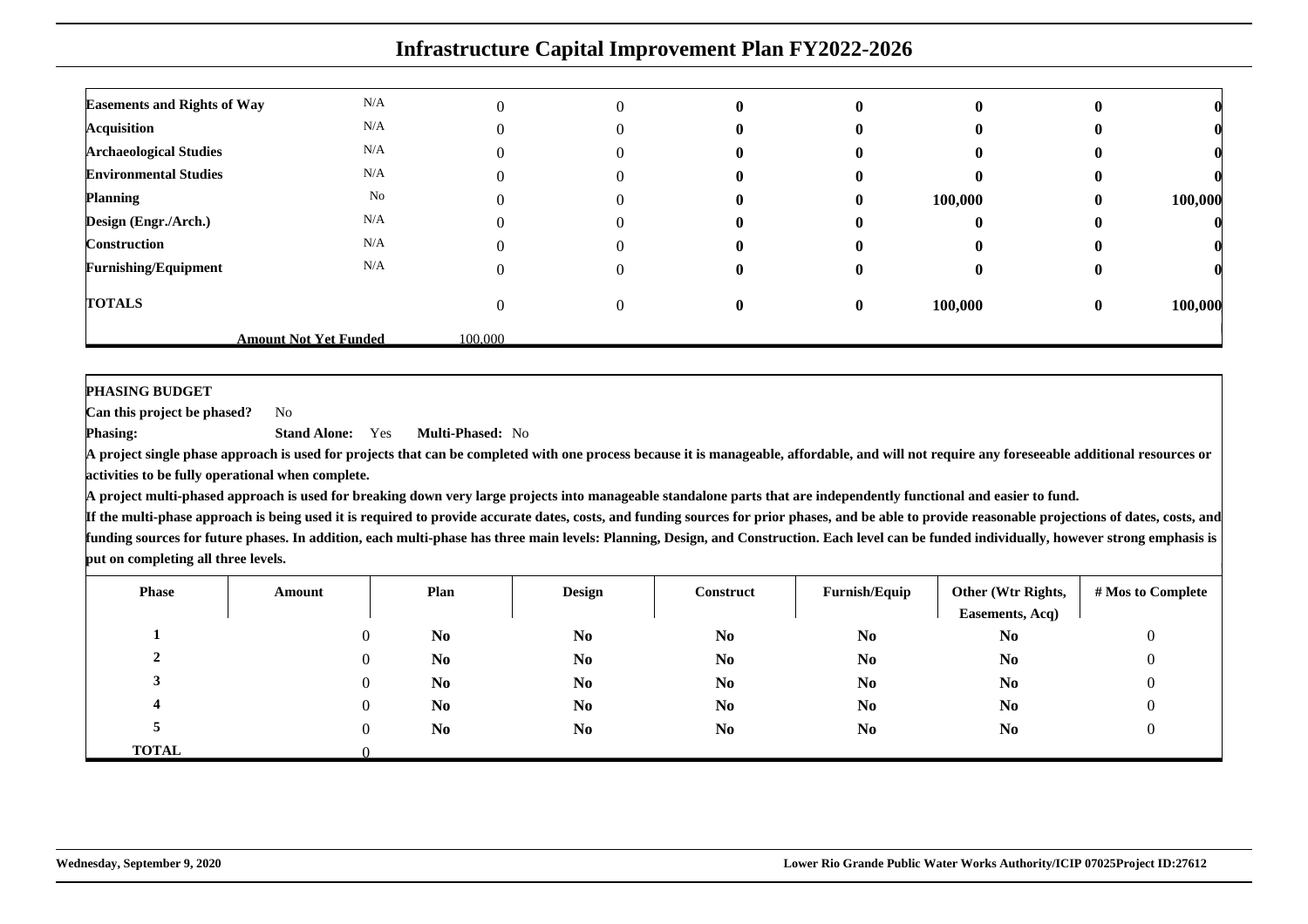| Has your local government/agency budgeted for operating expenses for the project when it is completed? |                   |        |        |                   |        |              |  |  |  |  |  |
|--------------------------------------------------------------------------------------------------------|-------------------|--------|--------|-------------------|--------|--------------|--|--|--|--|--|
| This is a planning study.<br>If no, please explain why:                                                |                   |        |        |                   |        |              |  |  |  |  |  |
| <b>ANNUAL OPERATING BUDGET</b>                                                                         | YEAR <sub>1</sub> | YEAR 2 | YEAR 3 | YEAR <sub>4</sub> | YEAR 5 | <b>TOTAL</b> |  |  |  |  |  |
| <b>Annual Operating Expenses plus Debt Service</b>                                                     |                   |        |        |                   |        |              |  |  |  |  |  |
| <b>Annual Operating Revenues</b>                                                                       |                   |        |        |                   |        |              |  |  |  |  |  |

**Does the project lower operating costs?**

<sup>2</sup> No

**If yes, please explain and provide estimates of operating savingsEntities who will assume the following responsibilites for this project:**

|                                     | <b>Fiscal Agent:</b> | Own:           | <b>Operate:</b> | <b>Own Land:</b> | <b>Own Asset:</b> | <b>Maintain:</b> |
|-------------------------------------|----------------------|----------------|-----------------|------------------|-------------------|------------------|
|                                     | RGPWWA               | <b>LRGPWWA</b> | <b>LRGPWWA</b>  | RGPWWA           | RGPWWA            | <b>RGPWWA</b>    |
| Lease/operating agreement in place? | No                   | 'No            |                 | NO               | ING.              | 'NG              |

| (a) How many years is the requested project expected to be in use before needing Renovate/Repair or Replacement? |     | 16 years or more |
|------------------------------------------------------------------------------------------------------------------|-----|------------------|
| (b) Has the project had public input and buy-in?                                                                 | Yes |                  |

**(c) Is the project necessary to address population or client growth and if so, will it provide services to that population or clientele?**Yes

#### **(d) Regionalism - Does the project directly benefit an entity other than itself?**

Yes

**If yes, please list the other entity.** The Lower Rio Grande Public Water Works Authority represents the successful grassroots regionalization effort of ten water providers in southern DonaAna County.**(e) Are there oversight mechanisms built in that would ensure timely construction and completion of the project on budget?**Yes

**Please explain.**The project manager will be in charge of oversight for the project.

#### **(f) Other than the temporary construction jobs associated with the project, does the project maintain or advance the region's economy?** Yes **If yes, please explain.**Water availability is a prerequisite for economic growth and development.

**(g) Does the project benefit all citizens within a recognized region, district or political subdivision?**Yes

**If yes, please explain and provide the number of people that will benefit from the project.**

14,882 residents will benefit from an improved water system.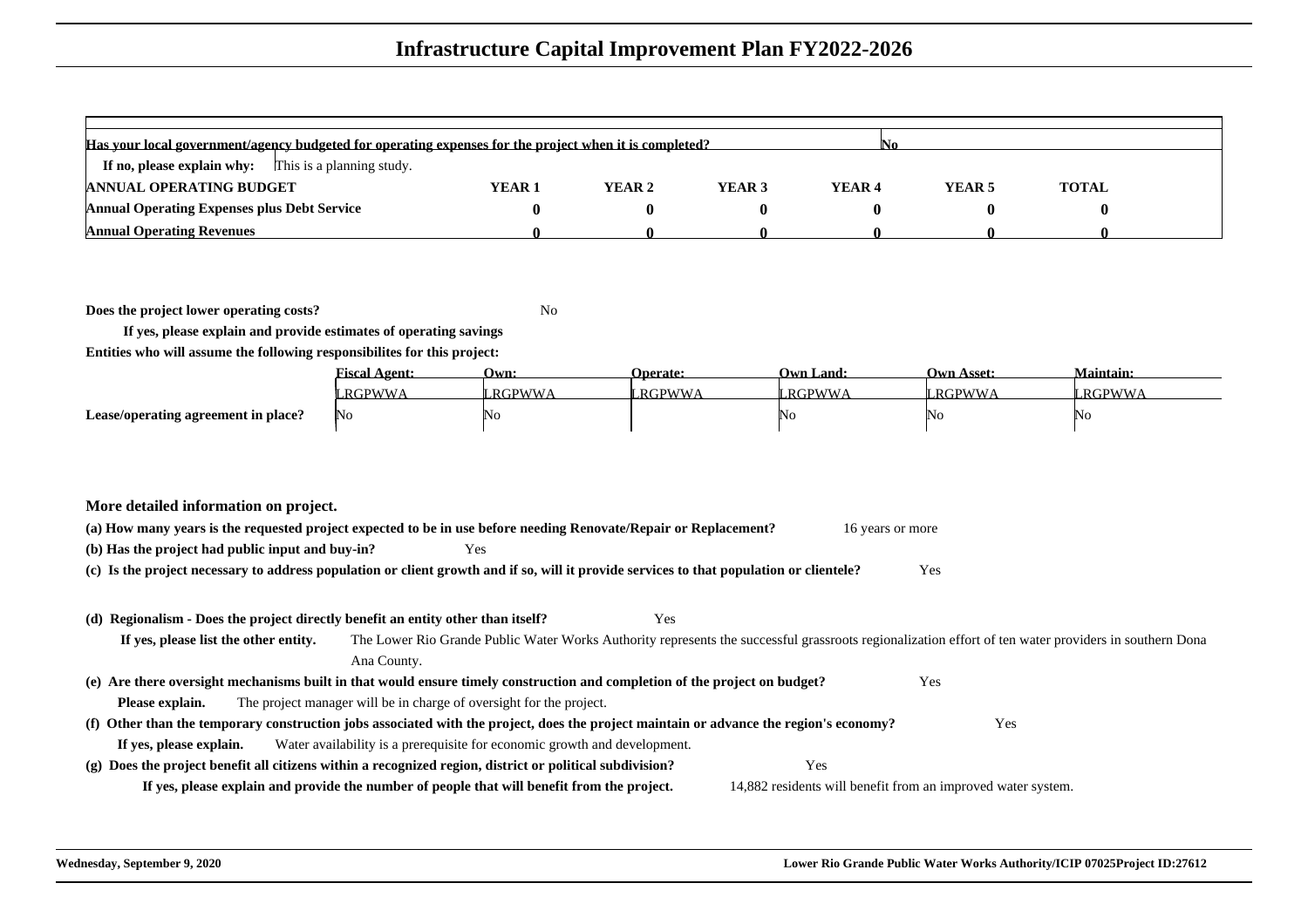**(h) Does the project eliminate a risk or hazard to public health and/or safety that immediately endangers occupants of the premises such that corrective action is urgent andunavoidable? Emergencies must be documented by a Subject Matter Expert.**Yes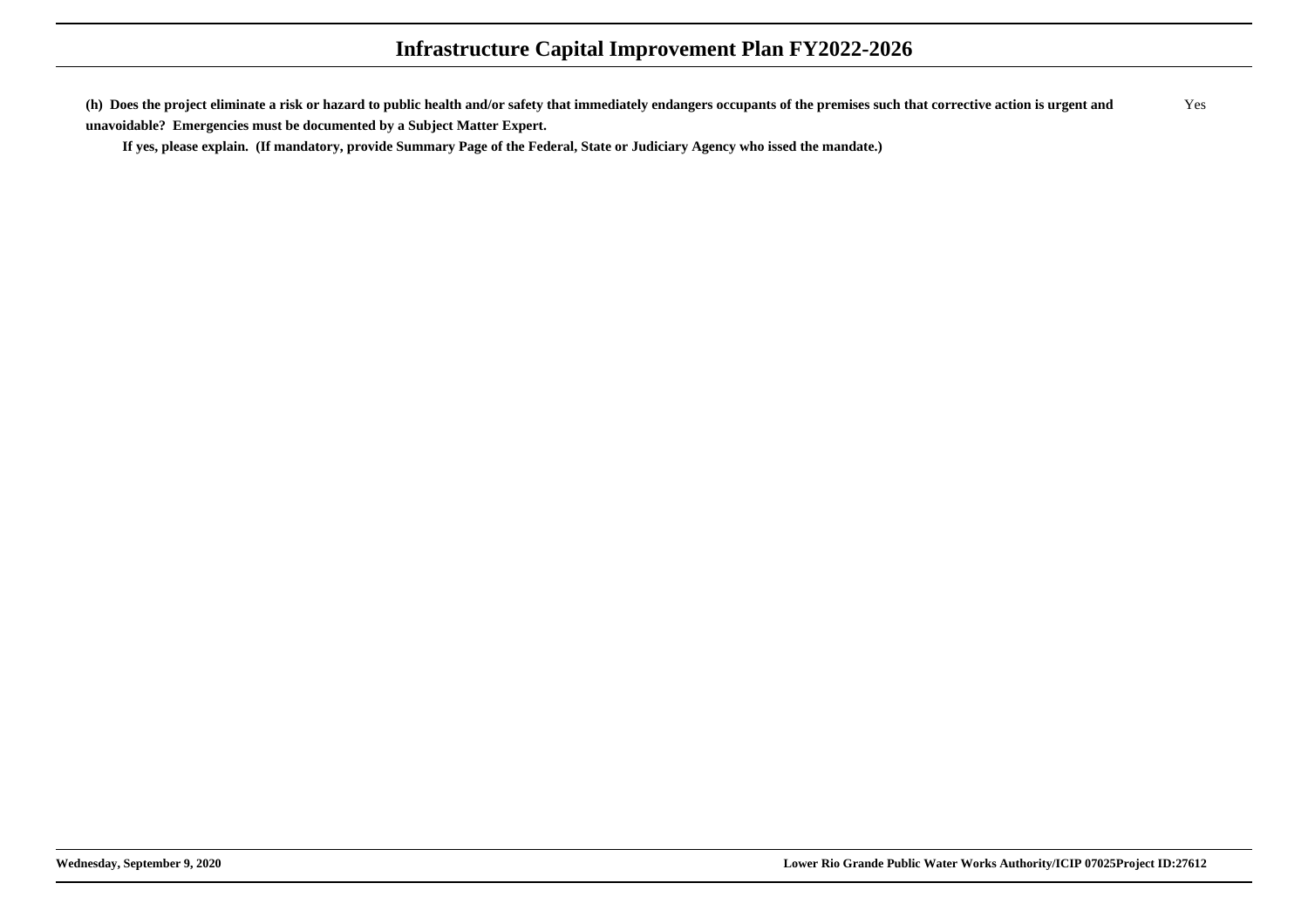| 2025<br><b>Year/Rank</b>     | 002                                             | <b>Priority:</b> | High                                                                                               |                       |                                               | ID:34436                                                 |  |
|------------------------------|-------------------------------------------------|------------------|----------------------------------------------------------------------------------------------------|-----------------------|-----------------------------------------------|----------------------------------------------------------|--|
| <b>Project Title:</b>        | Water Audit                                     |                  |                                                                                                    | <b>Class:</b>         | <b>New</b>                                    | <b>Type/Subtype:</b> Water - Water Supply                |  |
| <b>Contact Name:</b>         | Karen Nichols                                   |                  |                                                                                                    | <b>Contact Phone:</b> | 915-203-2057                                  | karen.nichols@lrgauthority.org<br><b>Contact E-mail:</b> |  |
| Total project cost:          | 50,000                                          |                  |                                                                                                    |                       | <b>Proposed project start date:</b> July 2024 |                                                          |  |
|                              | Project Location: 325 Holguin Rd. Vado NM 88072 |                  |                                                                                                    | Latitude: .           | 320705.25N                                    | 1063946.02W<br>Longitude:                                |  |
| <b>Legislative Language:</b> |                                                 |                  | To conduct a water audit for the Lower Rio Grande Public Water Works Authority in Dona Ana County. |                       |                                               |                                                          |  |
| Scope of Work:               | To hire a consultant to conduct a water audit.  |                  |                                                                                                    |                       |                                               |                                                          |  |

#### **Secured and Potential Funding Budget:**

**State Grant Funding should only be requested when all other funding sources have been exhausted if entity is providing matching funds, i.e. Federal, Local Taxes, Fees, NM FinanceAuthority Loans (NMFA), Tribal Infrastructure Fund (TIF), Water Trust Board (WTB), Public School Facility Authority (PSFA), Colonia's Infrastructure Board (CIB), etc.**

**Please complete table below with all secured and potential funding sources.**

| <b>Funding</b>                             |               | <b>Funding</b> | <b>Applied For?</b> | Amount         | <b>Amt Expended</b> | Date(s) |                  |
|--------------------------------------------|---------------|----------------|---------------------|----------------|---------------------|---------|------------------|
| Source(s)                                  |               | Amount         | <b>Yes or No</b>    | <b>Secured</b> | to Date             |         | Received Comment |
| $\mathbf{C}\mathbf{D}\mathbf{B}\mathbf{G}$ |               | 50,000         | No                  |                |                     |         |                  |
| <b>NMFA</b>                                |               | 50,000         | No                  | 0              |                     |         |                  |
| <b>NMFAL</b>                               |               | 50,000         | No                  | 0              |                     |         |                  |
| <b>OTHER</b>                               |               | 50,000         | No                  | 0              |                     |         |                  |
|                                            |               | $\overline{0}$ | No                  | 0              |                     |         |                  |
|                                            |               | 0              | No                  | 0              |                     |         |                  |
|                                            |               | 0              | No                  | 0              |                     |         |                  |
|                                            |               | 0              | No                  | 0              |                     |         |                  |
|                                            | <b>TOTALS</b> | 200,000        |                     |                |                     |         |                  |

| Project Budget - Complete the Budget below. Only include unfunded or unsecured funds under each project year. Note: Funded to Date column must equal the amounts listed above here. |           |                       |      |      |      |      |  |                         |  |  |
|-------------------------------------------------------------------------------------------------------------------------------------------------------------------------------------|-----------|-----------------------|------|------|------|------|--|-------------------------|--|--|
| <b>Estimated Costs Not Yet Funded</b>                                                                                                                                               |           |                       |      |      |      |      |  |                         |  |  |
|                                                                                                                                                                                     | Completed | <b>Funded to Date</b> | 2022 | 2023 | 2024 | 2025 |  | 2026 Total Project Cost |  |  |
| Water Rights                                                                                                                                                                        | N/A       |                       |      |      |      |      |  |                         |  |  |
| <b>Easements and Rights of Way</b>                                                                                                                                                  | N/A       |                       |      |      |      |      |  |                         |  |  |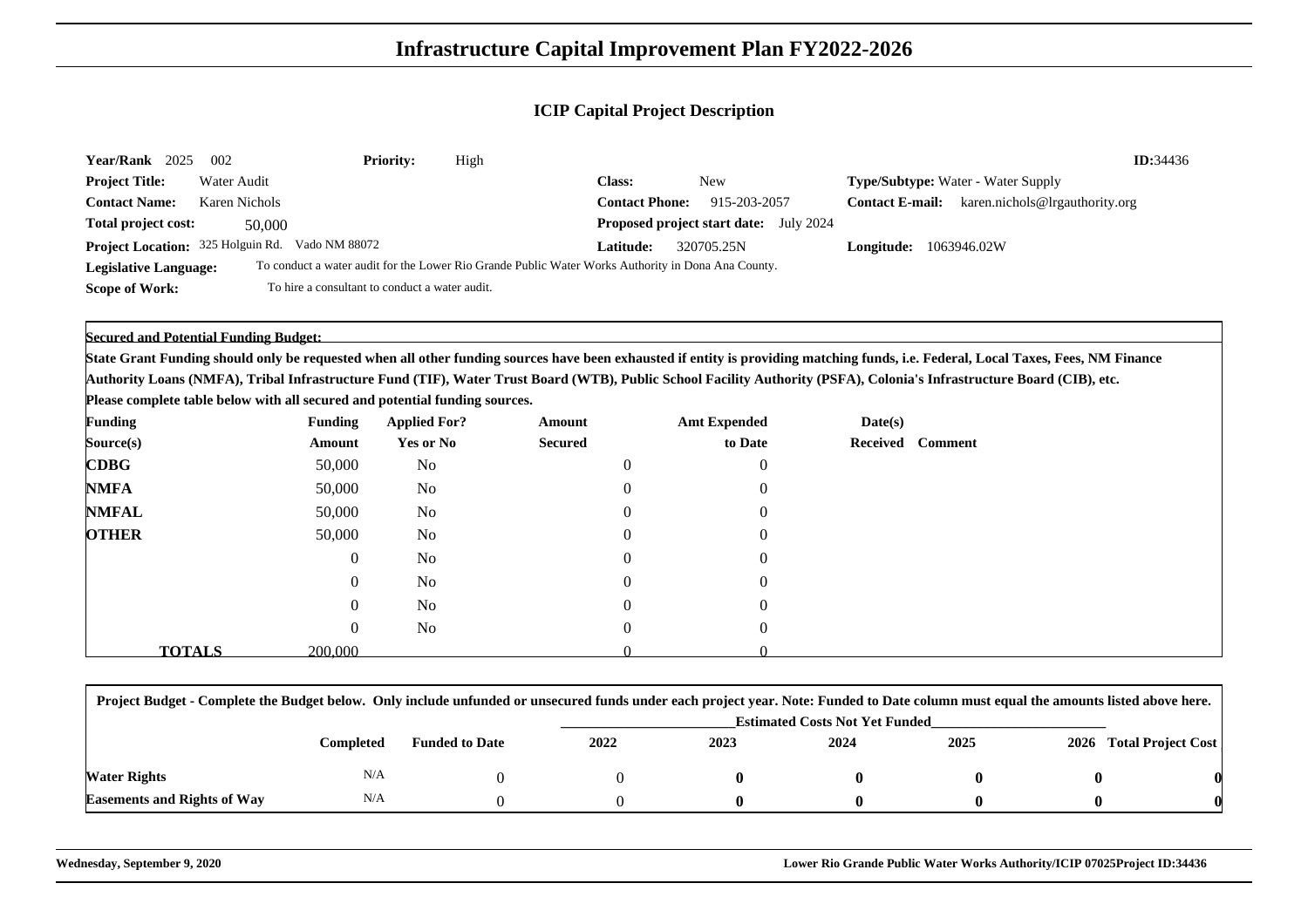|                               | <b>Infrastructure Capital Improvement Plan FY2022-2026</b> |        |          |  |              |        |          |        |  |  |
|-------------------------------|------------------------------------------------------------|--------|----------|--|--------------|--------|----------|--------|--|--|
| <b>Acquisition</b>            | N/A                                                        |        | $\Omega$ |  | $\mathbf{u}$ |        |          |        |  |  |
| <b>Archaeological Studies</b> | N/A                                                        |        |          |  |              |        |          |        |  |  |
| <b>Environmental Studies</b>  | N/A                                                        |        |          |  |              |        |          |        |  |  |
| <b>Planning</b>               | No                                                         |        |          |  |              | 50,000 | Ð        | 50,000 |  |  |
| Design (Engr./Arch.)          | N/A                                                        |        |          |  |              |        |          |        |  |  |
| <b>Construction</b>           | N/A                                                        |        |          |  |              |        |          |        |  |  |
| <b>Furnishing/Equipment</b>   | N/A                                                        |        |          |  |              |        |          |        |  |  |
| <b>TOTALS</b>                 |                                                            |        | 0        |  | $\mathbf{0}$ | 50,000 | $\bf{0}$ | 50,000 |  |  |
|                               | <b>Amount Not Yet Funded</b>                               | 50,000 |          |  |              |        |          |        |  |  |

#### **PHASING BUDGET**

 **Can this project be phased?**No

**Phasing: Stand Alone:** Yes**Multi-Phased:** No

 **A project single phase approach is used for projects that can be completed with one process because it is manageable, affordable, and will not require any foreseeable additional resources oractivities to be fully operational when complete.**

**A project multi-phased approach is used for breaking down very large projects into manageable standalone parts that are independently functional and easier to fund.**

| <b>Phase</b>   | Amount | Plan           | <b>Design</b>  | Construct      | Furnish/Equip  | Other (Wtr Rights,<br>Easements, Acq) | # Mos to Complete |
|----------------|--------|----------------|----------------|----------------|----------------|---------------------------------------|-------------------|
|                |        | N <sub>0</sub> | N <sub>0</sub> | N <sub>0</sub> | N <sub>0</sub> | N <sub>0</sub>                        |                   |
| $\overline{ }$ |        | N <sub>0</sub> | N <sub>0</sub> | N <sub>0</sub> | N <sub>0</sub> | N <sub>0</sub>                        |                   |
|                |        | N <sub>0</sub> | N <sub>0</sub> | N <sub>0</sub> | N <sub>0</sub> | N <sub>0</sub>                        |                   |
|                |        | N <sub>0</sub> | N <sub>0</sub> | N <sub>0</sub> | N <sub>0</sub> | N <sub>0</sub>                        |                   |
|                |        | N <sub>0</sub> | N <sub>0</sub> | N <sub>0</sub> | N <sub>0</sub> | N <sub>0</sub>                        |                   |
| <b>TOTAL</b>   |        |                |                |                |                |                                       |                   |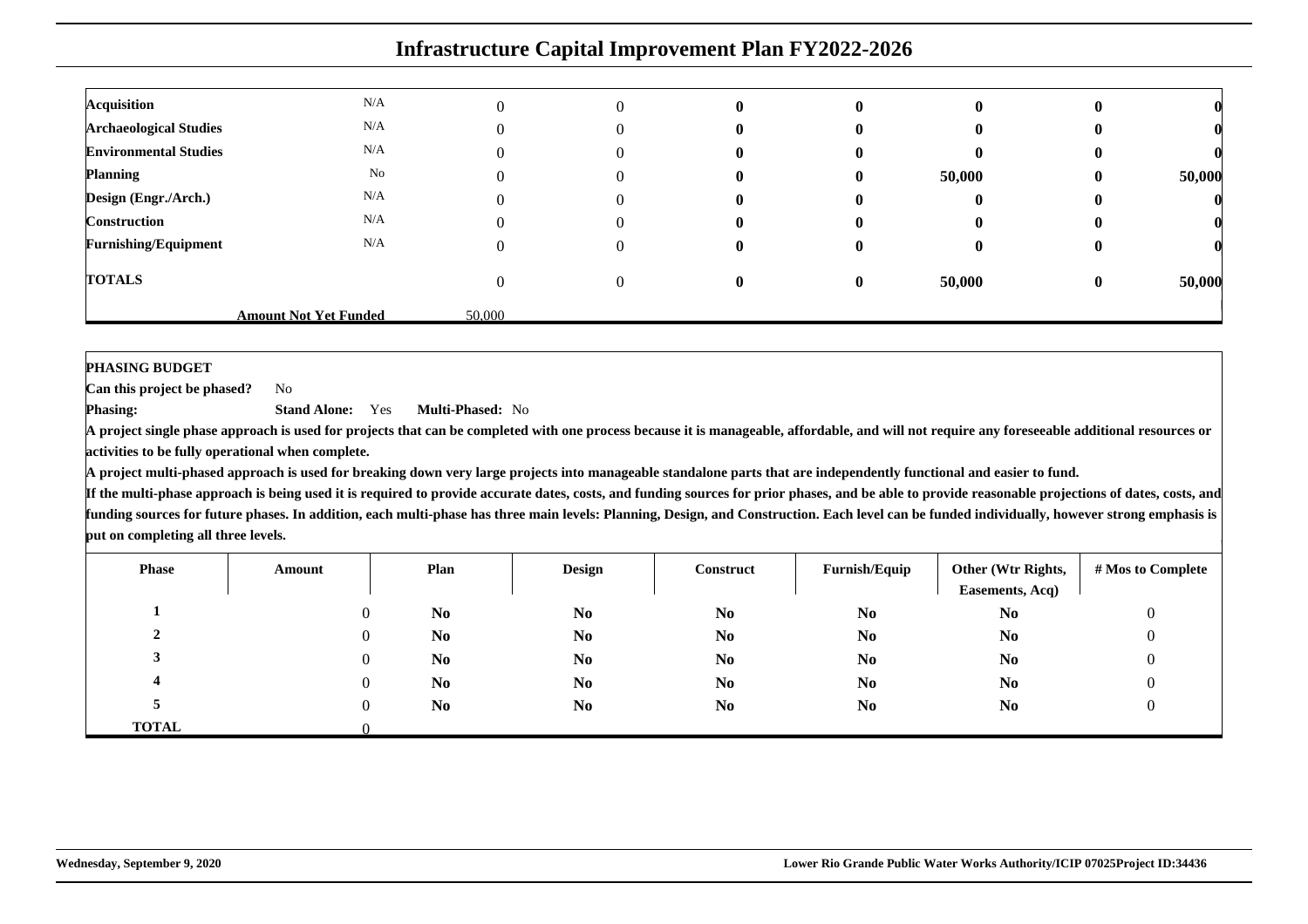| Has your local government/agency budgeted for operating expenses for the project when it is completed? |                   |        |        |                   |        |              |  |  |  |  |
|--------------------------------------------------------------------------------------------------------|-------------------|--------|--------|-------------------|--------|--------------|--|--|--|--|
| <b>If no, please explain why:</b> No operating costs for a planning project.                           |                   |        |        |                   |        |              |  |  |  |  |
| <b>ANNUAL OPERATING BUDGET</b>                                                                         | YEAR <sub>1</sub> | YEAR 2 | YEAR 3 | YEAR <sub>4</sub> | YEAR 5 | <b>TOTAL</b> |  |  |  |  |
| <b>Annual Operating Expenses plus Debt Service</b>                                                     |                   |        |        |                   |        |              |  |  |  |  |
| <b>Annual Operating Revenues</b>                                                                       |                   |        |        |                   |        |              |  |  |  |  |

**Does the project lower operating costs?**

<sup>2</sup> No

**If yes, please explain and provide estimates of operating savingsEntities who will assume the following responsibilites for this project:**

|                                     | <b>Fiscal Agent:</b> | Own:          | <b>Operate:</b> | Own Land: | Own Asset: | Maintain.     |
|-------------------------------------|----------------------|---------------|-----------------|-----------|------------|---------------|
|                                     | RGPWWA               | <b>RGPWWA</b> | LRGPWWA         |           | LRGPWWA    | <b>RGPWWA</b> |
| Lease/operating agreement in place? | No                   | NO            |                 | 'NG       | 'NΟ        | No            |

| More detailed information on project.                                                                                                    |                                                                                                                                                       |
|------------------------------------------------------------------------------------------------------------------------------------------|-------------------------------------------------------------------------------------------------------------------------------------------------------|
| (a) How many years is the requested project expected to be in use before needing Renovate/Repair or Replacement?                         | $10-15$ years                                                                                                                                         |
| (b) Has the project had public input and buy-in?<br>Yes                                                                                  |                                                                                                                                                       |
| (c) Is the project necessary to address population or client growth and if so, will it provide services to that population or clientele? | Yes                                                                                                                                                   |
|                                                                                                                                          |                                                                                                                                                       |
| Yes<br>(d) Regionalism - Does the project directly benefit an entity other than itself?                                                  |                                                                                                                                                       |
| If yes, please list the other entity.                                                                                                    | The Lower Rio Grande Public Water Works Authority represents the successful grassroots regionalization effort of ten water providers in southern Dona |
| Ana County.                                                                                                                              |                                                                                                                                                       |
| (e) Are there oversight mechanisms built in that would ensure timely construction and completion of the project on budget?               | Yes                                                                                                                                                   |
| The project manager will oversee the project.<br>Please explain.                                                                         |                                                                                                                                                       |
| (f) Other than the temporary construction jobs associated with the project, does the project maintain or advance the region's economy?   | Yes                                                                                                                                                   |
| The availability of water is a prerequisite for economic growth and development.<br>If yes, please explain.                              |                                                                                                                                                       |
| (g) Does the project benefit all citizens within a recognized region, district or political subdivision?                                 | Yes                                                                                                                                                   |
| If yes, please explain and provide the number of people that will benefit from the project.                                              | 14,882 residents will benefit from an improved water system.                                                                                          |
|                                                                                                                                          |                                                                                                                                                       |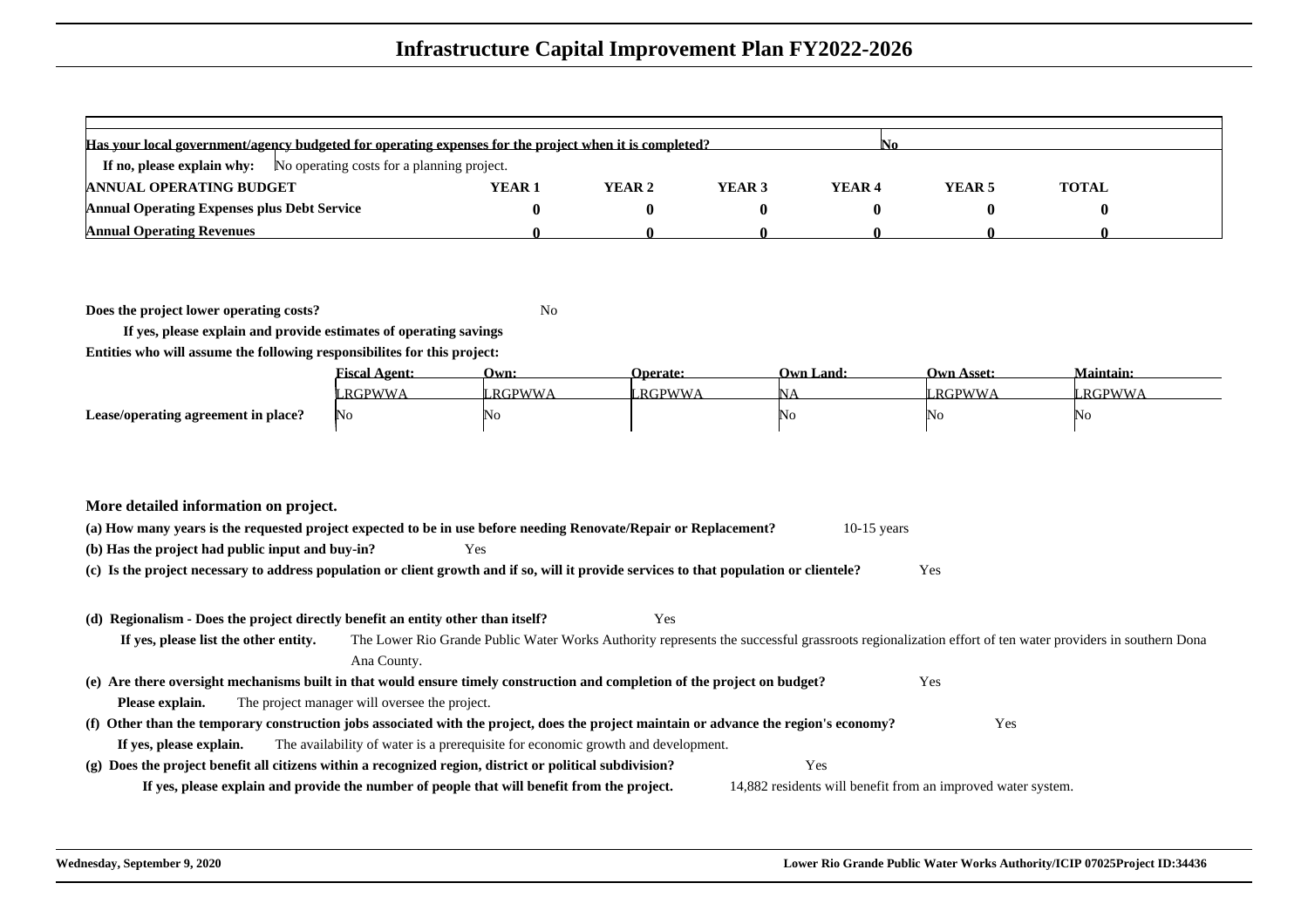**(h) Does the project eliminate a risk or hazard to public health and/or safety that immediately endangers occupants of the premises such that corrective action is urgent andunavoidable? Emergencies must be documented by a Subject Matter Expert.**No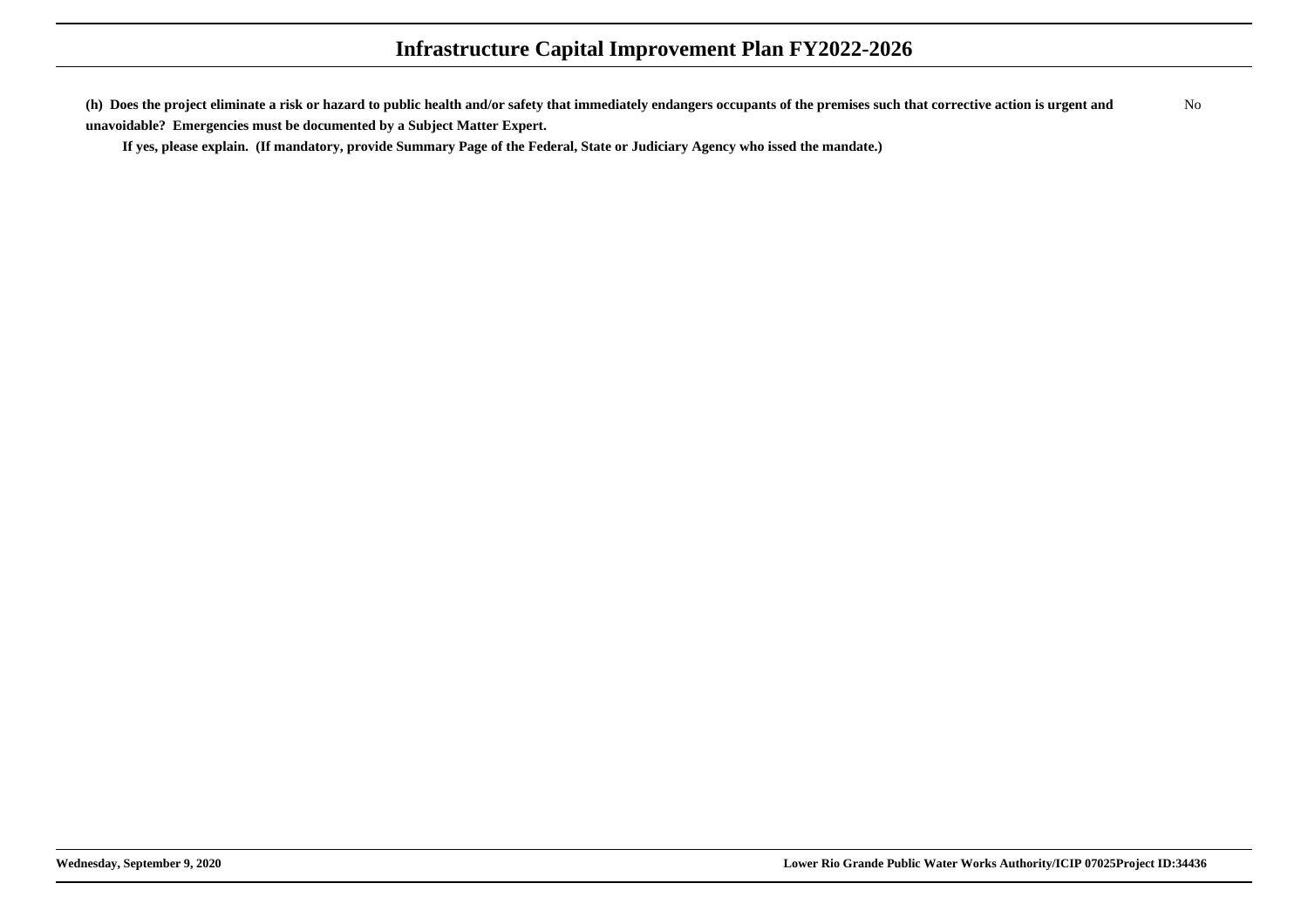| <b>Year/Rank</b><br>2025     | - 003                                           | <b>Priority:</b> | High                                                                                                    |                       |                                               |                               | ID:30447                                  |
|------------------------------|-------------------------------------------------|------------------|---------------------------------------------------------------------------------------------------------|-----------------------|-----------------------------------------------|-------------------------------|-------------------------------------------|
| <b>Project Title:</b>        | Water Master Plan                               |                  |                                                                                                         | <b>Class:</b>         | New                                           |                               | <b>Type/Subtype:</b> Water - Water Supply |
| <b>Contact Name:</b>         | Karen Nichols                                   |                  |                                                                                                         | <b>Contact Phone:</b> | 915-203-2057                                  | <b>Contact E-mail:</b>        | karen.nichols@lrgauthority.org            |
| Total project cost:          | 160,000                                         |                  |                                                                                                         |                       | <b>Proposed project start date:</b> July 2024 |                               |                                           |
|                              | Project Location: 325 Holguin Rd. Vado NM 88072 |                  |                                                                                                         | <b>Latitude:</b>      | 320721.87N                                    | <b>Longitude:</b> 1063931.32W |                                           |
| <b>Legislative Language:</b> |                                                 |                  | To create a Water Master Plan for the Lower Rio Grande Public Water Works Authority in Dona Ana County. |                       |                                               |                               |                                           |
| <b>Scope of Work:</b>        |                                                 |                  | To create a Water Master Plan for the south valley and east mesa zones to include water modeling.       |                       |                                               |                               |                                           |

**Secured and Potential Funding Budget:**

**State Grant Funding should only be requested when all other funding sources have been exhausted if entity is providing matching funds, i.e. Federal, Local Taxes, Fees, NM FinanceAuthority Loans (NMFA), Tribal Infrastructure Fund (TIF), Water Trust Board (WTB), Public School Facility Authority (PSFA), Colonia's Infrastructure Board (CIB), etc.**

**Please complete table below with all secured and potential funding sources.**

| <b>Funding</b>                             |               | <b>Funding</b> | <b>Applied For?</b> | Amount         | <b>Amt Expended</b> | Date(s) |                           |
|--------------------------------------------|---------------|----------------|---------------------|----------------|---------------------|---------|---------------------------|
| Source(s)                                  |               | Amount         | <b>Yes or No</b>    | <b>Secured</b> | to Date             |         | Received Comment          |
| <b>LFUNDS</b>                              |               | 60,000         | Yes                 | 60,000         | $\overline{0}$      | 2019    | Match and leveraged funds |
| $\mathbf{C}\mathbf{D}\mathbf{B}\mathbf{G}$ |               | 50,000         | Yes                 | 50,000         | $\overline{0}$      | 2019    |                           |
| <b>NMFA</b>                                |               | 50,000         | <b>No</b>           | $\bf{0}$       | $\overline{0}$      |         |                           |
|                                            |               | $\overline{0}$ | N <sub>o</sub>      | $\overline{0}$ | $\overline{0}$      |         |                           |
|                                            |               | 0              | No                  | $\overline{0}$ | $\overline{0}$      |         |                           |
|                                            |               | 0              | N <sub>o</sub>      | $\overline{0}$ | $\overline{0}$      |         |                           |
|                                            |               | 0              | No                  | $\Omega$       | $\overline{0}$      |         |                           |
|                                            |               | $\overline{0}$ | N <sub>o</sub>      | $\overline{0}$ | $\overline{0}$      |         |                           |
|                                            | <b>TOTALS</b> | 160.000        |                     | 110.000        |                     |         |                           |

| Project Budget - Complete the Budget below. Only include unfunded or unsecured funds under each project year. Note: Funded to Date column must equal the amounts listed above here. |           |                       |      |                                       |      |      |  |                         |  |  |
|-------------------------------------------------------------------------------------------------------------------------------------------------------------------------------------|-----------|-----------------------|------|---------------------------------------|------|------|--|-------------------------|--|--|
|                                                                                                                                                                                     |           |                       |      | <b>Estimated Costs Not Yet Funded</b> |      |      |  |                         |  |  |
|                                                                                                                                                                                     | Completed | <b>Funded to Date</b> | 2022 | 2023                                  | 2024 | 2025 |  | 2026 Total Project Cost |  |  |
| Water Rights                                                                                                                                                                        | N/A       |                       |      |                                       |      |      |  |                         |  |  |
| <b>Easements and Rights of Way</b>                                                                                                                                                  | N/A       |                       |      |                                       |      |      |  |                         |  |  |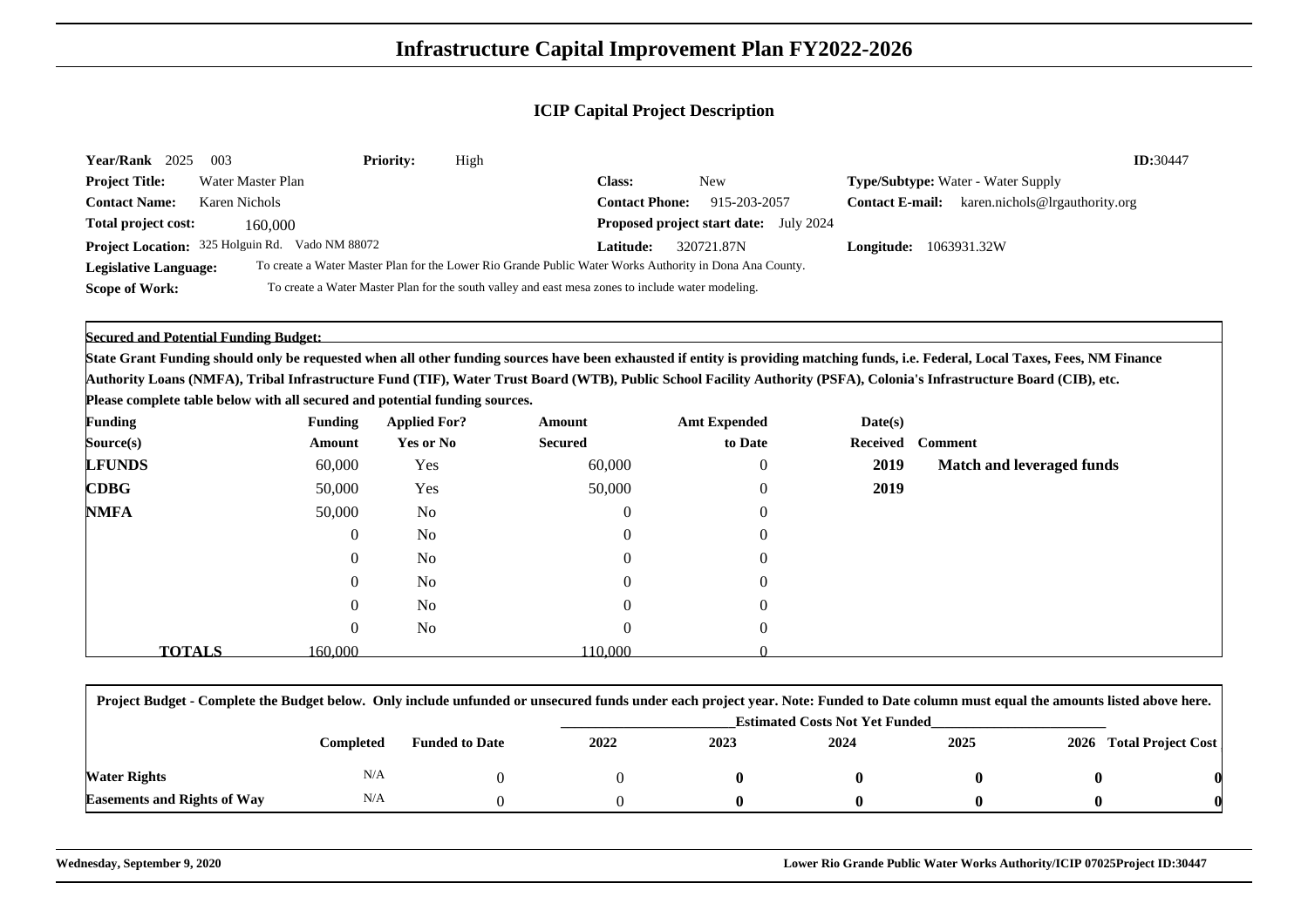| <b>Acquisition</b>            | N/A                          |         |   | $\bf{0}$     | $\mathbf{0}$ | v      |          |         |
|-------------------------------|------------------------------|---------|---|--------------|--------------|--------|----------|---------|
| <b>Archaeological Studies</b> | N/A                          |         |   | $\mathbf{0}$ | $\mathbf{0}$ | v      |          |         |
| <b>Environmental Studies</b>  | N/A                          |         |   | $\bf{0}$     | $\mathbf{0}$ | v      | o        |         |
| <b>Planning</b>               | No                           | 110,000 | U | $\mathbf{0}$ | $\mathbf{0}$ | 50,000 | $\bf{0}$ | 160,000 |
| Design (Engr./Arch.)          | N/A                          |         |   | $\bf{0}$     | $\mathbf{0}$ | o      | o        |         |
| <b>Construction</b>           | N/A                          |         |   | $\bf{0}$     | 0            | o      | o        |         |
| <b>Furnishing/Equipment</b>   | N/A                          |         |   | $\mathbf{0}$ | $_{0}$       | v      | v        |         |
| <b>TOTALS</b>                 |                              | 110,000 |   | $\mathbf{0}$ | $\bf{0}$     | 50,000 | $\bf{0}$ | 160,000 |
|                               | <b>Amount Not Yet Funded</b> | 50.000  |   |              |              |        |          |         |

#### **PHASING BUDGET**

 **Can this project be phased?**No

**Phasing: Stand Alone:** Yes**Multi-Phased:** No

 **A project single phase approach is used for projects that can be completed with one process because it is manageable, affordable, and will not require any foreseeable additional resources oractivities to be fully operational when complete.**

**A project multi-phased approach is used for breaking down very large projects into manageable standalone parts that are independently functional and easier to fund.**

| <b>Phase</b>   | Amount | Plan           | <b>Design</b>  | Construct      | Furnish/Equip  | Other (Wtr Rights,<br>Easements, Acq) | # Mos to Complete |
|----------------|--------|----------------|----------------|----------------|----------------|---------------------------------------|-------------------|
|                |        | N <sub>0</sub> | N <sub>0</sub> | N <sub>0</sub> | N <sub>0</sub> | N <sub>0</sub>                        |                   |
| $\overline{ }$ |        | N <sub>0</sub> | N <sub>0</sub> | N <sub>0</sub> | N <sub>0</sub> | N <sub>0</sub>                        |                   |
|                |        | N <sub>0</sub> | N <sub>0</sub> | N <sub>0</sub> | N <sub>0</sub> | N <sub>0</sub>                        |                   |
|                |        | N <sub>0</sub> | N <sub>0</sub> | N <sub>0</sub> | N <sub>0</sub> | N <sub>0</sub>                        |                   |
|                |        | N <sub>0</sub> | N <sub>0</sub> | N <sub>0</sub> | N <sub>0</sub> | N <sub>0</sub>                        |                   |
| <b>TOTAL</b>   |        |                |                |                |                |                                       |                   |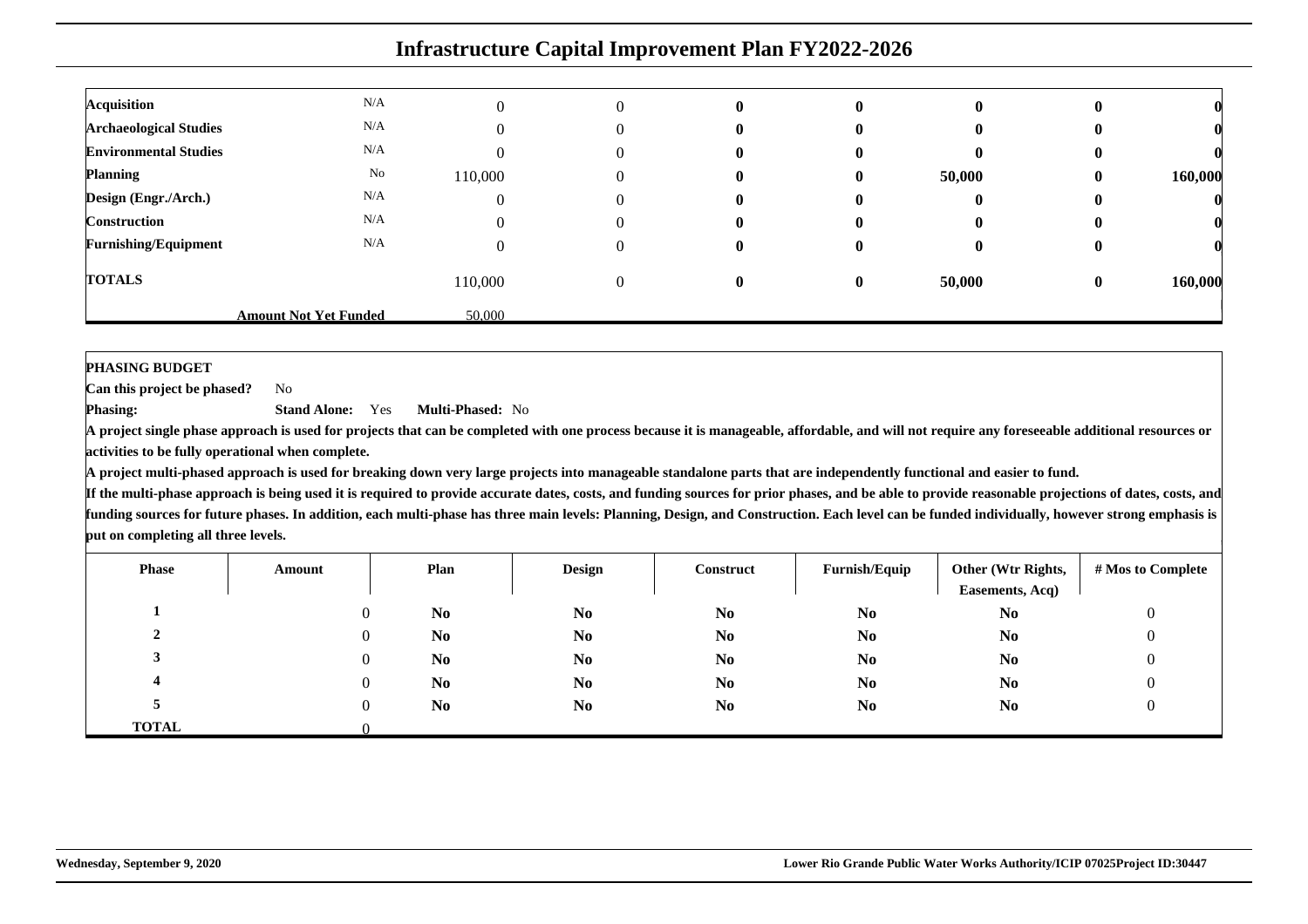| Has your local government/agency budgeted for operating expenses for the project when it is completed? |        |        |        |        |        |              |  |  |  |
|--------------------------------------------------------------------------------------------------------|--------|--------|--------|--------|--------|--------------|--|--|--|
| If no, please explain why: $N/A$ for a planning project.                                               |        |        |        |        |        |              |  |  |  |
| <b>ANNUAL OPERATING BUDGET</b>                                                                         | YEAR 1 | YEAR 2 | YEAR 3 | YEAR 4 | YEAR 5 | <b>TOTAL</b> |  |  |  |
| <b>Annual Operating Expenses plus Debt Service</b>                                                     |        |        |        |        |        |              |  |  |  |
| <b>Annual Operating Revenues</b>                                                                       |        |        |        |        |        |              |  |  |  |

**Does the project lower operating costs?**

<sup>2</sup> No

**If yes, please explain and provide estimates of operating savingsEntities who will assume the following responsibilites for this project:**

|                                     | <b>Fiscal Agent:</b> | Own:          | <b>Operate:</b> | <b>Own Land:</b> | <b>Own Asset:</b> | <b>Maintain:</b> |
|-------------------------------------|----------------------|---------------|-----------------|------------------|-------------------|------------------|
|                                     | RGPWWA               | <b>RGPWWA</b> | RGPWWA          | VLE              | <b>_RGPWWA</b>    | <b>RGPWWA</b>    |
| Lease/operating agreement in place? | No                   | 'No           |                 | NO               | 'NO               | 'Nο              |

| More detailed information on project.                                                                                                           |                                                                                                                                                       |  |  |  |  |  |  |  |
|-------------------------------------------------------------------------------------------------------------------------------------------------|-------------------------------------------------------------------------------------------------------------------------------------------------------|--|--|--|--|--|--|--|
| (a) How many years is the requested project expected to be in use before needing Renovate/Repair or Replacement?<br>$10-15$ years               |                                                                                                                                                       |  |  |  |  |  |  |  |
| (b) Has the project had public input and buy-in?<br>Yes                                                                                         |                                                                                                                                                       |  |  |  |  |  |  |  |
| (c) Is the project necessary to address population or client growth and if so, will it provide services to that population or clientele?<br>Yes |                                                                                                                                                       |  |  |  |  |  |  |  |
|                                                                                                                                                 |                                                                                                                                                       |  |  |  |  |  |  |  |
| Yes<br>(d) Regionalism - Does the project directly benefit an entity other than itself?                                                         |                                                                                                                                                       |  |  |  |  |  |  |  |
| If yes, please list the other entity.                                                                                                           | The Lower Rio Grande Public Water Works Authority represents the successful grassroots regionalization effort of ten water providers in southern Dona |  |  |  |  |  |  |  |
| Ana County.                                                                                                                                     |                                                                                                                                                       |  |  |  |  |  |  |  |
| (e) Are there oversight mechanisms built in that would ensure timely construction and completion of the project on budget?                      | Yes                                                                                                                                                   |  |  |  |  |  |  |  |
| The project manager will be in charge of oversight for the project.<br>Please explain.                                                          |                                                                                                                                                       |  |  |  |  |  |  |  |
| (f) Other than the temporary construction jobs associated with the project, does the project maintain or advance the region's economy?          | Yes                                                                                                                                                   |  |  |  |  |  |  |  |
| The availability of water is a prerequisite for economic growth and development.<br>If yes, please explain.                                     |                                                                                                                                                       |  |  |  |  |  |  |  |
| (g) Does the project benefit all citizens within a recognized region, district or political subdivision?                                        | Yes                                                                                                                                                   |  |  |  |  |  |  |  |
| If yes, please explain and provide the number of people that will benefit from the project.                                                     | 14,882 residents will benefit from an improved water system.                                                                                          |  |  |  |  |  |  |  |
|                                                                                                                                                 |                                                                                                                                                       |  |  |  |  |  |  |  |